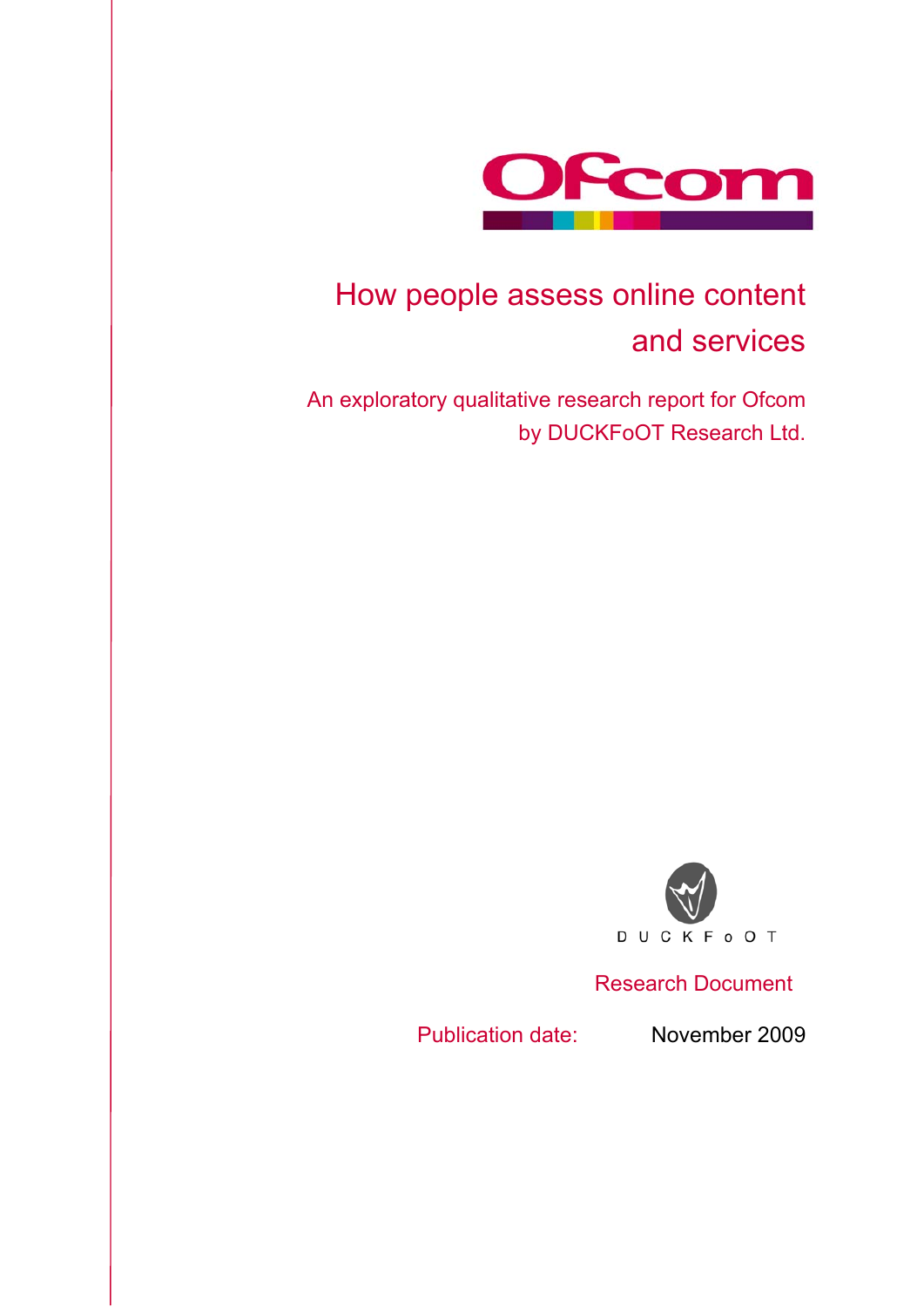# **Contents**

| Section 1                | Executive summary                                                       | 3              |
|--------------------------|-------------------------------------------------------------------------|----------------|
| Section 2                | Research objectives                                                     |                |
| 2.1                      | Background                                                              | 6              |
| 2.2                      | Research objectives                                                     | $\overline{7}$ |
| Section 3                |                                                                         |                |
|                          | Research methodology                                                    |                |
| 3.1                      | Research design considerations                                          | 8              |
| 3.2                      | Research method                                                         | 8              |
| Section 4                |                                                                         |                |
|                          | Perceptions about the internet                                          |                |
| 4.1                      | Internet user profiles                                                  | 10             |
| 4.2                      | Attitudes towards the internet                                          | 11             |
| 4.3                      | Participant concerns                                                    | 14             |
| 4.4                      | Accuracy of content                                                     | 18             |
| 4.5                      | Independence and balance in online content                              | 18             |
| Section 5                |                                                                         |                |
|                          | Intuitive judgement of online content                                   |                |
| 5.1                      | Intuitive decisions made about sites                                    | 20             |
| 5.2                      | The psychology of decision-making                                       | 21             |
| 5.3                      | An eye-tracking study to explore intuitive judgements                   | 21             |
| 5.4                      | Study stimulus, design and methodology                                  | 22             |
| 5.5                      | Findings (eye-tracking and follow-up interviews)                        | 25             |
| 5.6                      | Conclusions from the eye-tracking study                                 | 29             |
| Section 6                |                                                                         |                |
| <b>Functional skills</b> |                                                                         |                |
| 6.1 Reading              |                                                                         | 31             |
| 6.2                      | Navigation                                                              | 35             |
| 6.3                      | Reputation                                                              | 36             |
| 6.4                      | Research and checking                                                   | 37             |
| 6.5                      | Reward                                                                  | 38             |
| Section 7                |                                                                         |                |
|                          | Responsibility for online content                                       |                |
| 7.1                      | Responsibility for online content                                       | 40             |
| 7.2                      | Regulating television content                                           | 45             |
| Section 8<br>Conclusions |                                                                         |                |
| 8.1                      | Media literacy                                                          | 46             |
| 8.2                      | Key learnings from the study                                            | 46             |
| 8.3                      | Improving functional skills and understanding of how the internet works | 48             |
|                          |                                                                         |                |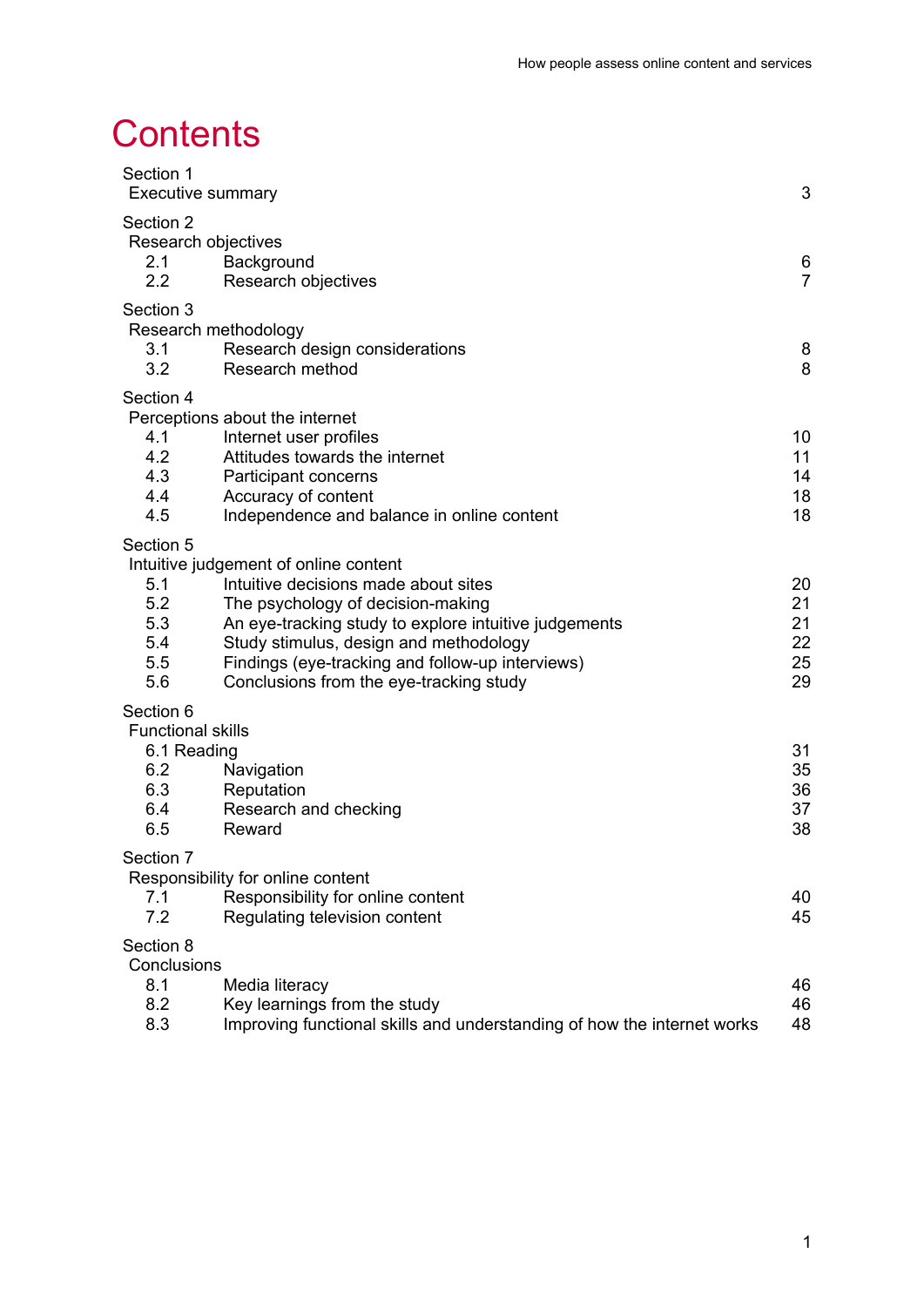How people assess online content and services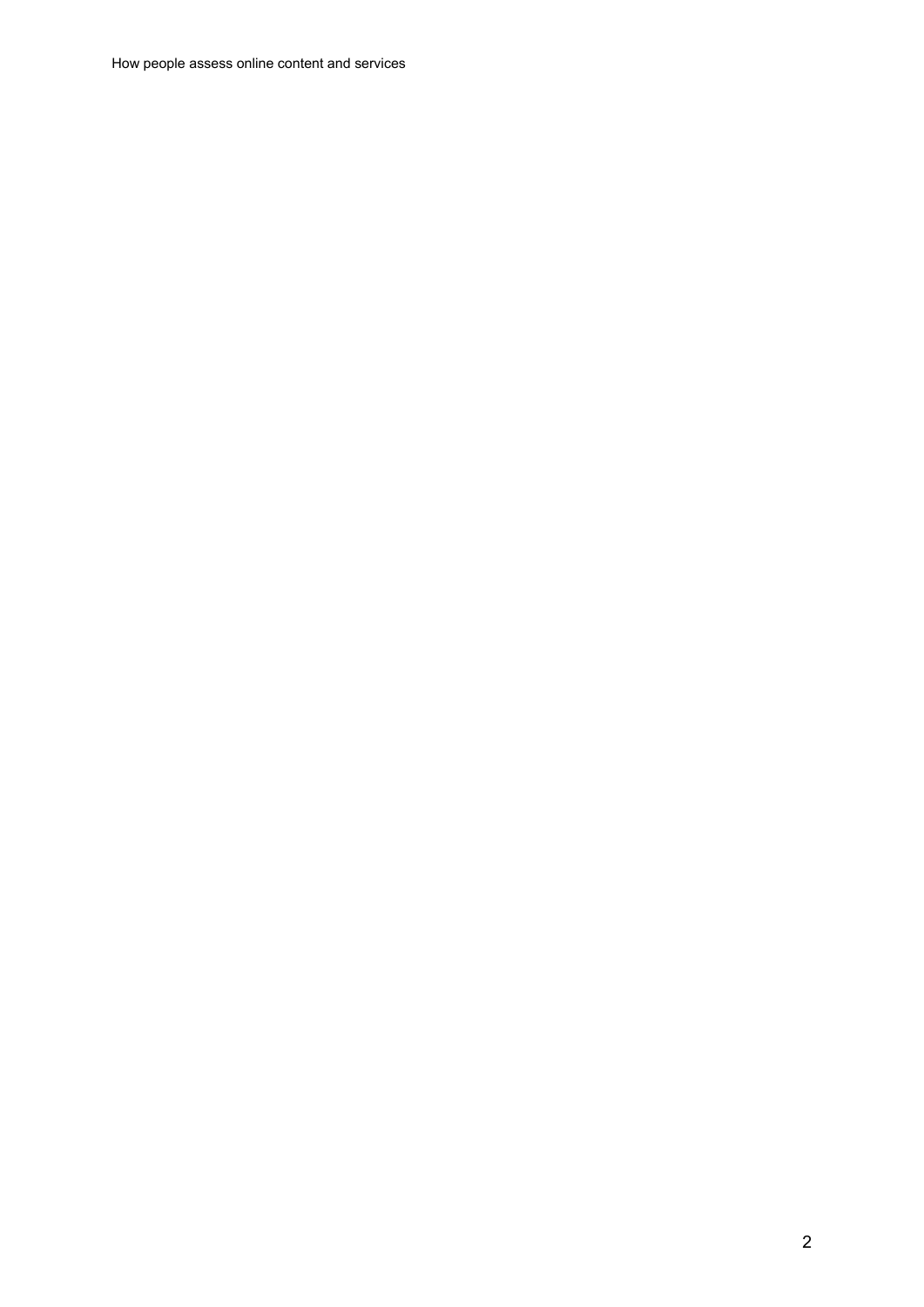# **Section 1**

-

# Executive summary

- The main purpose of this exploratory qualitative research is to examine how people assess the veracity, trustworthiness, independence and balance of online content and services. A secondary purpose is to explore how perceptions about the presence or absence of online regulation may underpin or influence people's online behaviour.
- Overall, 122 people<sup>1</sup> took part in the study which comprised group discussions, a diary study with follow-up interviews, and an eye-tracking exercise. The sample included a variety of home internet users: from light to heavy users, and recent adopters to long-term, everyday users of online content.
- The study found that the majority of participants value the internet highly and see it as something that has changed their lives. Participants also see its negative sides, and voice a number of concerns, primarily for their own and their family's online safety. Concerns include computer viruses, being 'ripped off', keeping their children safe online, as well as concerns about inadvertently doing something potentially illegal such as downloading copyrighted music from a file-sharing site. The research found that issues about the veracity of online content were not voiced as frequently, and were more likely to be mentioned in relation to activities such as homework or medical advice.
- Whether participants were evaluating a site in terms of either its safety or veracity, they were influenced by a range of factors including the amount of internet experience they have, their confidence online, their overall life experiences and their cognitive skills.
- In this study, most participants said they had bought and installed virus software. However, beyond this, most showed low levels of understanding and conscious use of the tools provided by internet service providers (ISPs) or search engines to make the internet safer.
- In relation to assessing the trustworthiness of online content, this study found that a perception of familiarity was the most important factor. Judgements were not always conscious or thought through. Familiarity appeared to come about in two ways; first, through consciously recognising cues (such as a known company name or logo) based on recalling previous online or offline experiences, and second, by a swift,

 $1$  The sample comprised of 48 people in 6 focus groups; 34 participants who were asked to keep a diary for two weeks, at the end of which they were interviewed, and 40 people who participated in an eye-tracking exercise to monitor what people looked at in the first 10 seconds of seeing a website.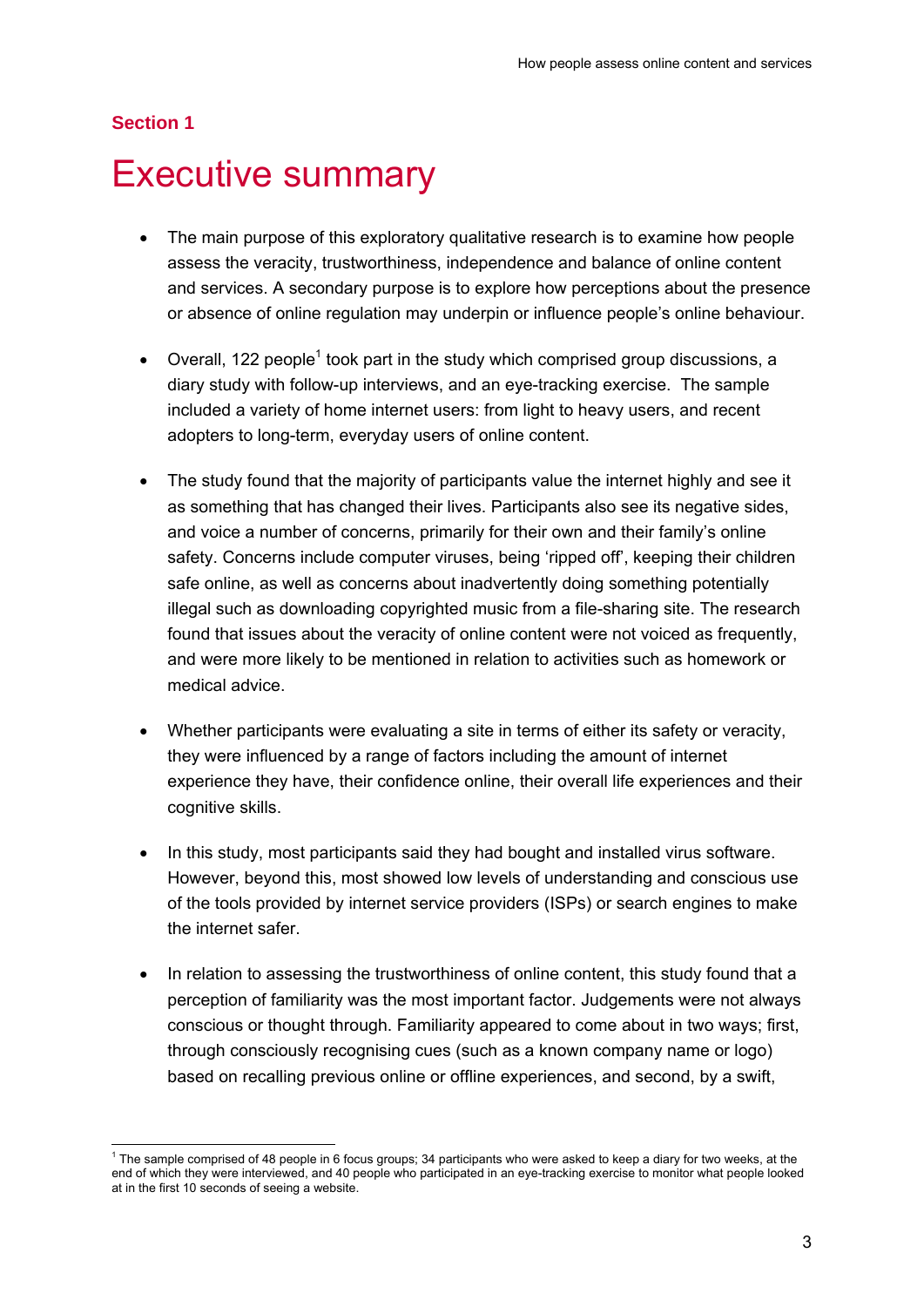1

intuitive judgement<sup>2</sup>. For example, a new site may look similar to other sites known to the participants in terms of its layout or ease of use, or it may look similar to a realworld cue (such as a shop window, in the case of a travel website). In such cases, intuitive judgements could, on occasion, lead to a false perception of familiarity and subsequent trust.

- The study demonstrated how first impressions are not necessarily the end of the process. The initial intuitive responses may be followed by a more conscious evaluative process, using a range of functional and cognitive skills to interact with and evaluate online content. This process varied by individual and by online activity and incorporated a range of factors:
- These included **reading** the site for signs such as geographic contact details, evaluating the look and feel of a site, with participants reassured by a 'professional presentation', or checking to see if the information is up-to-date. For those aware of security symbols, these provided a sense of trust. However, few participants mentioned looking for a padlock symbol as a sign of security when carrying out an online transaction.
- Other factors incorporated ease of **navigation** and **reputation**. Many participants drew on off-line reputation or word-of-mouth recommendations from friends or family when deciding which sites to use and trust. Some participants, who were familiar with how search engines work, felt that popular websites provided a good indicator of what to trust, along the lines that what is popular is successful and what is successful can be trusted. Checking the popularity of a site in terms of number of users was frequently cited as a measure of trustworthiness.
- Only a small proportion of participants said that they undertook detailed research or cross-checking against other sources. For most participants, when **researching** and **checking** was undertaken, it was generally confined to price comparisons and reading fellow users' reviews.
- The study found that a site's URL<sup>3</sup> is not generally checked when first visiting a site, nor is it used by many as a follow-up cue when looking around a new site and making a decision on whether to trust it.
- The research also highlighted how a participant's desire for content has the potential to override all other factors in establishing trust. Therefore the nature of a personal interest and the depth of emotional engagement with the content are factors that can

 $2$  Intuitive judgement is associated with the psychological theory of 'heuristics' which relates to processing information and making decisions. Heuristics can be described as a rule of thumb shortcut that allows humans to make judgments quickly and efficiently. Such rule-of-thumb strategies allow people to operate without needing to constantly stop to think about the next

course of action.<br><sup>3</sup> URL stands for Uniform Resource Locator. In everyday language it represents the address of a website and can be found in the address bar when visiting a website. For example, the URL for the Ofcom homepage is http://www.ofcom.org.uk.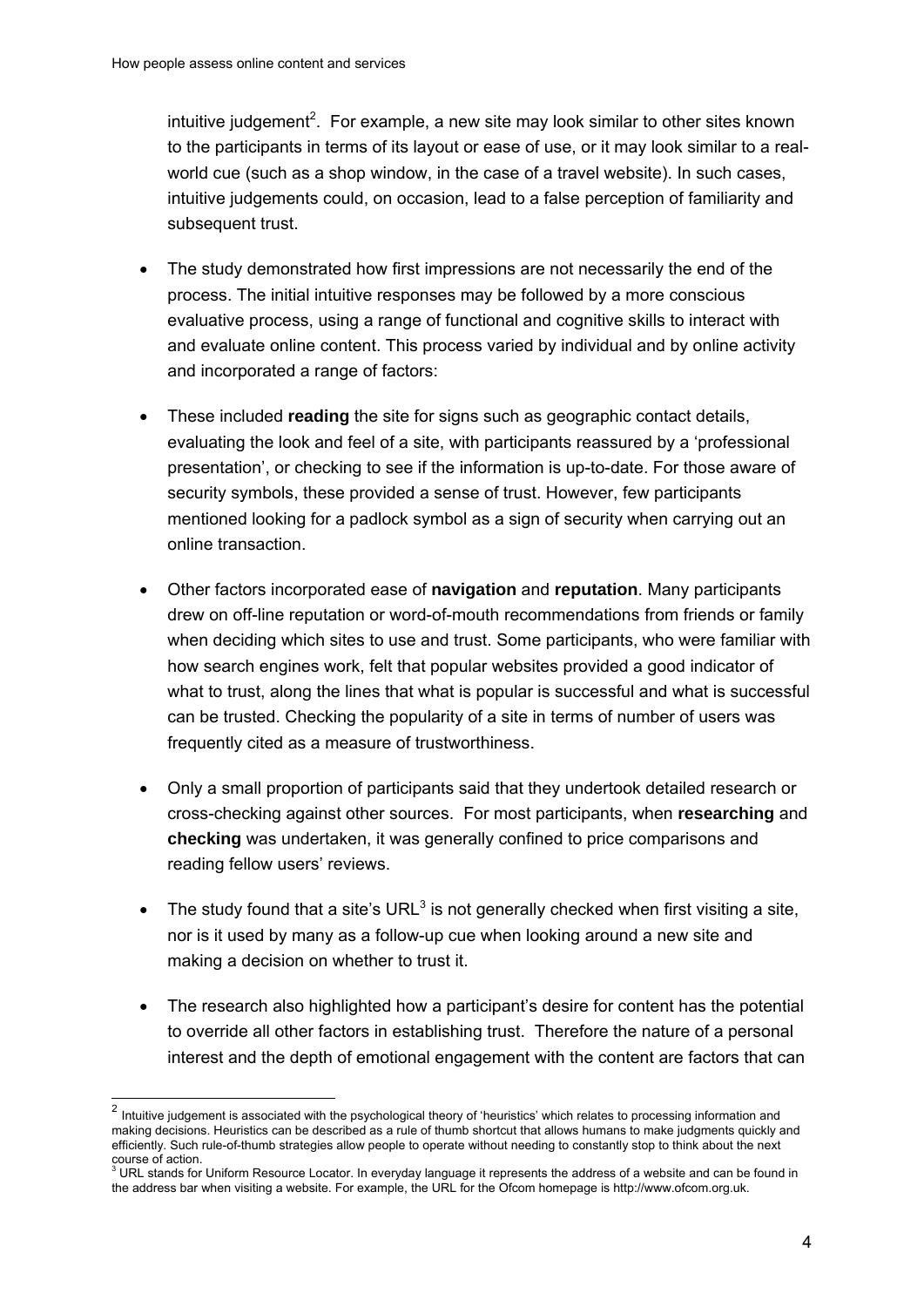affect the evaluation process. The reward, for example a new purchase, may override the potential perceived risks involved in undertaking an online transaction.

- In terms of participants' awareness and understanding of regulation, most did not think that the internet was formally regulated. They understood and accepted the internet to be like the real world, with no universal mechanism to protect them. They felt that they have to decide for themselves what they can trust and take personal responsibility when online. However, a few participants were unsure as to whether the internet was regulated, with some saying they had assumed it must be.
- There was also a perception that the people or organisations that provide specific online services or content were responsible for making sure that users can trust sites and be safe online. In addition, users of sites who contribute content (such as Facebook) were expected to show common sense, integrity and respect towards other members of the online community.
- When discussing the idea of formal internet regulation, most participants felt that it was impracticable because of its global scale, complexity and diversity. There were mixed views on the idea: some felt regulation would be a positive aim, even if unrealistic, others felt it could restrict individual users' freedom as they thought that 'anything goes' on the internet - that as individuals we take personal responsibility and choose whether to go online and which sites to visit.
- In contrast, most participants were aware that television is formally regulated. They felt that television regulation is important because it involves mass and diverse audiences sharing public events and once broadcast it is too late to rectify if there is a problem. Television was perceived to be a public entity that reflects society's shared code of conduct and socially acceptable standards. As such, participants thought it warranted regulation for individual protection from uninvited intrusion and to protect viewers from potentially harmful or inappropriate content.
- Overall, the study found that participants used both intuitive judgements and explicit, conscious processes when evaluating which online content to trust. Participants thought that the provision of information and tools would be useful in helping them make decisions about online content and services.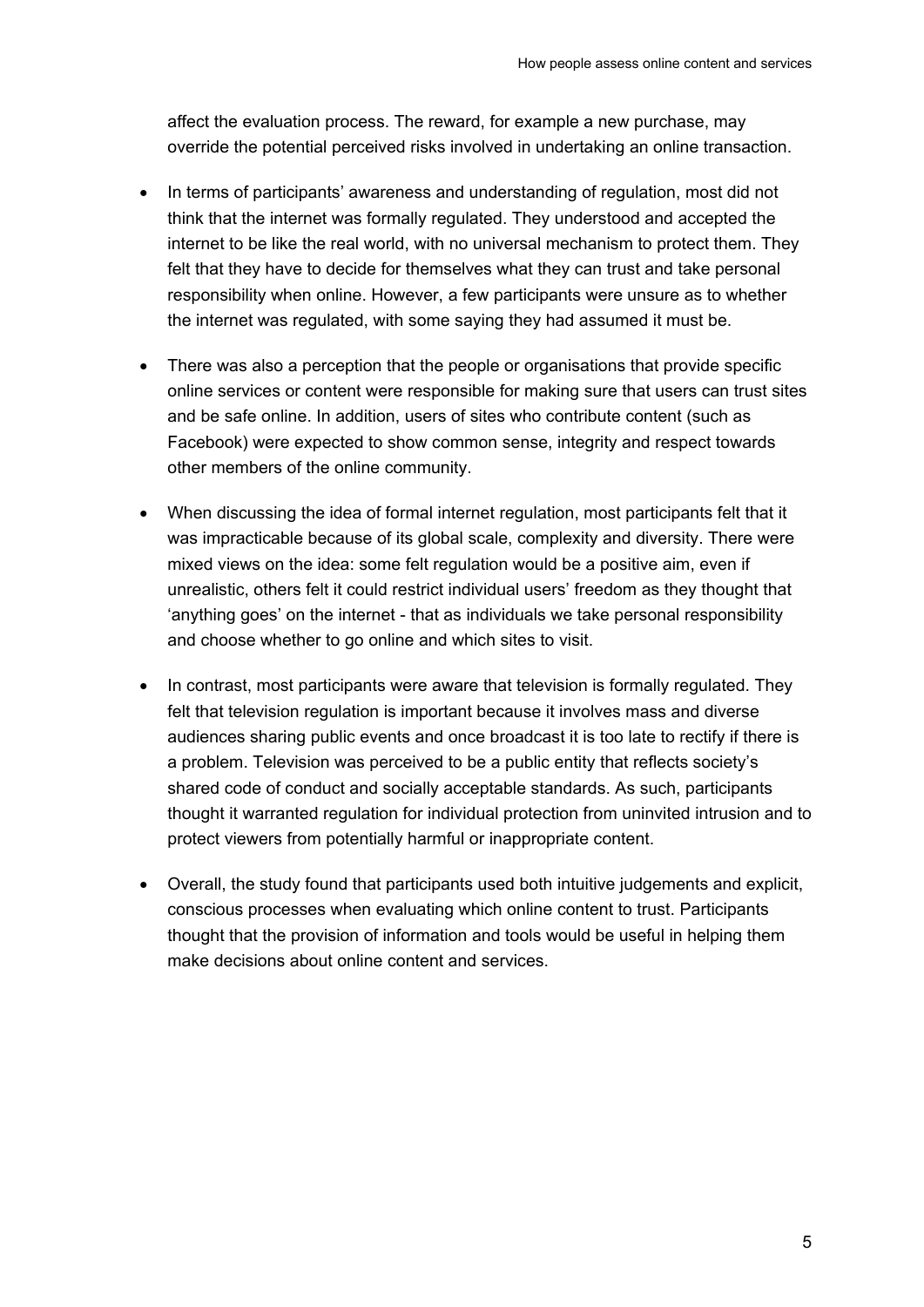# **Section 2**

# Research objectives

# 2.1 **Background**

Media literacy means individuals and society possessing the skills, knowledge and understanding to make full use of the opportunities presented both by traditional and by new communications services. Media literacy also helps people to manage content and communications, and protect themselves and their families from the potential risks associated with using these services.

Ofcom's definition of media literacy is *'the ability to use, understand and create media and communications'.* 

The promotion of media literacy is a responsibility placed on Ofcom by Section  $11<sup>4</sup>$  of the Communications Act 2003. Under Section 14 (6a) of the Act Ofcom has a duty to make arrangements for the carrying out of research into the matters mentioned in Section 11 (1).

Ofcom's work to promote media literacy is intended:

- to give people the opportunity and motivation to develop competence and confidence to participate in communications technology and digital society; and
- to inform and empower people to manage their own media activity (both consumption and creation).

The overall aim of this research study was to help Ofcom fulfil its duty to promote media literacy. To do this, we need to understand the strategies people use to evaluate different media and how these are affected by their understanding of regulation of different media platforms.

In the *Review of Ofcom's Media Literacy Programme 2004-08*<sup>5</sup> , Ofcom noted that UK society is becoming increasingly reliant on digital communications technology. The world around us is changing rapidly; the various media and communications technologies are becoming an integral part of everyday life. Knowledge of their use is increasingly a prerequisite to effective participation in society and in the economy. When the traditional models of content regulation become less effective in minimising potential harm and offence we must turn to parents, carers and individuals to take more responsibility for what they, and children, see and hear on television, radio and online.

Ofcom's research shows that the majority of UK adults recognise that television content is regulated  $-$  only 12% of adult viewers are unsure $6$ . However, there is far less understanding

<sup>1</sup> 4 http://www.opsi.gov.uk/acts/acts2003/ukpga\_20030021\_en\_3#pt1-pb4-l1g11

<sup>5</sup> See http://www.ofcom.org.uk/advice/media\_literacy/review0408/

<sup>6</sup> *UK Adults' Media Literacy, 2009 Interim Report.*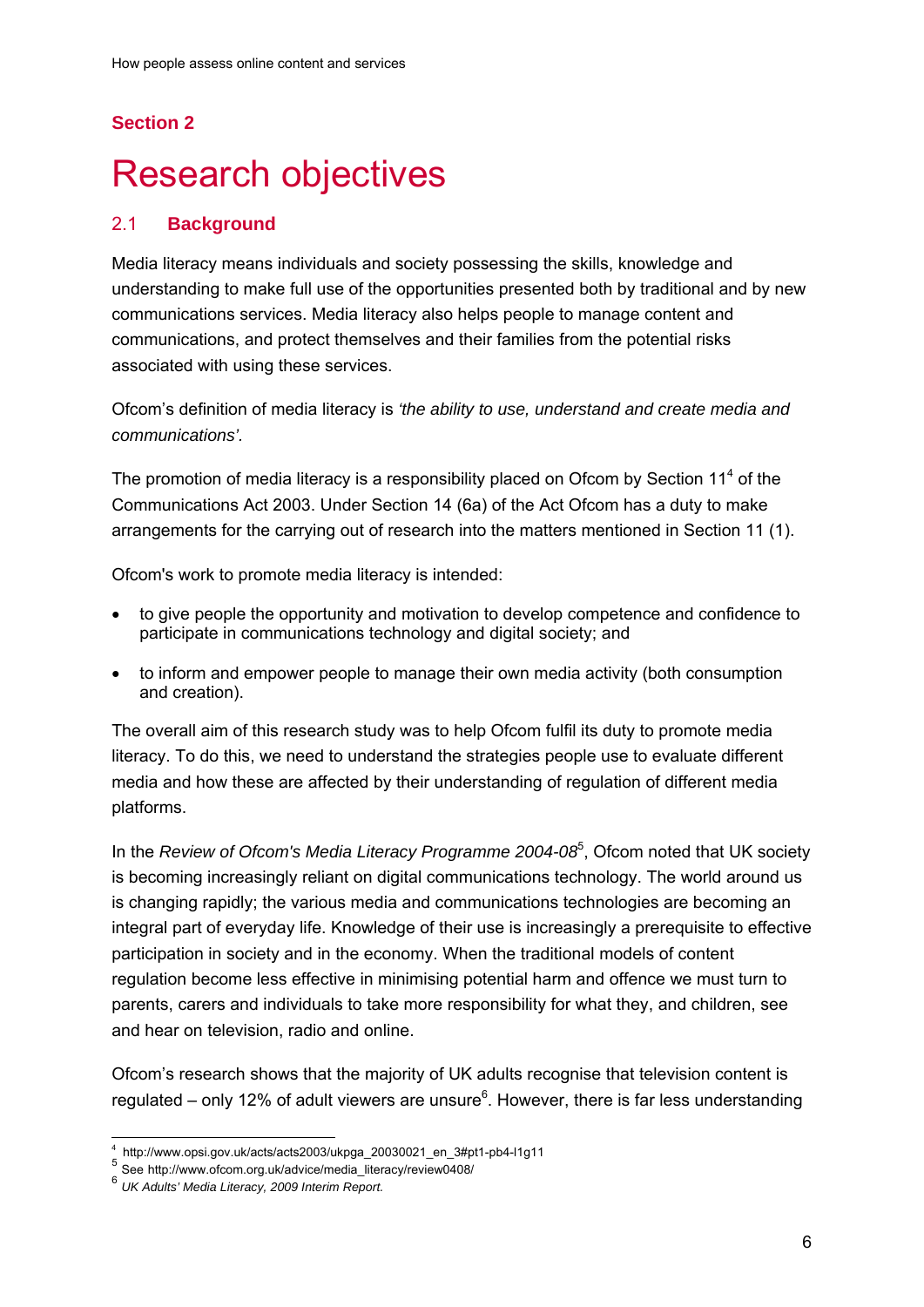of the position in relation to online content and services – 27% of adult regular internet users are unsure of the regulatory position<sup>7</sup>. This gap in understanding is of concern in the context of a move away from the traditional models of content regulation towards a more mixed ecology of statutory regulation, coupled with greater co-/self-regulation by site owners/content providers and ISPs and 'personal' responsibility by the general public<sup>8</sup>.

In order for Ofcom to support people in their assessment of online content, it needs to understand the personal strategies that people use to evaluate online content and services. A secondary objective for this study was to understand in what ways people's evaluation of online content was influenced by their perceptions of any regulation in place compared to other media in their lives.

## 2.2 **Research objectives**

In light of this, the research objectives were set as:

- To explore the strategies used by people to assess the veracity/trustworthiness/independence/balance of online content and services;
- To understand people's awareness and understanding of regulation in both the broadcasting and online environments; and
- To understand how regulatory perceptions (or lack of them) may underpin or influence these behaviours and strategies.

 $\overline{a}$ 

 $<sup>7</sup>$  Ibid.</sup>

<sup>8</sup> Regulatory approaches can range from no regulation at all, through industry self-regulation (where industry administers a solution without formal oversight), co-regulation (where a form of statutory control is present e.g. Broadcast Committee of Advertising Practice (BCAP), to full statutory intervention. For more background information on regulatory options see http://www.ofcom.org.uk/consult/condocs/coregulation/condoc.pdf.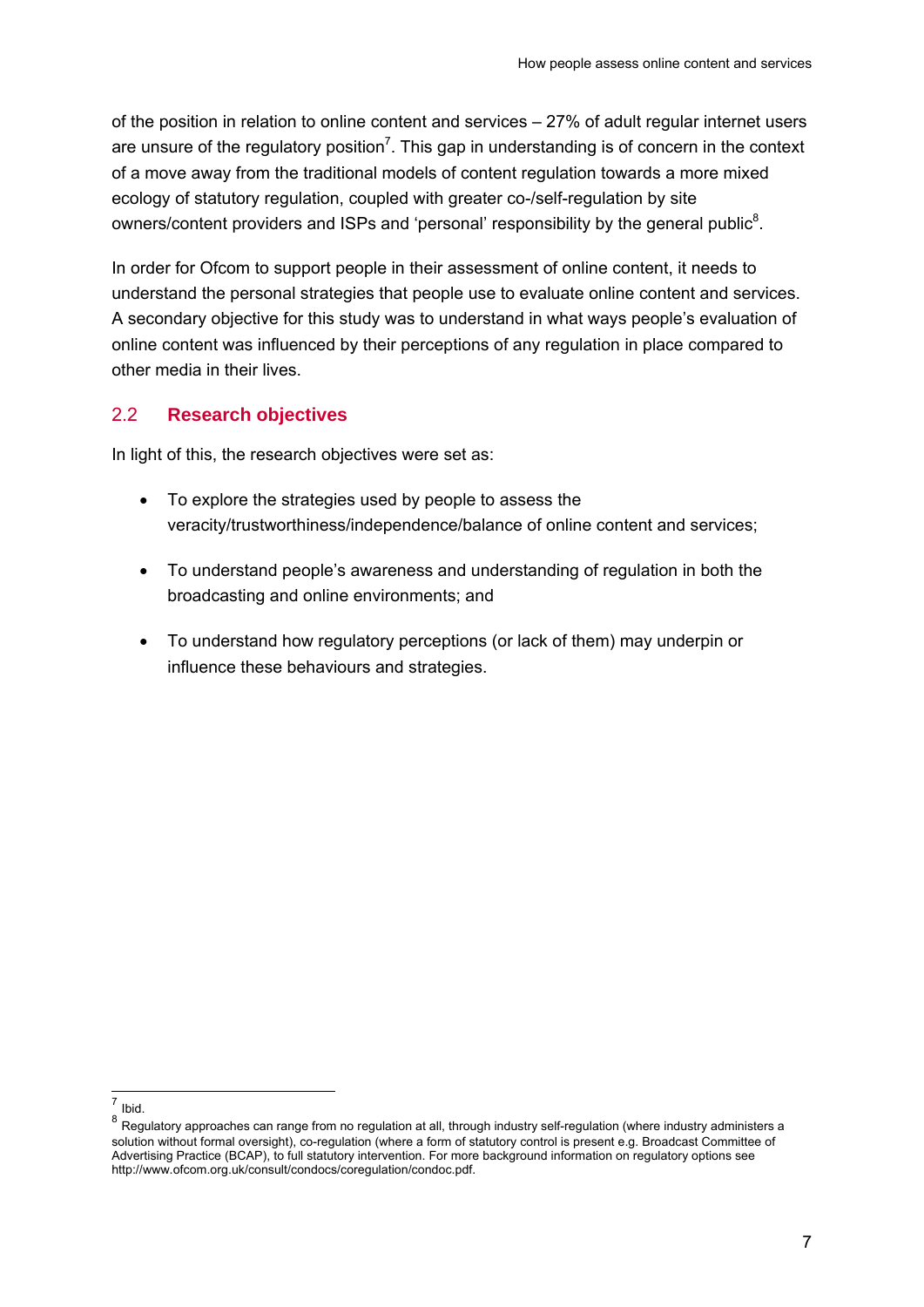# **Section 3**

# Research methodology

# 3.1 **Research design considerations**

The research design needed to acknowledge that participants' decisions when evaluating an internet site could comprise both implicit intuitive judgements and explicit conscious processes.

Psychological theories of information processing and decision-making argue that the human mind has evolved implicit mental processes or rule-of-thumb shortcuts in order to process information or solve problems quickly and efficiently, by automatically drawing on our bank of memories and associations. These automatic processes are called 'heuristics'.

The research was therefore designed to explore online content evaluation processes using techniques to identify both explicit and implicit processes.

# 3.2 **Research method**

There were three elements to the methodology. Full details on recruitment, location and samples are given in the annex. In total 122 people took part in the study: 48 people in six focus groups; 34 participants who were asked to keep a diary for two weeks, at the end of which they were interviewed, and 40 people who participated in an eye-tracking exercise.

## **1. Diaries and follow-up interview**

This element of the research involved 34 participants keeping an online diary for two weeks on the days they used the Internet. Participants were recruited from Manchester, Brighton, Birmingham, Glasgow, Edinburgh, Belfast and Cardiff.

They kept a record of the sites they visited in terms of:

- Feelings with regard to the veracity, trustworthiness, independence and balance of the content;
- Their sense of who was responsible for them being able to trust the site.

During the course of the diary fortnight, participants were asked to visit examples of specified categories of site that they were not so familiar with. They were free to choose which sites they then visited. We did not impose visits to specific sites, in case participants might feel compromised by the content they found, or concerned by the potential for viruses, etc.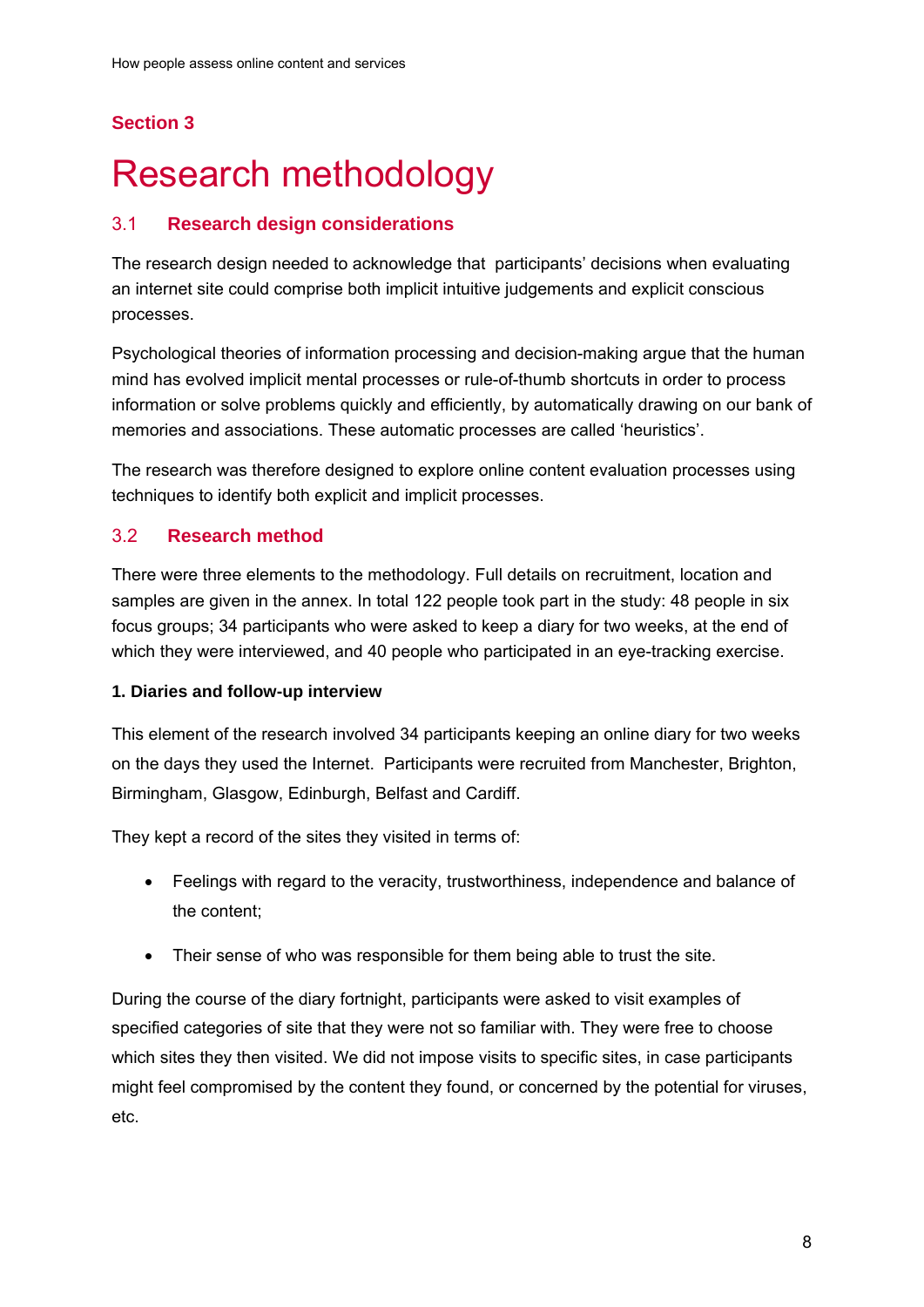The diary provided stimuli to raise self-awareness of existing behaviour and feelings that were then discussed in a follow-up, extended, face-to-face, in-home interview.

The sample consisted of participants aged 13 to 70 years old, representing a range of lifestages, socio-economic groups and with internet use ranging from light to heavy.

The fieldwork period was  $27<sup>th</sup>$  March –  $30<sup>th</sup>$  April 2009.

### **2. Group discussions**

Six 90-minute sessions took place with 48 participants in and around London and Leeds. Four groups covered adults from BC1C2 socio-economic groups who were heavy or medium users of the internet, and belonged to the following life-stages: pre-family, young family, teen family, empty nesters and retired. Two groups consisted of light internet users; one group with participants aged 18-25 and the other with participants aged 55+.

Stimuli for these discussions consisted of images from different websites, selected to represent the different ways of interacting online that were of interest to this study. These were: accessing information; entering personal data onto a website; communicating; entertainment; undertaking transactions (e.g. making payments via a website); and usergenerated content.

The fieldwork period was  $25<sup>th</sup>$  March –  $9<sup>th</sup>$  April 2009.

## **3. Eye tracking**

The first two stages of the research found that participants made rapid intuitive judgments about a website on the basis of whether it "just feels right" or not. Some also said they looked for certain specific information. Eye-tracking research was then carried out to explore the eye movements that people made when asked to evaluate how much they trusted various sites.

The eye tracker used, an *Eye link II*, takes a recording of eye position every millisecond. As such, it provides actual behavioural data and a level of detail that participants would not be able to report. The purpose of this part of the research was to see if the kinds of cues people used to make trust judgments could be identified when presented with a web page.

Forty participants took part in this part of the research. The sample consisted of participants aged 18 to 70 years old, representing a range of life-stages, socio-economic groups and with internet use ranging from light to heavy. The research took place in Croydon and Brighton on  $28<sup>th</sup>$  and  $29<sup>th</sup>$  April 2009.

Section 5 provides full details on the methodology and findings.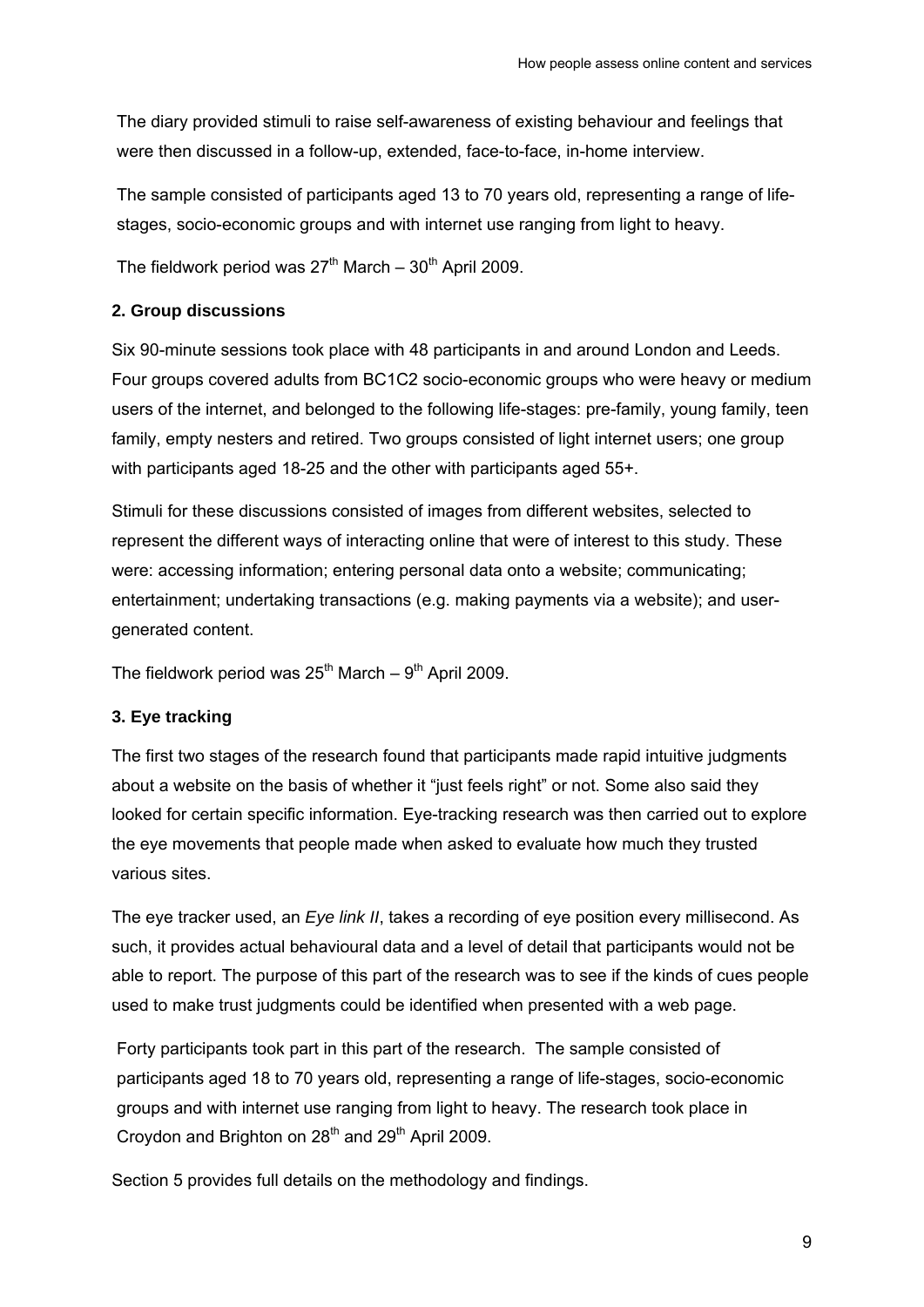# **Section 4**

# Perceptions about the internet

## 4.1 **Internet user profiles**

The study recruited people on the basis of low, medium or high levels of internet usage. These criteria led to talking to people with a variety of internet usage patterns, ranging from recent adopters to the long-term, confident enthusiast of online content.

The following short profiles of some of the participants help to illustrate this diversity in terms of online activities and evaluation of content:

> *Laura<sup>9</sup> (Female, 46, Edinburgh) is not particularly confident with computers or the internet. She works in a shop and computers are not part of her job. Her children have left home and she lives on her own, but a boy across the road helps with any questions. She enjoys the internet but takes things slowly. She has only made a few small purchases online and enjoys researching them, using*  Tripadvisor *to plan holidays, but would not book one online as she is too nervous about being 'ripped off' to make a large purchase. She is also not sure that you get the best deal online. She feels that for holidays, talking to an expert is preferable as "they will know all the special offers available."*

> *Don (Male 32, Birmingham) is a graduate engineer and, with his technical background, feels informed and confident about computers. He uses the internet mainly for information about his hobbies (sports and cars) and only shops at well-known brand sites, as he is very concerned not to catch any computer viruses. He believes less well-known sites would expose him to viruses because they will not have such sophisticated protection integrated.*

*James (Male, 66, Belfast) is a retired businessman who lives alone and keeps in touch online with his two daughters who live overseas. He's an avid internet surfer, satisfying his interests in a wide range of subjects and researching talks he gives in the community. He's a big downloader of file-shared music and films, as well as the cover artwork to mock up cases. He sees no crime in this as his tastes are for very old music that he argues is long out of copyright. He feels* 

entilative manniton and the metal metal and the metal of the responsence the reports of all names used in the report are pseudonyms, participants are identified by sex, age and city.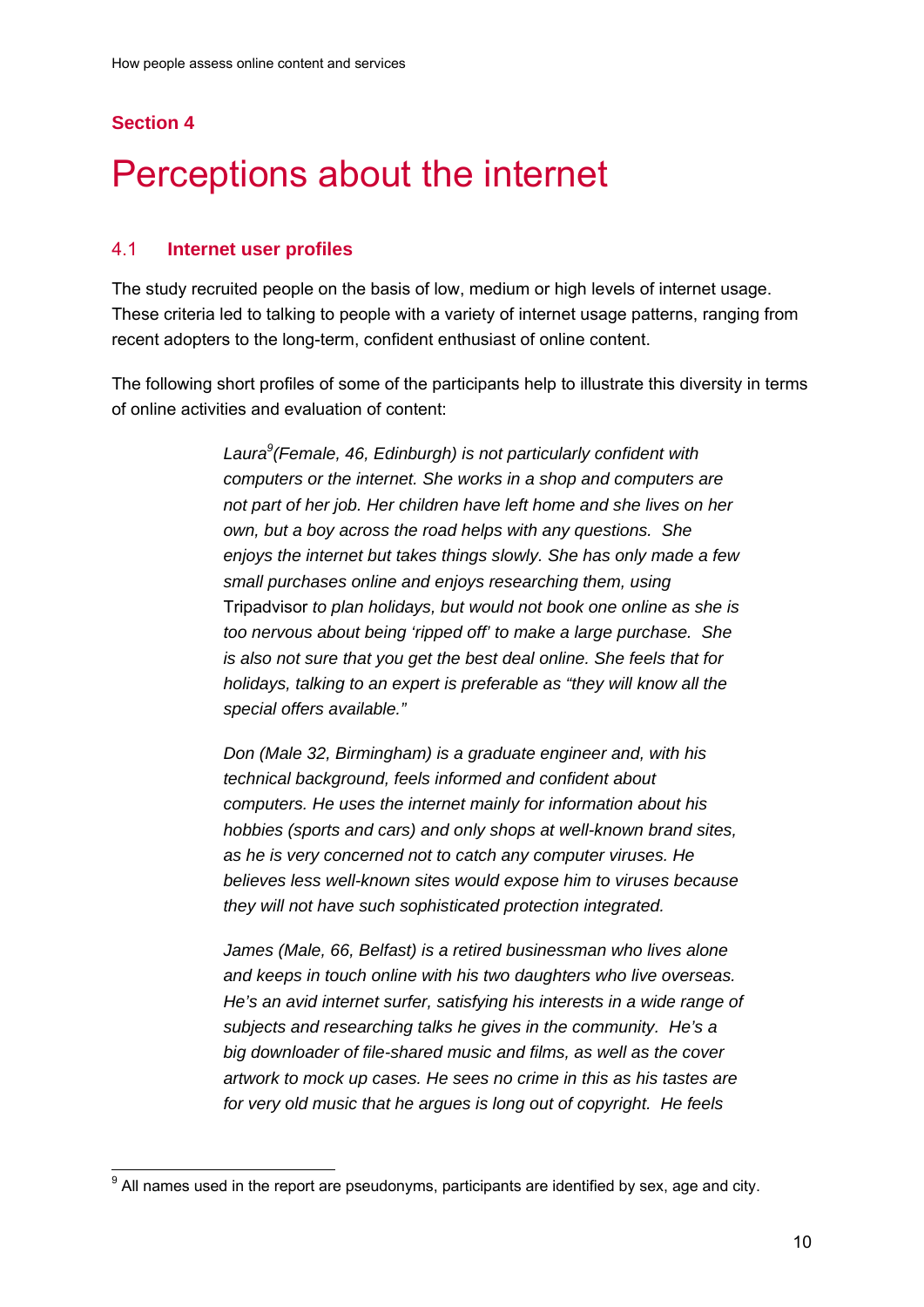*secure because he only visits download sites that his IT expert neighbour says are okay.* 

*Andy (Male, 38, Cardiff) has installed Wi-Fi so he and his young teenage children can access the internet on each of their own laptops anywhere in the house. After 10 years of using the internet he feels, "I know where I'm going, 95% you can trust." He has a friend who feeds him what he considers to be good security software. Andy says extreme material is too easily available, and he had to talk to his son about not accessing such sites. He suggests, "Put it in that corner, go and find it" i.e. he's happy for it to be available so long as it is not accessible through mainstream sites. He is happy to use file-sharing sites to download, not upload, but at the same time feels 'spied on' by some software.* 

*Anne (Female, 67, Brighton) is retired and enjoys using the internet, particularly for eBay, family history, shopping and keeping in touch (MSN and now Skype). She has just started using a webcam. She thinks that the internet is a great thing, and too much fuss is made about the risks – her first piece of advice would be 'enjoy yourself'. She does not consider herself reckless and feels aware of what dangers to look out for. She considers that many of her generation tend to be over-concerned and too cautious about innovations such as the internet, with the result they are missing out on gains that she has experienced such as talking to her grand-children in Australia.* 

*George (Male, 13, Manchester) has dyslexia and learning difficulties. The net is liberating as a way of finding out about things that interest him, such as lizards. He has found some sites are frustrating as he struggles to frame searches or spell accurately. His mother helps and both find the net useful if frustrating. They're fearful of what they might turn up, or getting a virus or falling victim to a scam. This meant that George was happy to explore new sites that might come recommended via Facebook friends, but would hesitate to visit unknown sites that came up through Google searches.* 

#### 4.2 **Attitudes towards the internet**

The study found that for most users the internet is highly valued as a life-transforming experience. Its scale, multiple functions and interactive mechanisms make online life potentially as broad and diverse as real life; it could feel like the entire world has arrived into their home. It represented a whole world of individual opportunities to be discovered.

*" It's not got power over me, it empowers me."* Male, 30s, London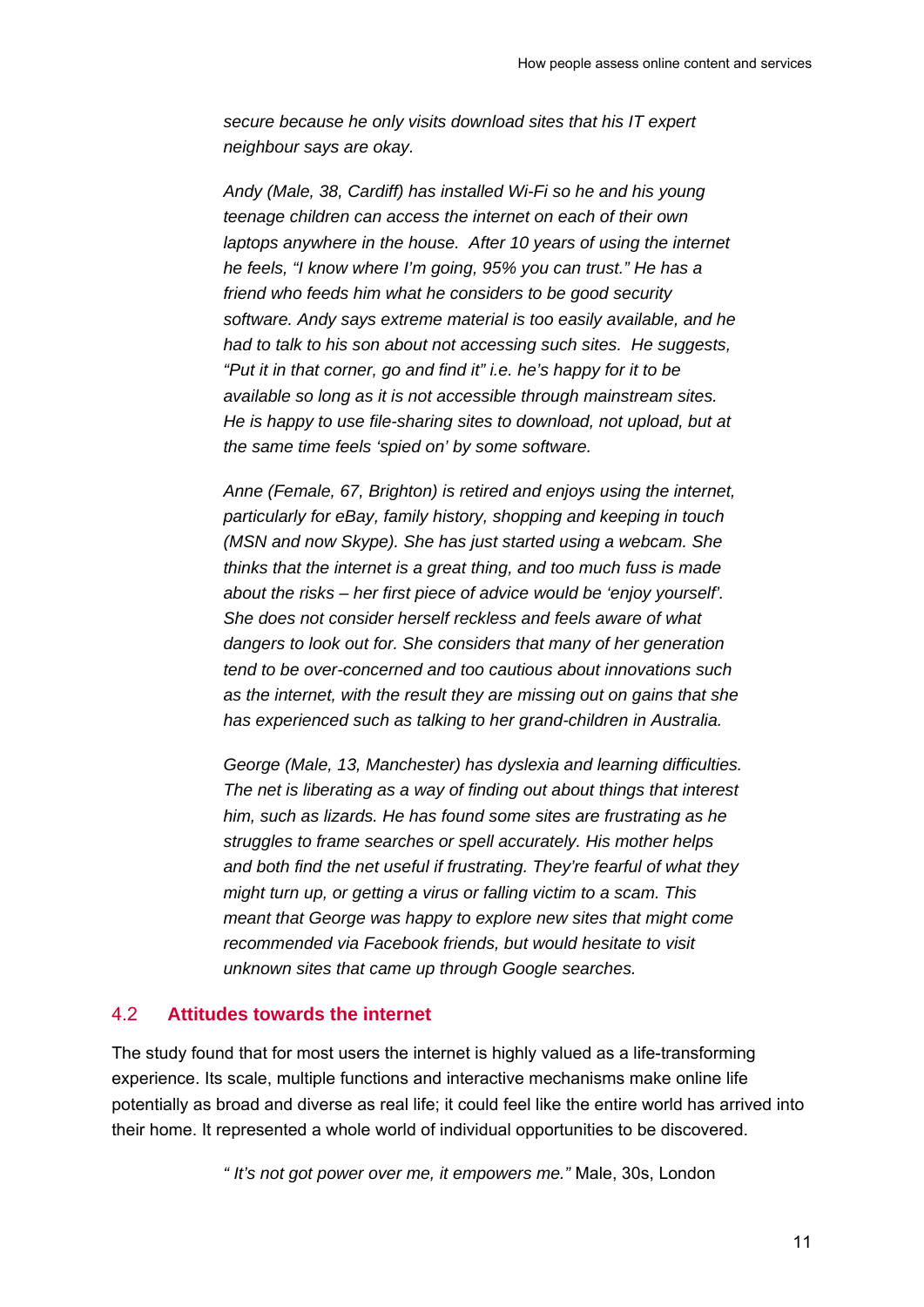It has brought aspects of participants' 'real-world' closer and more accessible. For example, participants talked about now being able to keep in touch with friends far away and sharing the small details of life on a daily basis. Global shopping had made them aware of greater choices and where products come from.

Some participants enjoyed sharing their knowledge with those who share a hobby or special interest. Others valued getting a different perspective on world affairs and how they are reported. An illustration of this was given by one of the diarists.

*Vivien, 57, is a housewife in West London with a grown-up family. She has been an internet user for some years and her uses for it include keeping up with the news. She thinks the nature of news reporting has been changed by the immediacy and accessibility of the internet, ". . . everybody with their cameras, in the end they are helping to stop things staying as hidden as they used to be."* 

Users' ability to navigate across the World Wide Web from one site to another through links found on a page has meant that they have discovered sites to visit they could not have imagined for themselves. This could be specialist information about a topic of personal interest such as a hobby, or for many participants, places to go on holiday.

Most participants valued the breadth of content on the internet:

*"The internet is the new library."* Male, 45, Leeds

*"If you want to find anything out at all, it's there. It doesn't matter what it is, it's just there."* Male, 35, Scotland

In the online diaries individuals wrote about the variety of benefits they personally experienced which included shopping, pursuing hobbies/interests and as a cultural source. For example, one participant's comments included the entertainment value of accessing archive music and TV clips:

> *"It was great. I was able to watch old music videos, TV clips, virtually anything."* Male, 40s, Cardiff

Others talked about using the internet as a pastime such as searching on Google Earth, or praised its ability to help them pursue existing hobbies such as collecting porcelain, now made easier via sites such as eBay.

Some expressed satisfaction with how easy it was to shop online:

*"It was just like browsing through a catalogue but easier."*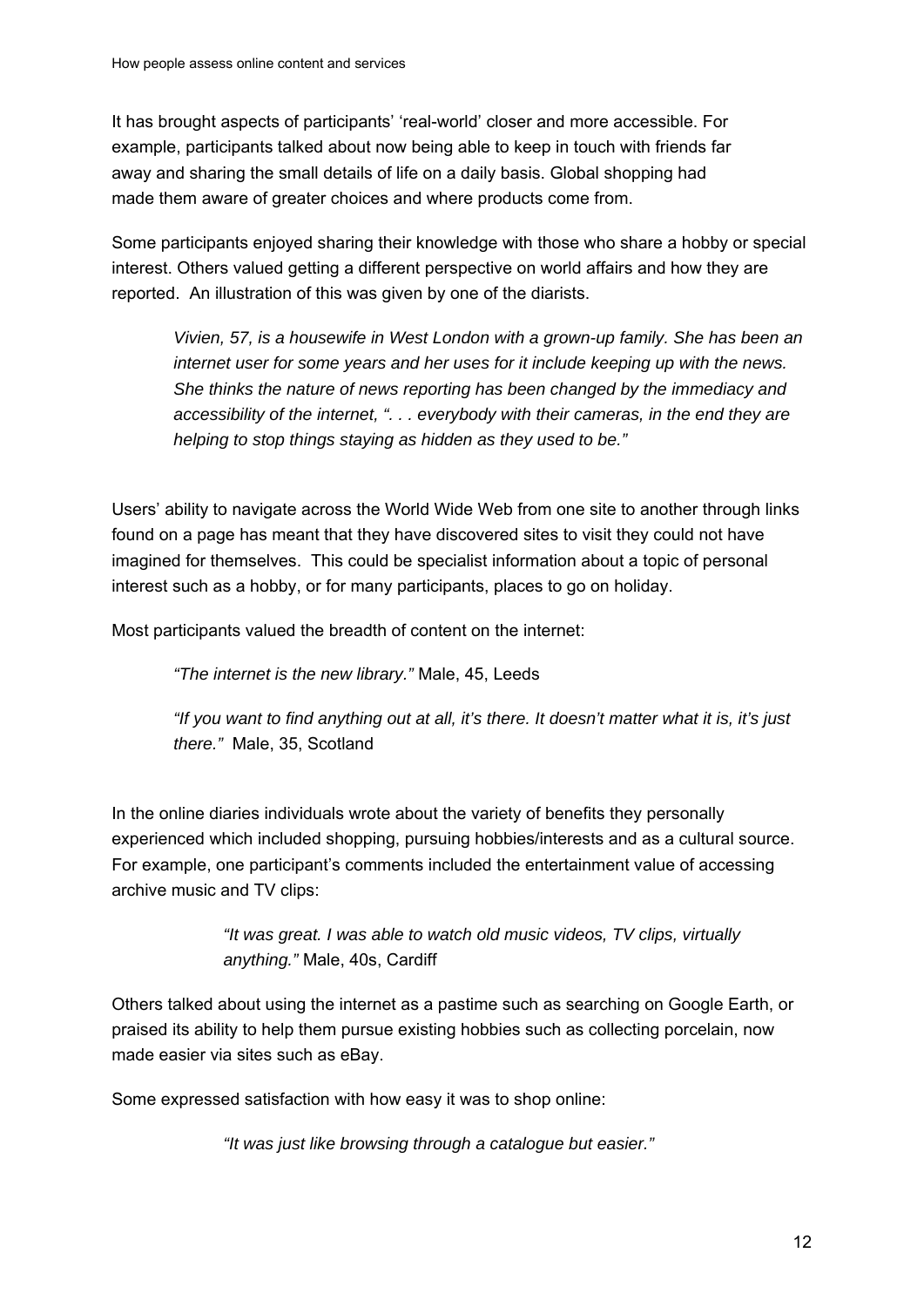*"It was just like going to a real shop, although in a real shop, items may take longer to find or they won't carry so much stock."* 

Male, 40s, Cardiff

And also how beneficial it could be in terms of saving money:

 *"I bought a dishwasher for two quid!"* Male, 20s, London

*"I bought a bed off there a few months ago, I went to* [a high street store] *and this man was talking all the time and the bed on* [the online store] *was a thousand pounds cheaper!"* Female, 20s, London

Participants who took part in diaries were asked to select words which reflected their feelings and experiences when visiting different sites. The findings showed that most participants were much more likely to select positive words than negative ones, in line with the findings from the discussion groups that experiences were generally positive.

There was a small minority of participants for whom, overall, the internet was not a positive experience. For example, an older recent adopter did not see the value of internet activities such as online shopping and preferred to continue to undertake such activities in the real world. A younger person who had grown up with the internet preferred the real world for socialising and did not see the appeal of social networking, although it was popular with his friends and peers.

Across the range of internet users in the overall sample, the research found that most participants thought the internet was a positive experience, with most generally carrying out activities that they felt comfortable with.

In a world of this scale, it did not surprise participants that there is negative content on the internet too.

> *"When you're on a computer you're in the outside world in your own living room, so you have to remember that the dangers when you walk outside your front door are there the other side of the screen*." Female, 60s, Cardiff

Most, if not all, participants had either had a personal negative experience online or knew someone close to them who had. However, for most participants the collective benefits were considered to outweigh any negatives they perceive or have personally encountered. Most participants said that they could not imagine life without it now and that there was no going back, not least because of the perceived benefits of easy and instant access to any aspect of their cultural or commercial interests.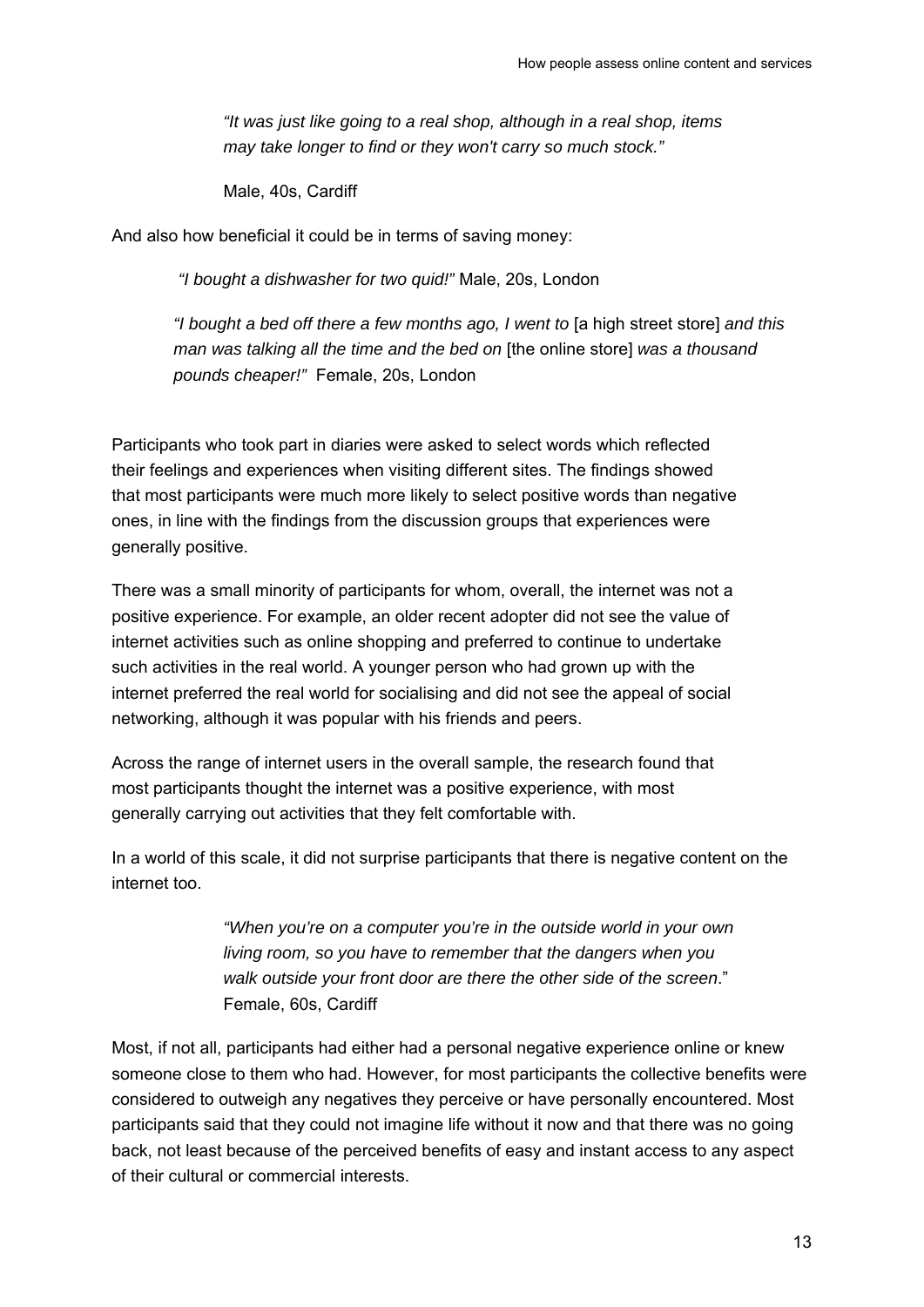## 4.3 **Participant concerns**

The types of concerns that participants raised spontaneously are described below. The main primary concerns aired can be summarised as:

'*Will my computer get a virus?*'

'*Will I get defrauded?*'

And for parents/carers: '*Will my children be safe?*'

Other concerns included keeping personal details safe and identity theft as well as concerns about potentially inadvertently '*getting into trouble'* by, for example, downloading music from a file-sharing site. The research found that concerns over the veracity of online content were not as top of mind, nor voiced as frequently.

## **Computer viruses**

Greater usage and exploration of the internet tended to correlate with greater direct experience of computer viruses or encountering fraudulent content providers.

Participants said that there were some experiences they feel they should be wary of, citing a number of potential sources that are largely perceived as beyond their control. Spam emails were a constant, sometimes daily, reminder of being vulnerable to unscrupulous people or organisations. Pop-ups were felt to be a source of viruses or capable of extracting data from their computer in some kind of way. Some participants had received unsolicited pornographic files, disguised as innocent files, which they thought likely to be infected.

> *"What I'd say is that when you have no control over what's coming on your computer, that's what worries me, you know you turn it on, and there's a pop-up for this and a pop-up for that. I want to be in control of what comes on my own computer which you can never be."* Female, 60s, London

Participants in general were pragmatic about these hazards, accepting that when using the internet, things might go wrong, but reasoning that it is no different to any other aspect of their lives, and that you have to look after yourself.

> *"There's no doubt in my mind - I think you take a risk as soon as you turn your computer on sometimes but at the end of the day my computer's a calculated risk and it's safer to do that than go out and buy something without researching it."* Male, 35, Scotland

It appears that over time people's pragmatism grows.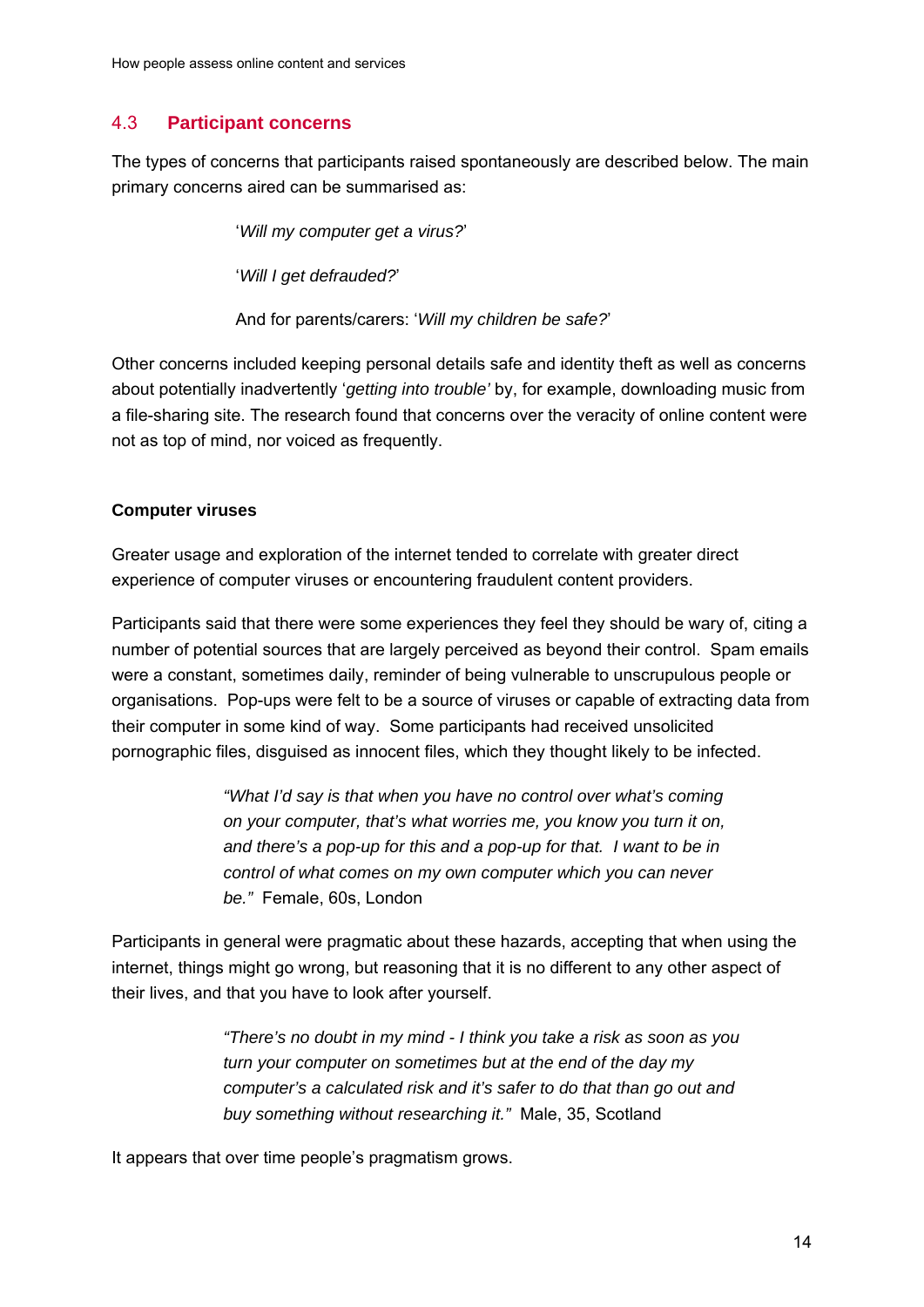*"You learn from your mistakes."* Female, 40s, Leeds

Participants felt that computer viruses have become part of computer culture.

*"I opened up some mail – should've been more wary, and when I did it downloaded a virus. It cost me £80 with the pc guy who said he'd had 15 that week."* Female, 58, London

*"The kids used my husband's laptop from work, and it picked up something. He was in a strop about it, but to be honest it wasn't such a big deal. Just run a program and it sorted it."* Female, 39, Leeds

Certain language has been picked up and become familiar, such as 'Trojan', but understanding of what such a virus actually is or does was generally vague. Participants spoke quite frequently of their computers "*slowing down*" because of viruses and on a few occasions even deciding to throw a computer away.

Most participants said they had some kind of virus protection software.

*" I won't run a machine without an antivirus."* Male, 40s, Leeds

*"I've installed AVG . . . has a pop up saying if a site is safe, so I know I'm safe."* Male, 32, Birmingham

For a number of participants, their computer was now just another one of their household electrical goods that can be replaced at no great cost. The machine itself has become less of a precious object to protect; rather, the emphasis is on personal, irreplaceable content.

## **Fraud and financial loss**

Most people also expressed concerns about being "ripped off", something that is also perceived as having become an intrinsic part of internet culture.

Front-of-mind are concerns about "dodgy" or "fake" traders and the non-arrival of goods or credit card details being exploited. In the study several participants talked about their firsthand experiences, albeit with fraud of low financial value.

Others cited friends, or friends of friends, who had suffered financial loss, sometimes quite substantial.

> *"Friends who have, ordered a whole kitchen, I wouldn't have thought that he would and bought online, his wife was surprised, and the company went bust. After a lot of hassle he did get his money back."* Female, 58, London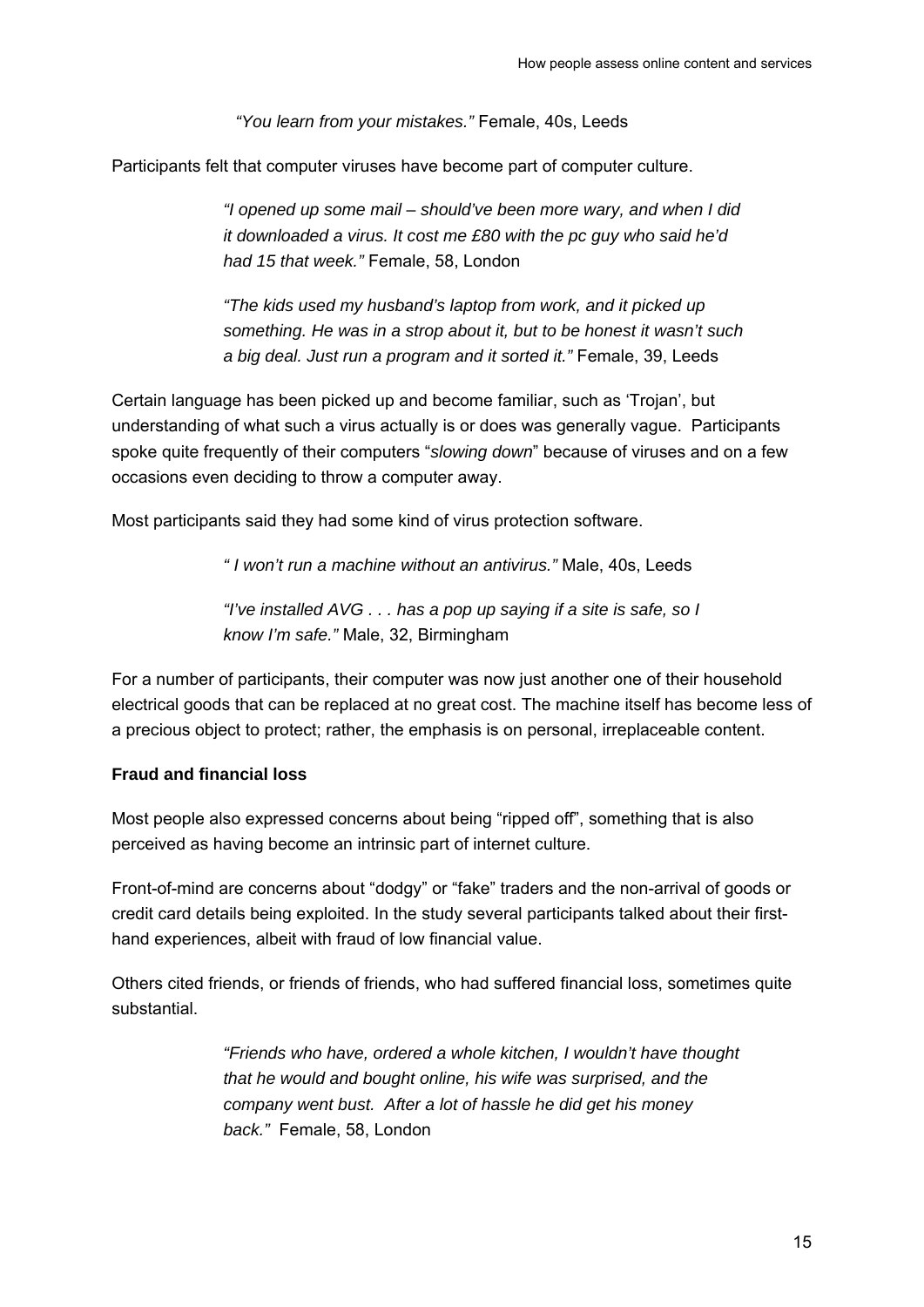The research underlines how the wide range of responses to online money matters seem to be a reflection of personal character, as much as direct experience. A few of the more regular users of the internet had so far resisted buying online in the belief that it was inherently risky. For example, one woman described her suspicions when asked for her credit card details:

> *"I'm very apprehensive and reluctant to give my credit card, sometimes it's a free service, just put your credit card details in! I'm immediately off, I won't do it!! If it's a free service it's a free service."*  Female, 60s, London

Other participants had set aside a specific credit card with a low spend limit to use online, or relied on others to carry out transactions for them:

> *"I have ordered one thing...and I used my card but I'm not keen on using my card. I get so far and I'm scared to go any further. If I want anything I'd go over to my friend's because she's used it and has PayPal."* Female, 47, Glasgow

Those participants who were successfully using online banking were the least anxious about money online overall. They tended to be confident about going online and were least anxious about fraud.

> *"Even the banking site I was a wee bit wary of it at first, because you hear of people being hacked into but touch wood I've not. I only put one account on at first - I've got four accounts - to see. Then maybe two months later, I thought so far so good, just go for it."* Male, 35, Glasgow

For those who undertook transactions online, experience or rumour of fraud had not curtailed their use of the internet for financial transactions. Most participants tended to feel that the onus was on them to be careful. For example, one woman who had lost £60 on a music site which used a fake iTunes logo, commented:

*"Probably my mistake for not checking."* Female, 30s, Leeds

Concern about fraud tended to mirror wider concerns about honesty and safety in society as a whole. Participants expressed concerns about trust and financial worries generally, (driven by fears of recession, the banking crisis, credit squeeze and bonus culture) and this atmosphere of decreased trust meant that they felt they needed to know who they were dealing with. The internet was seen as particularly impersonal in this respect, so internet trade and the risk of fraud was seen as an important issue.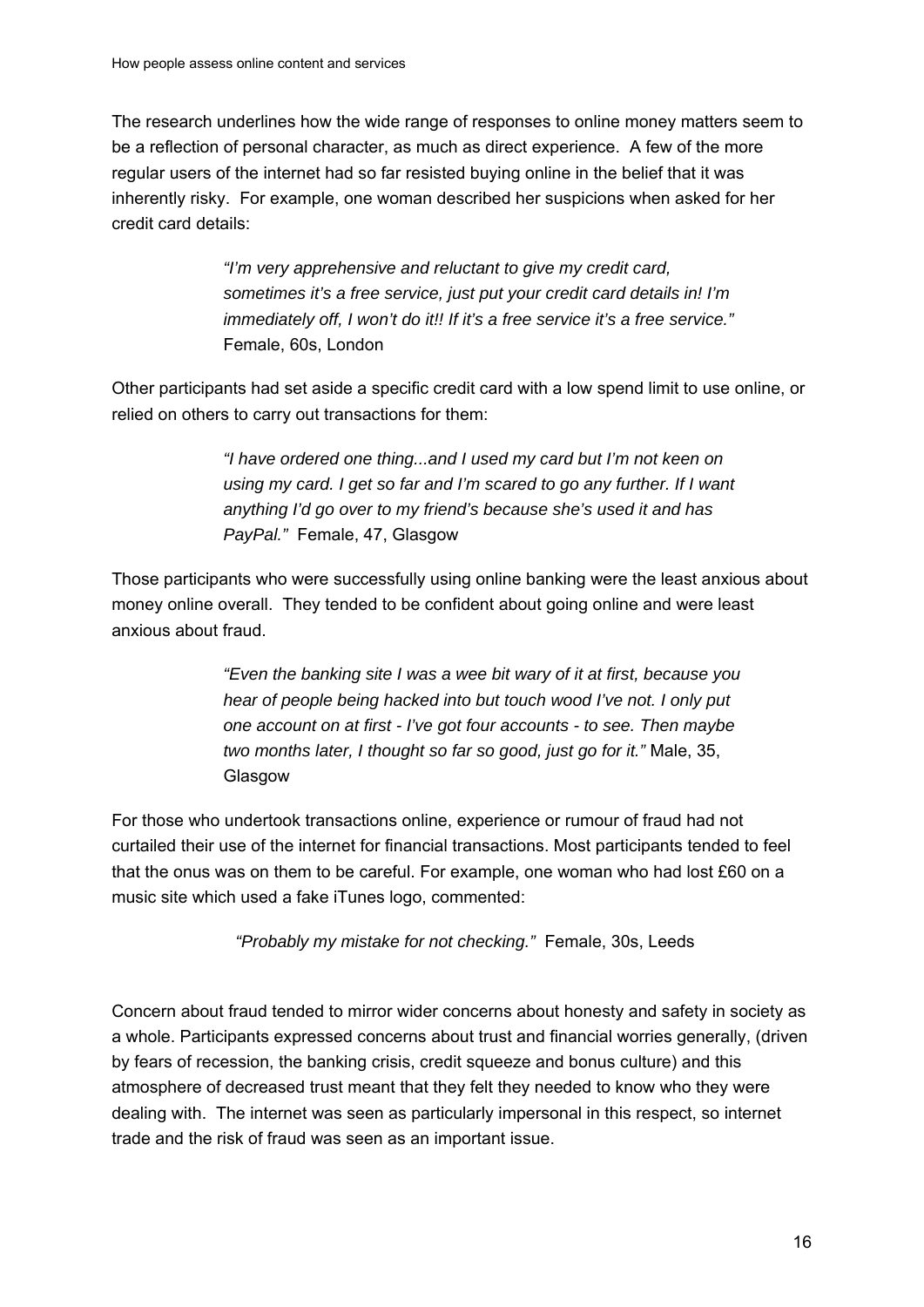However, many also felt that the ease of exploring alternative offers on the web meant that in some ways it was a more honest medium and that traders could not get away with being out of line on price.

#### **Personal details and identity theft**

Participants also talked about their concerns over having personal details they have entered into sites being exploited by unscrupulous or unrecognised companies; finding themselves for example the recipient of unsolicited 'Viagra' emails or simply on someone's legitimate, but un-requested, mailing list. Such unsolicited mail is seen as a source of viruses, but it also invokes fears of identity theft.

A number of participants, across age and experience, mentioned using a separate email address to help protect their identity and divert what is felt to be the inevitable spam that revelation of an email address will generate.

> *"You can do that sort of stuff under a pseudonym."* Male, 31, Milton Keynes

*"To register I use a separate account, people sell your data, it's a valuable piece of data."* Male, 29, Manchester

## **Welfare of children**

Parents/carers also have the welfare of their children front of mind and are concerned about whether the internet is a safe environment. Parents/carers in the study voiced three areas of concern:

- paedophile grooming;
- inappropriate images: inadvertently or mischievously downloaded; and
- emotionally upsetting communications: e.g. chain emails or bullying.

Parents/carers of younger children said that they directly monitor what is allowed and used – for example by having the computer in their view, or checking the websites that their children have been on.

Parents/carers with older children or teenagers tended to say that their children are more knowledgeable than themselves about computers and the internet. Consequently, some parents/carers question the value of filters, saying that they would rather trust their children, and see their role as a parent being to give advice and moral guidance.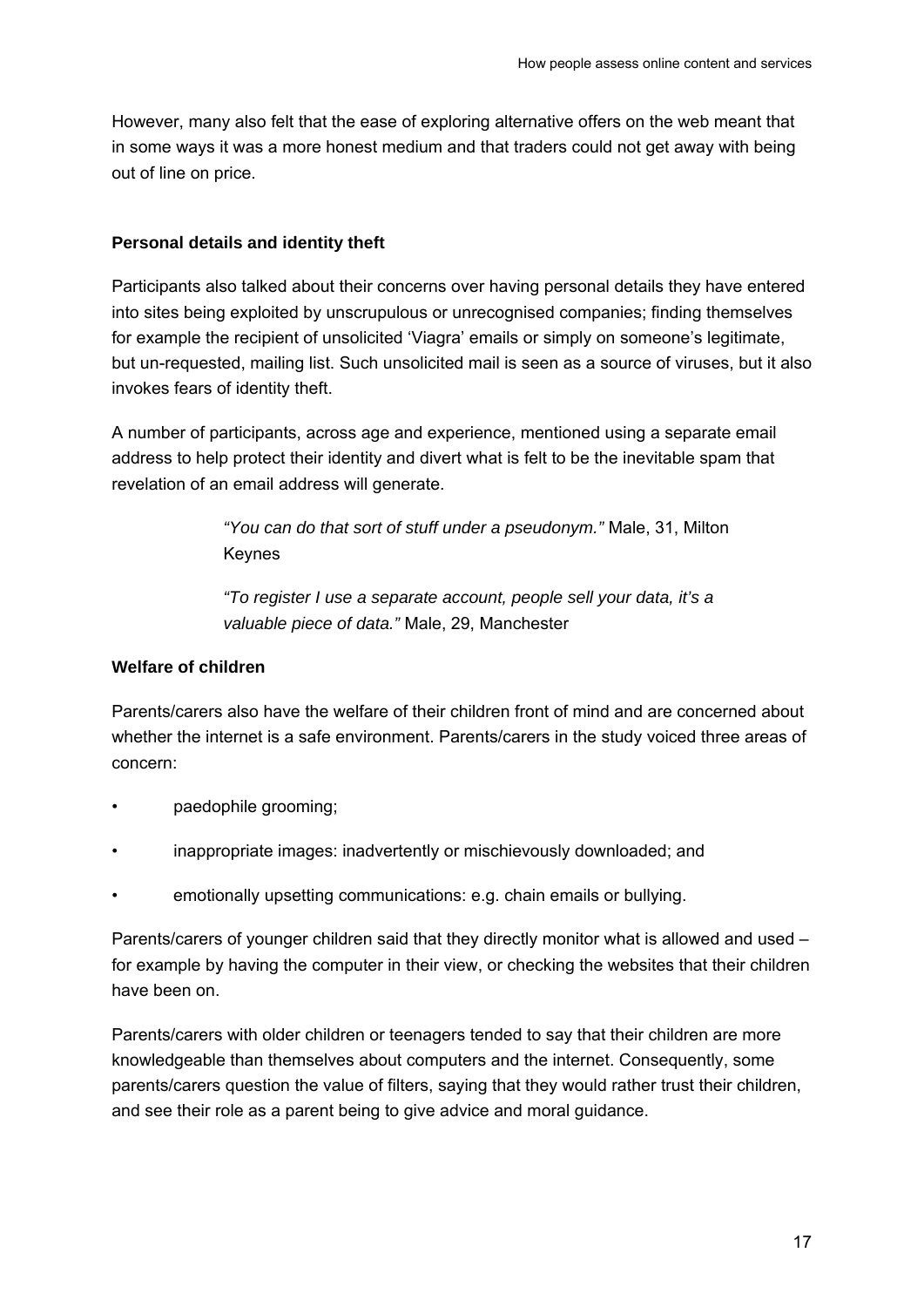# 4.4 **Accuracy of content**

Except for concerns about the risk of fraud when undertaking a transaction online, concerns about the accuracy of content were less frequently voiced by participants. Nonetheless, participants spontaneously mentioned and discussed sites relating to homework, health concerns, topics of personal interest/hobbies and professional use, where the impact of inaccurate data can have significant consequences. In such instances, participants were concerned about the veracity and trustworthiness of a site in terms of whether they can reliably act on the information.

Wikipedia was the most often cited example of a site where reliability of content had to be considered (although it was also praised as a useful and reliable tool). This view came about either through personal experience of incorrect data, or by reputation.

 *"My daughter was doing a project on World War Two and the information on Wiki didn't look right"* Male, 39, Leeds

Unqualified endorsement tended to be from those occasional users who had not understood who authors Wikipedia, and who considered it a free encyclopaedia. There were also those in the sample who were simply not inclined to pause to consider the accuracy of the information they came across online. In the diary interviews, this tended to be younger participants. One participant, a 13 year-old girl, said she would take what she came across at face value. She had never been given cause to doubt the veracity of her sources, as no teacher had challenged her homework.

# 4.5 **Independence and balance in online content**

Most participants did not expect internet content in general to be independent or balanced. Indeed, participants expected to find a diversity of opinion and sources, as internet sites could be provided by a range of sources, with participants mentioning individuals, corporations, governments, lobbyists and anyone else with an opinion to promote or a product to sell. When considering the internet as a whole, its scale, diversity and character left participants asking '*Independence from what or whom?*'. Participants thought that every kind of opinion is allowed for on the world wide web, so long as it is not perceived as harmful.

That said, some 'brands' are associated with the ideas of independence and balance, and the BBC was cited as a case in point. One respondent, however, discussed how the internet had changed her perceptions of how news can be reported by established providers.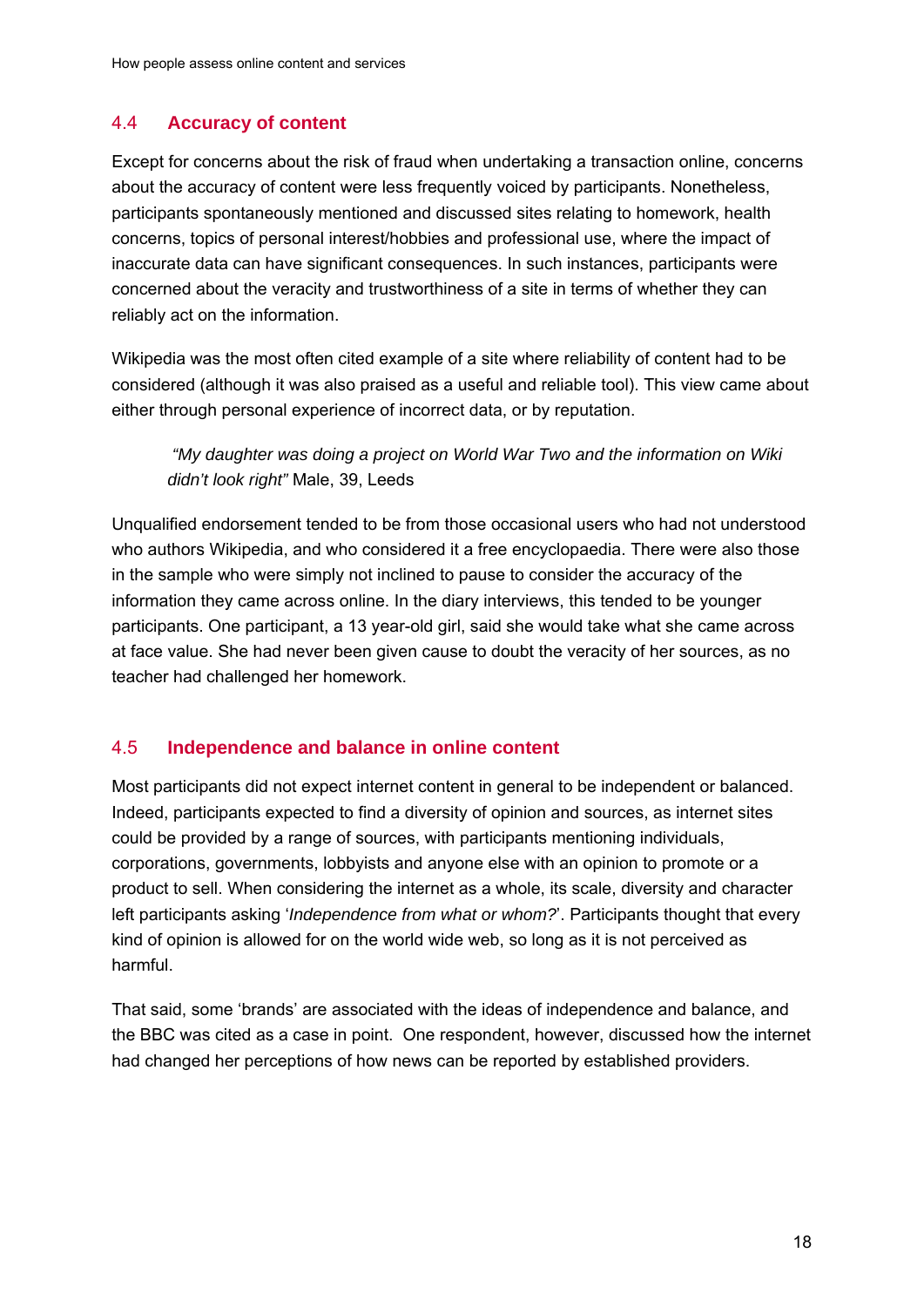Vivien10 (Female, 58, London) said, "*I was one of these who that if it was on the BBC it must be true . . . my son showed me something when they moved into Baghdad*." She then described her son taking her to an online site that showed the toppling of Saddam's statue very differently when filmed to include the US army cordon*. "I was quite shocked. When you pan back it was a different photo altogether."*

Participants felt that the issues of independence and balance were particularly relevant when the subject is personally resonant, for example relating to health. Two participants described how they were using the internet to investigate cancer concerns.

*Nadine, 62, Milton Keynes, is a retired teacher and has been using the internet for over 10 years, and says she would never go back to life without it. Recently her husband had a health scare and they have done a lot of online research. That showed her that there were a lot of different opinions and that some sites were unreliable, but the sheer volume of information was reassuring.* 

*Susan, 48, Belfast is married, not working with two grown up sons still living at home while studying for their degrees. She is cautious of the internet over matters of security and leaves using credit cards to the rest of the family, but it has become her job in the family to look up specific information for holidays leaving her husband to buy online what she finds. Developing a confidence as a 'researcher' she began helping a friend with cancer and cross-referenced sources to be confident she was passing on sound advice.* 

Another participant had strong feelings about the identity of certain kinds of site provider, because of issues that had arisen through her work and passion for animals.

> *Siobhan, 23, Belfast is a dog groomer studying to be a vet's assistant. Through her work and studies she has visited a lot of pet food and drug company sites. She had concluded that much of the information found on the sites is deliberately misleading and contradicting professional healthcare knowledge, though it purports to be expressing a balanced viewpoint. She thinks such deception should be prevented and companies made to declare their commercial bias as the bottom line is that animals' lives are at risk.*

Discussion around the subject of balance would often resolve with participants saying,

*"The point is getting the views and thinking for yourself."* Male, 40s Leeds

 $\overline{a}$ 

<sup>&</sup>lt;sup>10</sup> Pseudonyms are used in the report.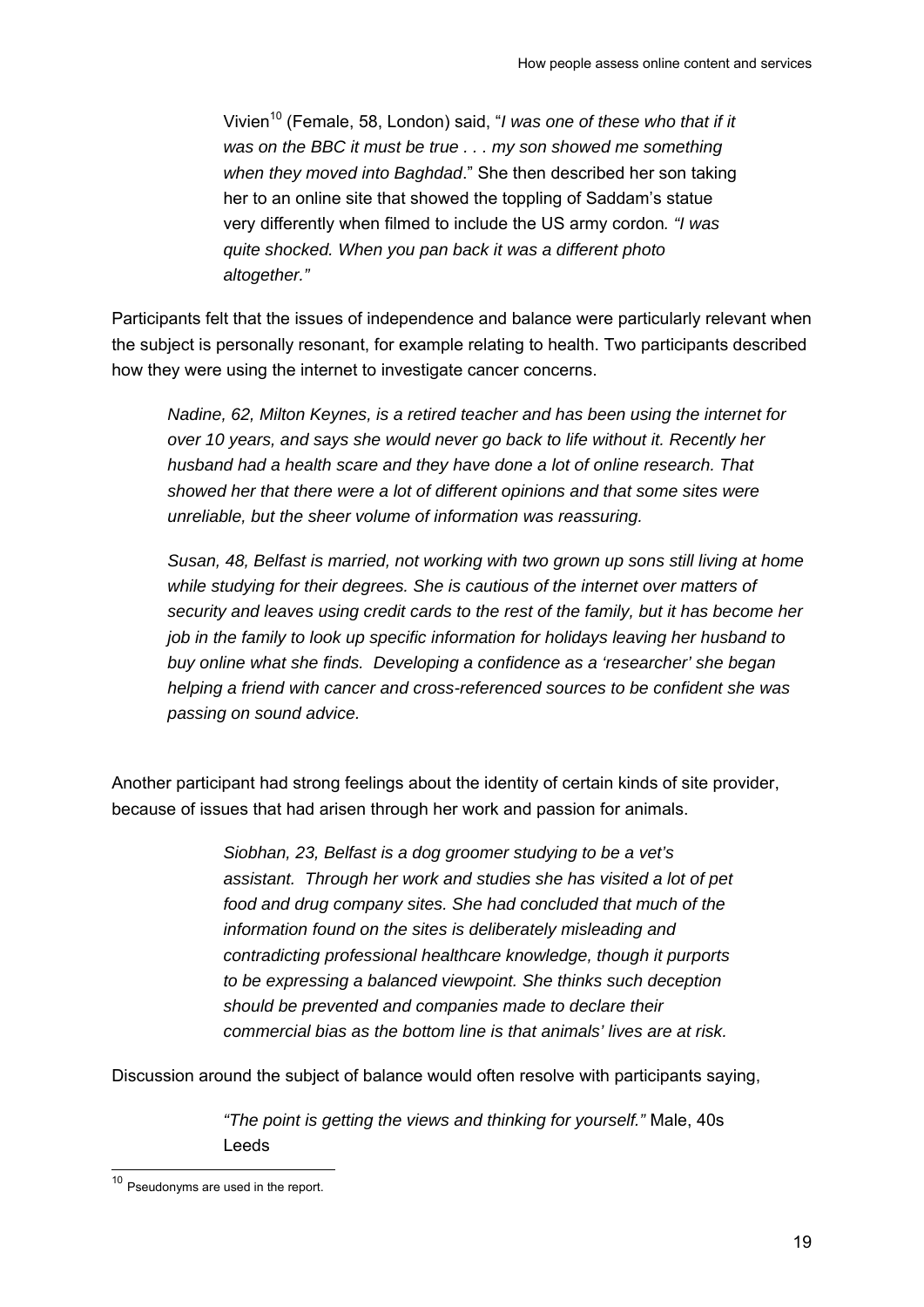# **Section 5**

# Intuitive judgement of online content

The previous section described the ways in which participants value the internet, and the types of concerns they have when using it. Sections 5 and 6 focus on the ways in which the participants in the study made decisions about the trustworthiness of the websites that they visit.

This section documents the results from a study using an "eye tracker" methodology. It is designed to understand the relationship between initial trust judgements made about a website and what elements participants look at on the site. The first two parts of the study, based on focus groups, diaries and interviews, identified that participants can make rapid, intuitive decisions about whether to stay on a new site. This part of the study was designed to try to understand what cues participants use when making initial quick decisions. When evaluating the results, it is important to bear in mind that the sample incorporated a range of internet users, from recent adopters to regular internet users. Internet skills and experience are likely to influence how participants evaluate websites.

Participants were asked to look at a range of websites and make a decision within ten seconds about whether they trusted the site or not. An eye tracker $11$  was used to capture people's eye movements when asked to make these rapid judgements.

# **5.1 Intuitive decisions made about sites**

A key aim of this study was to understand what participants check or look for, either consciously or unconsciously, when making trust judgements about websites. The first two parts of the research study (diaries and focus groups) had revealed that when consciously recollecting factors behind their processes for evaluating new sites, participants talked about intuitive decisions. This eye-tracking part of the study was particularly concerned with understanding what lies behind these kind of comments:

*"You just get a nose for it."* Female, 40s, London

*"It just feels right when you are buying."* Female, 40s, London

Participants talked about how at a glance they will have an intuitive feeling whether a new site they had not come across before could be trusted. They mentioned often using a new site based on intuition alone, especially because of the fast pace of using the media. But participants can only provide a limited commentary to their actions and the reasons for their decisions:

<sup>1</sup>  $11$  An Eye Link II tracker device was used to track participants' eye movements when looking at the home page of websites on a computer monitor.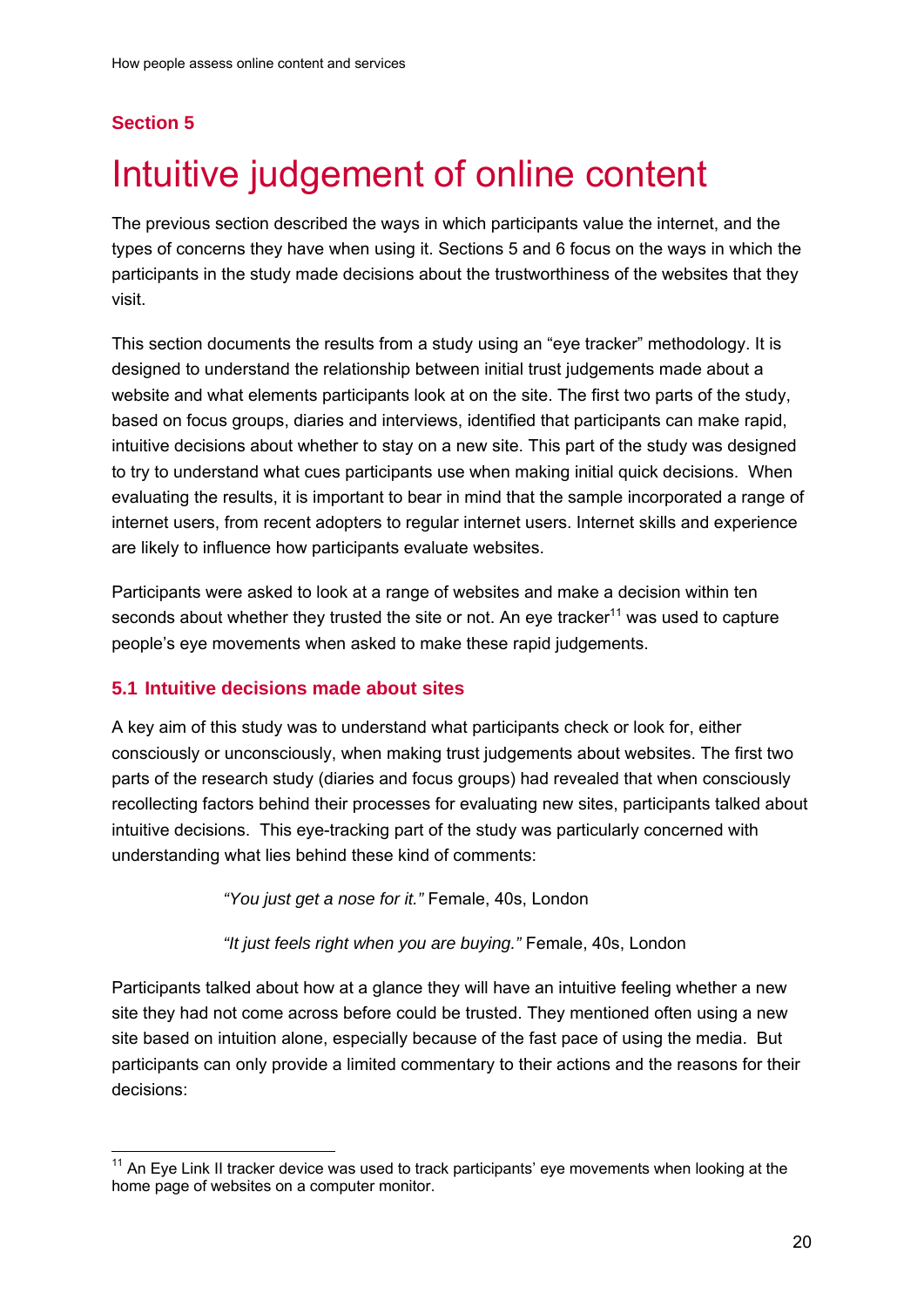*"If it looks dodgy, it probably is…" …* 

 *"…If something looks too good to be true it normally is."* Male, 30s, London

## 5.2 **The psychology of decision-making**

A decision can be the result of two separate mental processes:

- Reasoned decision-making: the bringing to mind of previous examples and their conscious evaluation;
- $\bullet$  Intuitive decision-making: decisions based on a 'rule of thumb' or 'heuristic<sup>12</sup>'

Research which entails interviewing participants may not be able to reveal the influences of initial intuitive decision-making, as by its very nature this is unconscious. Asking people to describe how they reach an initial intuitive decision is likely to be influenced by their recollections of any reasoned conscious decision-making, for example based on evaluation of previous examples that come to mind to help inform the new decision.

A different kind of research method is required in order to explore what elements influence initial intuitive decision-making when judging new sites.

## 5.3 **An eye-tracking study to explore intuitive judgements**

1

An eye-tracking study was designed to observe the eye movements that participants made when asked to evaluate how much they trusted various sites. The eye tracker used in this study was an *Eye-Link II* eye tracker commonly used in academic study of eye movements.

By observing participants' eye movements it was intended to find out whether there were specific elements or cues on a website that they used when deciding whether a site was trustworthy or not. The research aimed to explore whether there were differences in trust judgements based on particular kinds of cues on web pages, such as real world physical contacts details, visitor numbers, brand name etc.

Key to the study was that participants were asked to make a judgment quickly (within ten seconds) so that they were more likely to make the trust judgments based on their intuitive, implicit judgement rather than on longer conscious rational evaluation. Given that most participants made judgements in much less time than ten seconds, it is reasonable to

<sup>&</sup>lt;sup>12</sup> Intuitive judgement is associated with the psychological theory of 'heuristics' which relates to processing information and making decisions. Heuristics can be described as 'rule-of-thumb' shortcuts that allow humans to make judgments quickly and efficiently. Such rule-of-thumb strategies allow people to operate without needing to constantly stop to think about the next course of action.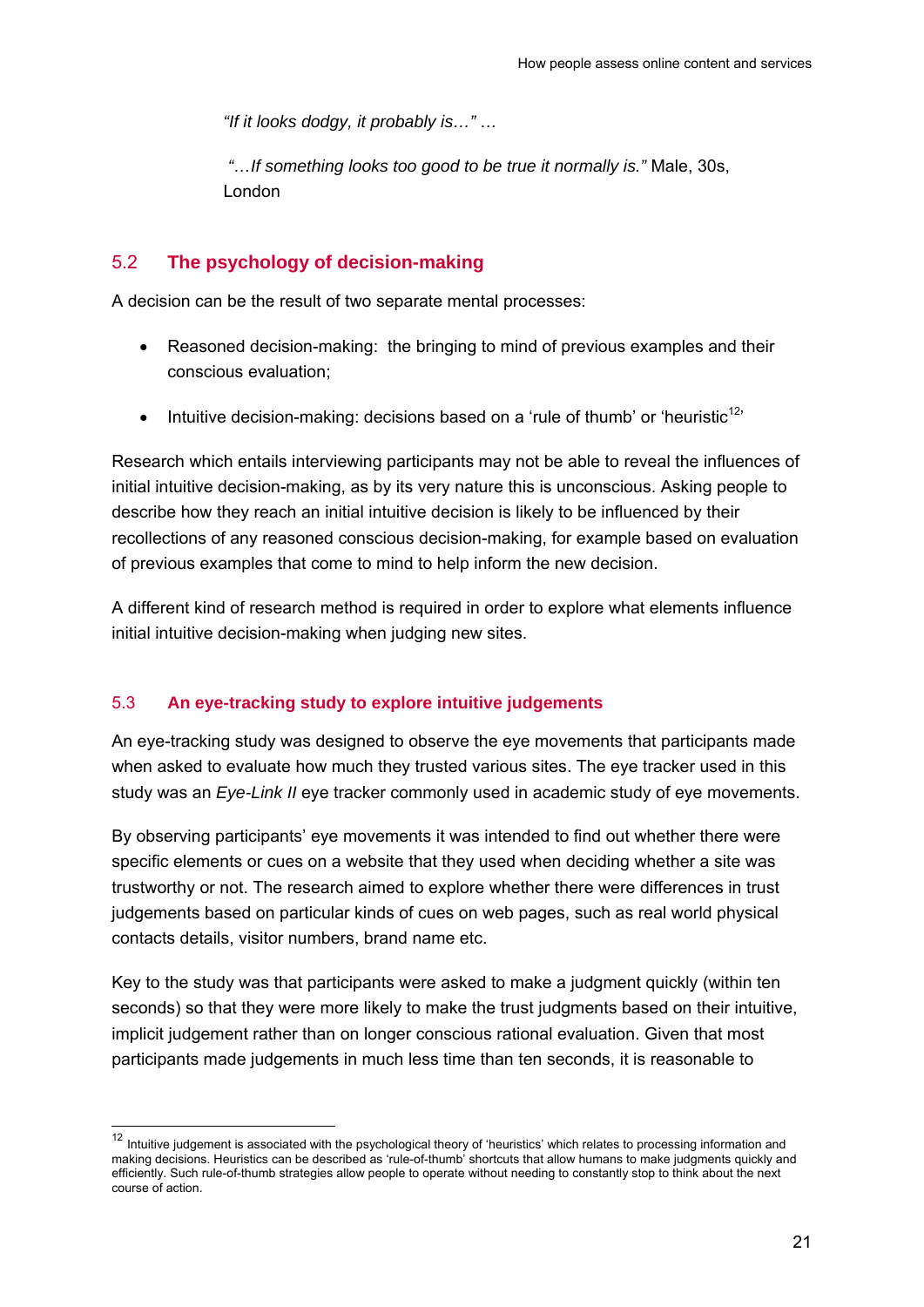assume that in this part of the study participants made judgements more through their intuitive feelings than through an extended rational evaluation.

## 5.4 **Study stimulus, design and methodology**

#### **Study stimulus and design**

Forty websites were used as stimulus, from seven categories, as shown in Table 1 below:

| Site type       | No of sites per category |
|-----------------|--------------------------|
| E-commerce      | 5                        |
| Entertainment   | 6                        |
| Finance         | 8                        |
| Health          | 5                        |
| <b>News</b>     | 5                        |
| Opinion         | 6                        |
| Travel/holidays | 5                        |

Table 1

The seven categories were chosen in order to represent the range of activities that people undertake on the internet, as explored in the focus groups: accessing information; entering personal data onto a website; communicating; entertainment; undertaking transactions (e.g. making payments via a website); and user-generated content.

In the Finance category, two of the sites included were 'spoof' sites. One was created by the researchers, representing a page from a well-known UK high street bank with data entry points asking people to type in their bank sort code and account number. The other was a 'genuine' spoof phishing site for an American bank.

The websites were chosen so that they contained various elements that people might use as a cue when judging whether a site is trustworthy or not. These elements are listed below. Not all sites contained every element but represented a broad cross section of these elements overall.

These elements were as follows:

- Brand name:
- Popular sites/past experience (sites that were likely to have been seen before);
- Familiarity of name (both online and offline);
- Well maintained and designed;
- Ease of use/navigation;
- Up to date information;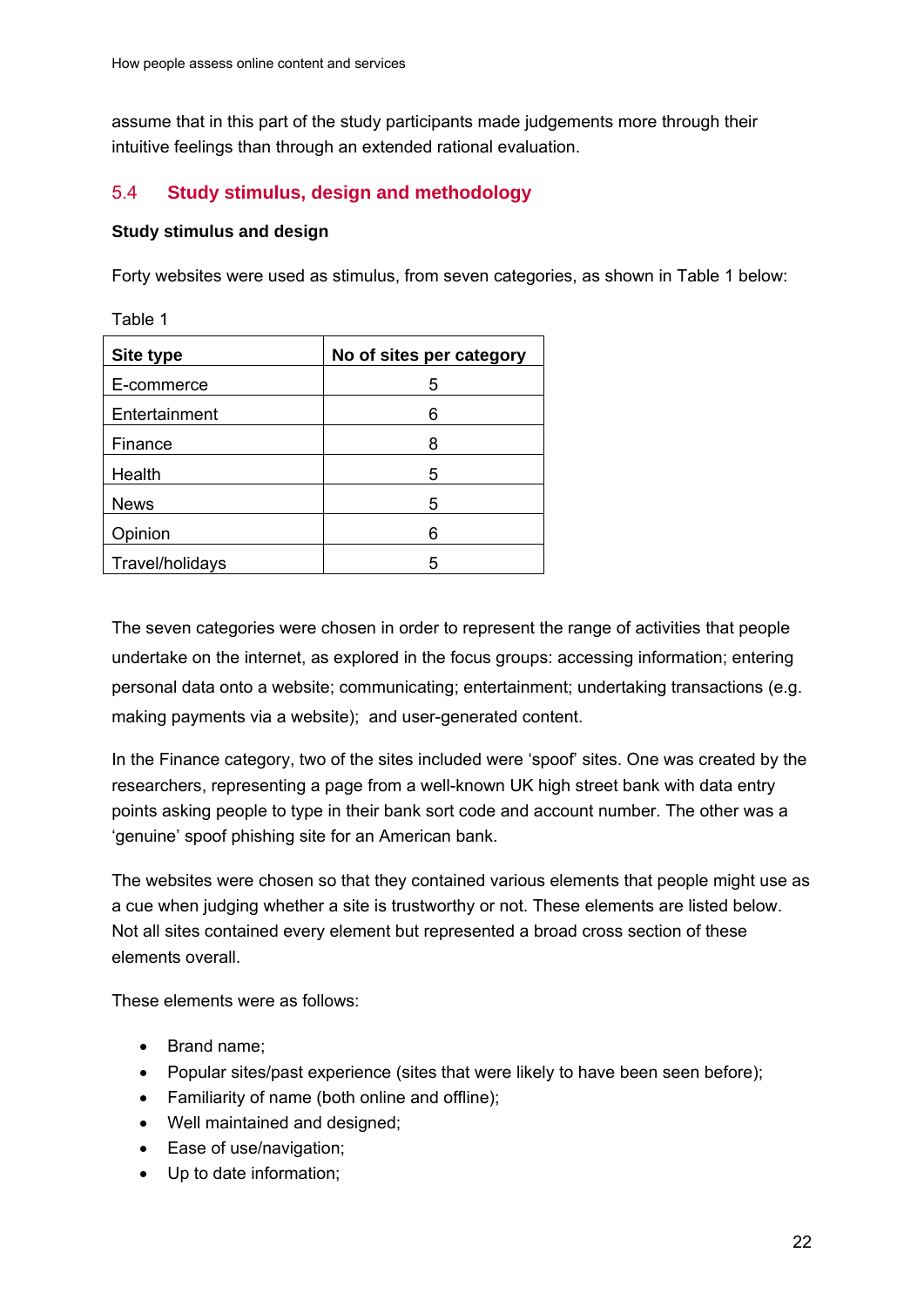- Clear details on who the content provider is;
- Visitor numbers;
- URLs;
- Real world contact details, *i.e.* physical address.

#### **Methodology**

Participants were informed that they were going to be looking at websites and reporting on how much they trusted each site. After a short calibration exercise, participants were shown the forty websites individually and were asked to state how much they trusted each site on a scale of 1 to 10, where 1 was 'not trust at all' and 10 was 'trust completely.'

The sites were shown in the categories with a brief pause after each category so that the instructions for the following category could be given. The order in which the categories were shown was rotated. The instructions for what was meant by "trust" varied by category in order to fit the type of content being assessed. The instructions are provided in Table 2 below:

#### **Table 2**

| Ecommerce     | How much would you trust this site to do a financial interaction? i.e. |
|---------------|------------------------------------------------------------------------|
|               | Make a purchase via this site                                          |
| Entertainment | How much do you trust this site to be safe for your computer?          |
| Finance       | How much would you trust this site to do a financial interaction? i.e. |
|               | Use a service or act on information from this site                     |
| Health        | How much do you trust the information on this site to be accurate?     |
|               | i.e. Take advice or act on information from this site                  |
| <b>News</b>   | How much do you trust the information on this site to be accurate?     |
| Opinion       | How much do you trust the information on this site to be accurate?     |
| Travel /      | How much would you trust this site to do a financial interaction? i.e. |
| holidays      | Make a purchase via this site                                          |

Each site appeared for ten seconds; no time limit was given to the participants in which they had to report their trust judgment. Their responses were recorded as was the time in seconds (after the initial presentation of the site) that they took to report how much they trusted the site shown. Eye-tracking measures were taken up to the point of giving a trust score.

After the eye-tracking session had taken place, participants were interviewed by a second interviewer and were asked to give reasons for the trustworthiness scores they gave each website. For example, participants were asked why they had given some sites a high trustworthy rating and others a low trustworthy rating.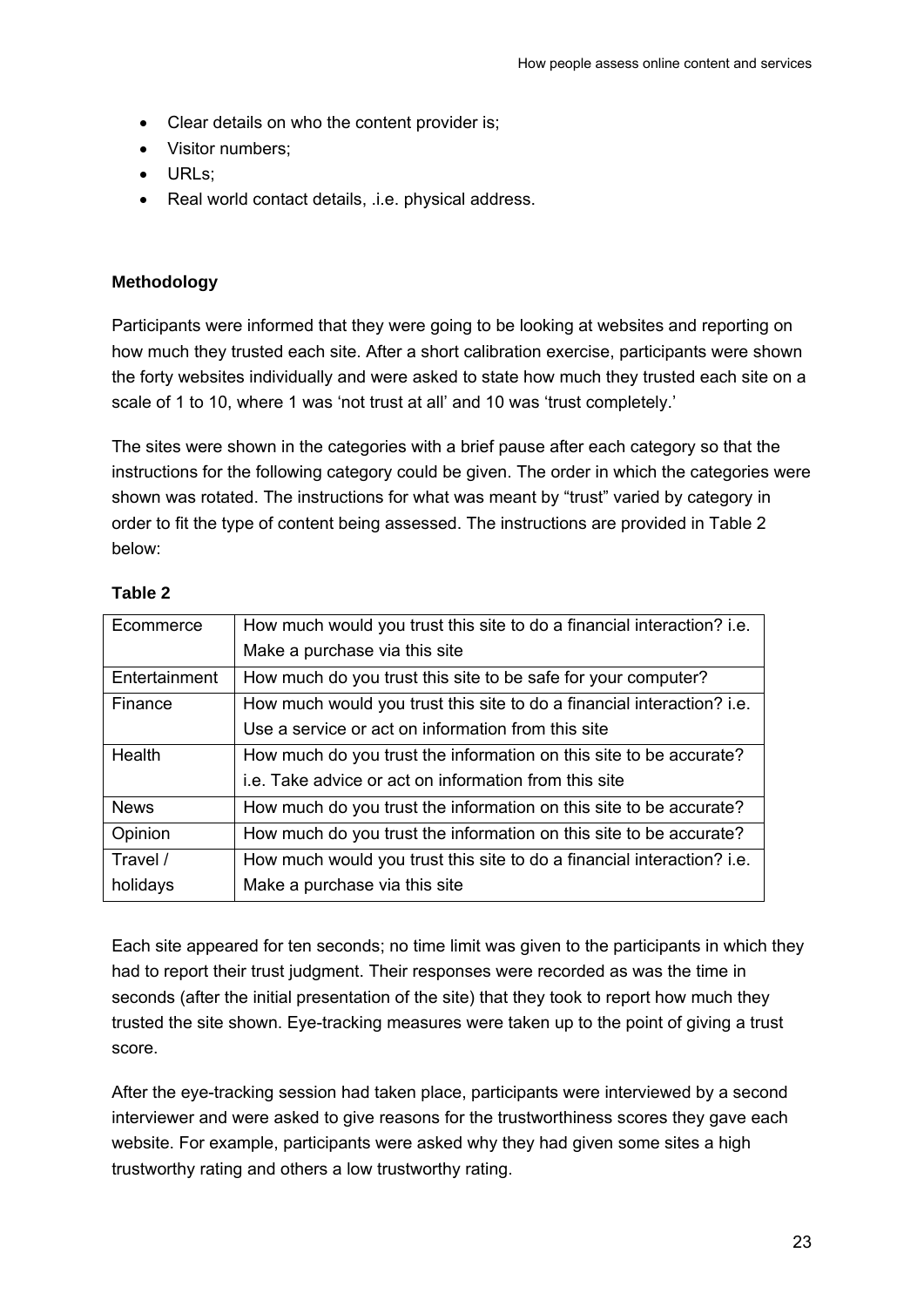Following the research sessions the participants were debriefed as to the nature of the study.

During the research, participants were fitted with an eye-tracking device and their eye movements were recorded as they looked at the computer monitor. One of the outputs of the eye-tracking research was heat-maps. These illustrate where people were looking during the period before they made any decision. The red indicates where most time was spent looking and green the least amount of time. The times participants took looking at certain elements of a page (dwell time) was used to understand any differences in trust judgements.

The diagram below illustrates the type of output provided by the eye-tracking.



In the analysis heat-maps for the first second (1000ms) of viewing were generated for each website. This is illustrated in the diagram below.

| URL                     |      |        |  |  |  |  |  |
|-------------------------|------|--------|--|--|--|--|--|
| <b>Site Name</b>        |      | Advert |  |  |  |  |  |
| <b>Information List</b> |      |        |  |  |  |  |  |
| Search tool             | Game | Advert |  |  |  |  |  |
|                         |      |        |  |  |  |  |  |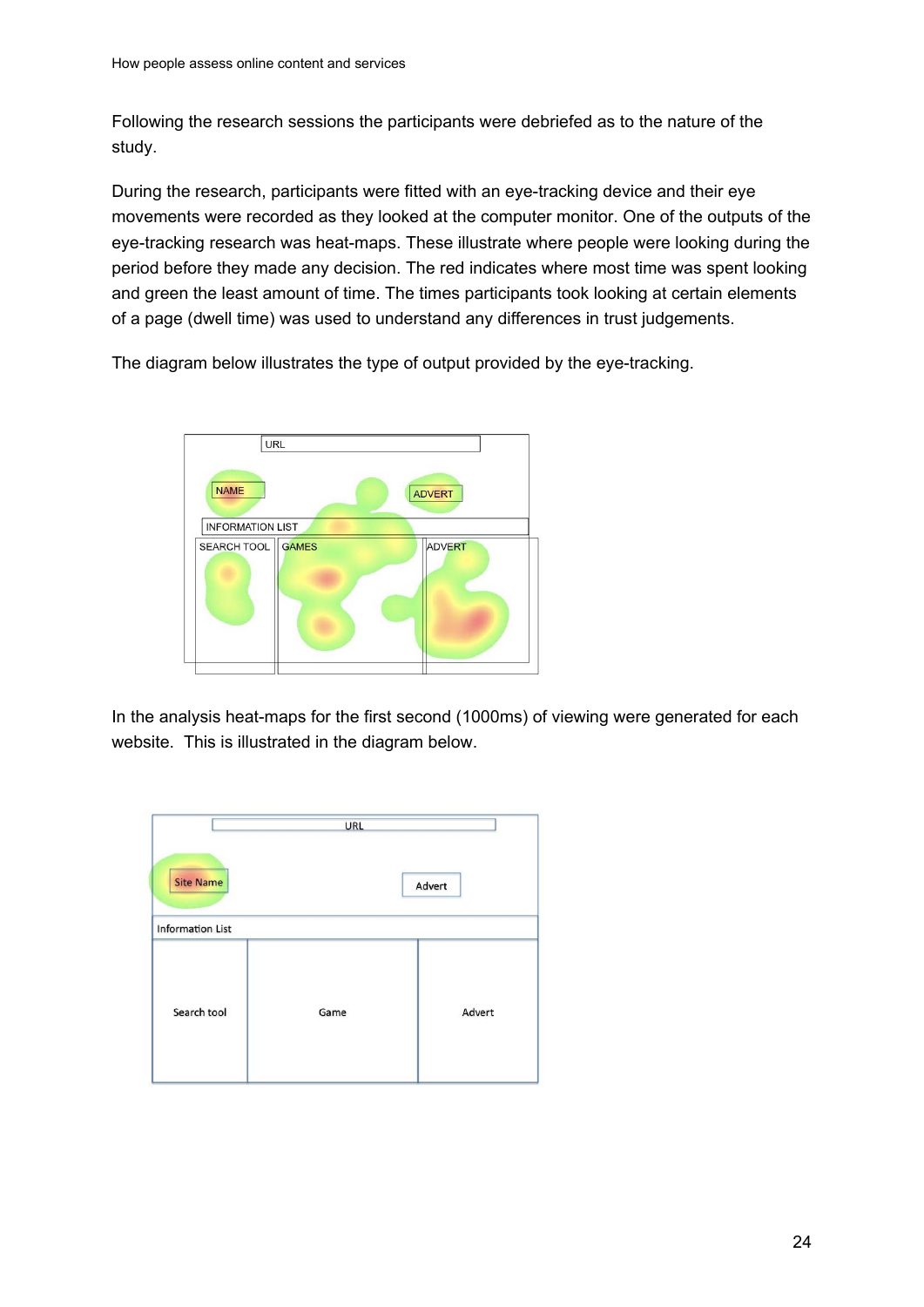# 5.5 **Findings (eye-tracking and follow-up interviews)**

The eye-tracking results allowed us not only to identify which elements (or cues) participants looked at, but also for how long these cues were looked at. The time participants took looking at certain elements of a page (dwell time) could be used to understand any differences related to trust judgements. Although participants had initially been allowed ten seconds to make a decision about whether they trusted the website or not, the vast majority chose to take much less time. This suggests that decisions were being made based on participants' intuitive judgement rather than on any reasoned assessment.

Overall, the study found that participants' decisions were based on a range of factors for each website and were complex and varied. As such, across the whole sample of websites chosen there were no elements (see list above) that reliably and consistently predicted whether a site was rated as trustworthy by participants. The study found that certain elements did seem to have an influence for some sites, under some conditions. For example, in some contexts and circumstances, adverts for well-known brands on information sites appeared to be taken as a cue that the particular site was trustworthy, with follow-up interviews showing that this was on the basis that, otherwise, that brand would not spend money advertising there. However, in other contexts, such as game sites, an advert for another game site did not appear to be taken as a cue of whether the content was trustworthy or not.

Given this, a qualitative analysis of the information was conducted to see if there was any indication of the cues being used by participants when making trust judgments, and the circumstances under which certain elements may have an influence on trust judgements. The section below explores the potential contribution of various website elements or cues to participants' judgements about trustworthiness.

The study found two general observations, which while potentially self-evident, are valuable to see how actual eye movements underscore assumptions about how people evaluate websites. The first observation was that a significant<sup>13</sup> negative correlation existed between response time and trust measurement. In other words, participants rated sites as being very trustworthy more quickly than in the cases when they judged a site to be untrustworthy. These quick judgments were associated with higher levels of trust than decisions that were made over a longer part of the ten second time allowed. This observation supports the original assertion that decisions to trust a site are made quickly and intuitively.

The second general observation that we noted was that for a sub-sample of the sites (mainly those that were not rated either high or low on trust) there was a positive correlation between the size of the eye movement and the judgement of trustworthiness. In other words, participants who looked at points on these web pages that were far apart from each other (which indicates scanning a broad cross-section of what was on the page), made higher trust

<sup>-</sup> $13$  Tested at 95% level.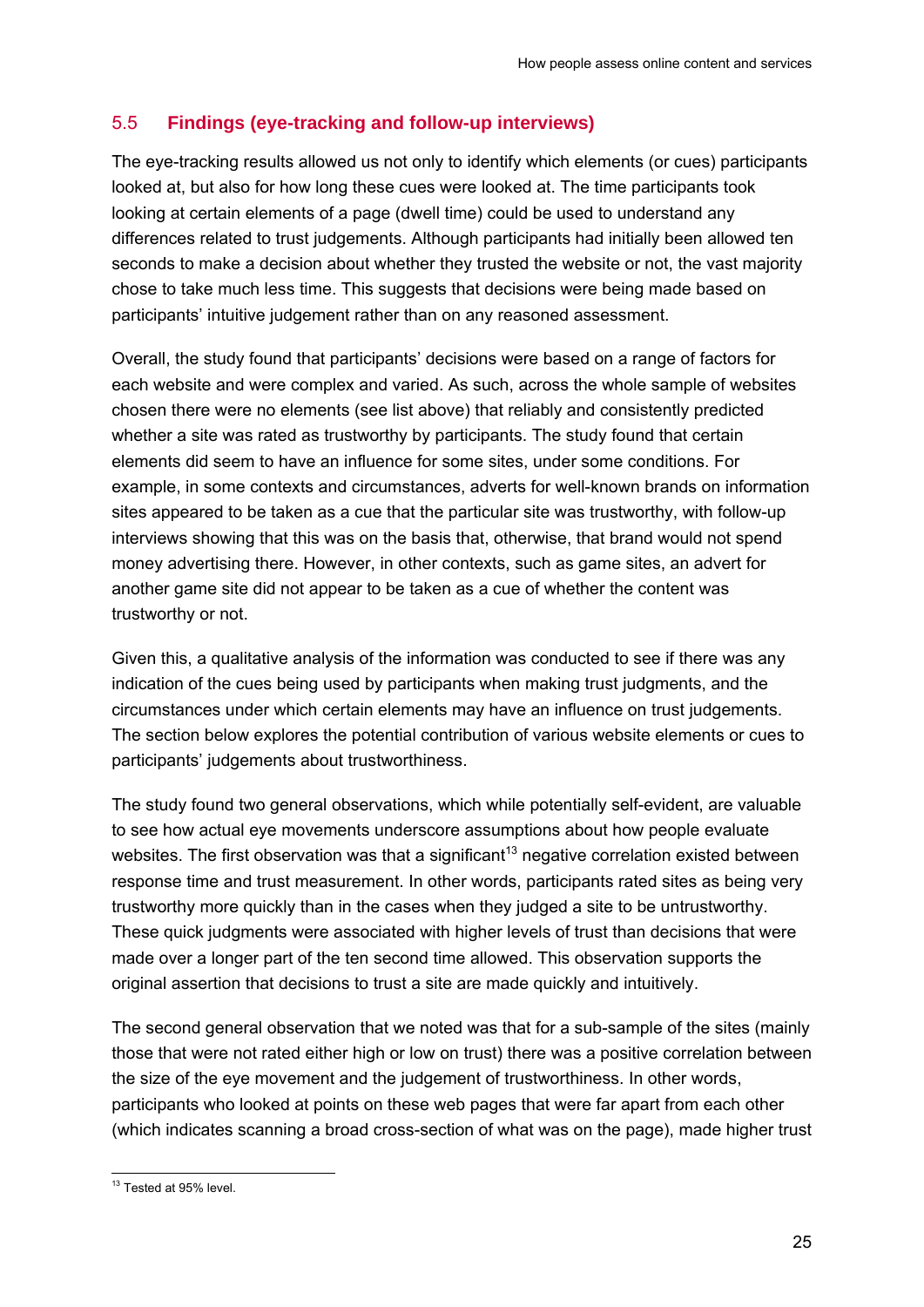judgements than those who focused on a narrower area of the page. Observations of small eye movements suggest that these participants were focusing in on specific elements and reading them. It may be the case that participants looked at particular elements, in effect 'read the small print', when they were initially unsure about the site. As such, this correlation could be accounted for by participants reading detail when they were not sure whether to trust a site.

Based on the amount of time participants spent looking at different elements on each site, the following section explores the potential contribution of various website elements or cues to participants' judgements about trustworthiness.

#### **Site name/brand name**

Analysis of the first second of the participants' scrutiny of a site showed that identifying the name of the site was the first priority for participants when they were asked to make a trust judgment. This suggests that site name/brand is the most important determiner of whether the site is considered trustworthy or not. It was also noted that two clusters of sites<sup>14</sup> appeared when trust ratings were plotted against decision times. One cluster comprised sites that were highly likely to be known to the participants. These were either websites from media companies or commercial organisations with a strong off line presence, or well-known web-based traders or auction sites. These sites elicited strong trust scores, and trust decisions were made quickly. It is likely that participants were making these quick judgments of trust based mainly on viewing the site name/brand name, and what they therefore believed was the owner/origin of the site or the organisation responsible for the site content. In other words, participants sought out the logo or name of the website and then based their trust judgment on it being familiar to them or not. Unsurprisingly, the study found that previous experience of websites was a strong factor in trust judgements, i.e. participants would trust a site if they had used it before or were familiar with the organisation it represented.



<sup>&</sup>lt;sup>14</sup> The chart shows two clusters of sites: one is comprised of sites less likely to be known to participants and the other is comprised of sites highly likely to be known.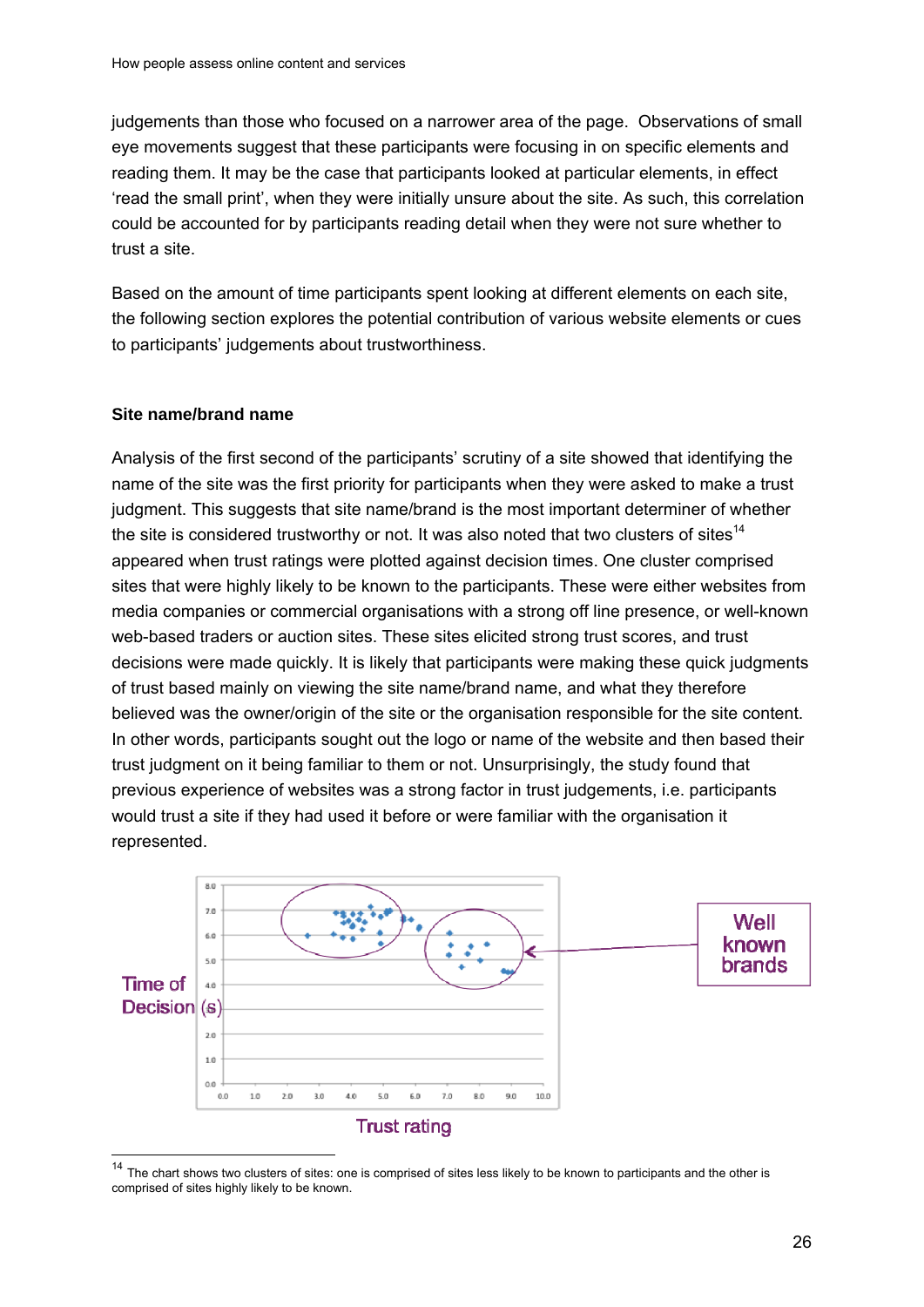This finding could be seen most clearly with the responses to the two "spoof" bank sites that were used in the study. A site that was a composite of parts of a well-known UK high street bank site was given an average rating of 7.7 on the scale of trust (ranked 9/40 of the sites used), compared to a rating of 3.7 (ranked 35/40 of the sites used) for the spoof American bank site. The fact that the high street bank was a known name to the participants in this study is likely to be contributory factor to this difference in scores.

The relationship between trust and brand familiarity was also observed in two other instances. First, when viewing the e-commerce site that sold computer and electronic equipment, participants who subsequently rated the site as 'low-trust' tended to look at the website name for longer. The most probable explanation of this is that people who know the site or have heard of it do not dwell on the name, but instead look to see what it sells, whereas those who do not know the brand name, spend longer looking at it.

Second, one travel website was rated as being trustworthy despite being potentially unfamiliar to participants. Many participants initially said in the interview afterwards that they had used this site before. However, the logo used was very similar to a logo used by a much larger, well-known online travel agent with a large offline advertising presence. When this was pointed out to the participants, many became unsure as to whether they had used the lesser-known site before, or whether they had mistaken it for the more well-known travel site.

In the interview after the eye-tracking exercise, after being made aware of the similarity between the logos of the lesser known and well know travel companies, one participant said:

*"Now that you mention it I might not have used this site before it just felt familiar*." Male, 34, Brighton

It is possible that some participants had made this mistake and that this misidentification had led to the lesser-known site being rated as trustworthy. This mistaken familiarity effect was also probably compounded by the name of the site which was considered by participants as a very common term. The name was a composite of two words that people would be very likely to put into a search engine when they were looking for the service the website offered (e.g. budget travel). This would indicate that both the use of logos that resembled those of better known organisations, and the use of site names that were highly relevant to the topic being searched for, may lead to the perception that a website is familiar, and consequently be rated as more trustworthy.

## **URLs**

As described above, in the first second of viewing, participants nearly always looked towards the logo or name of the site, using this to identify the site owner/content provider, rather than looking at the URL. This observation was considered somewhat surprising, as the URL is often a better indicator of the origin of the site.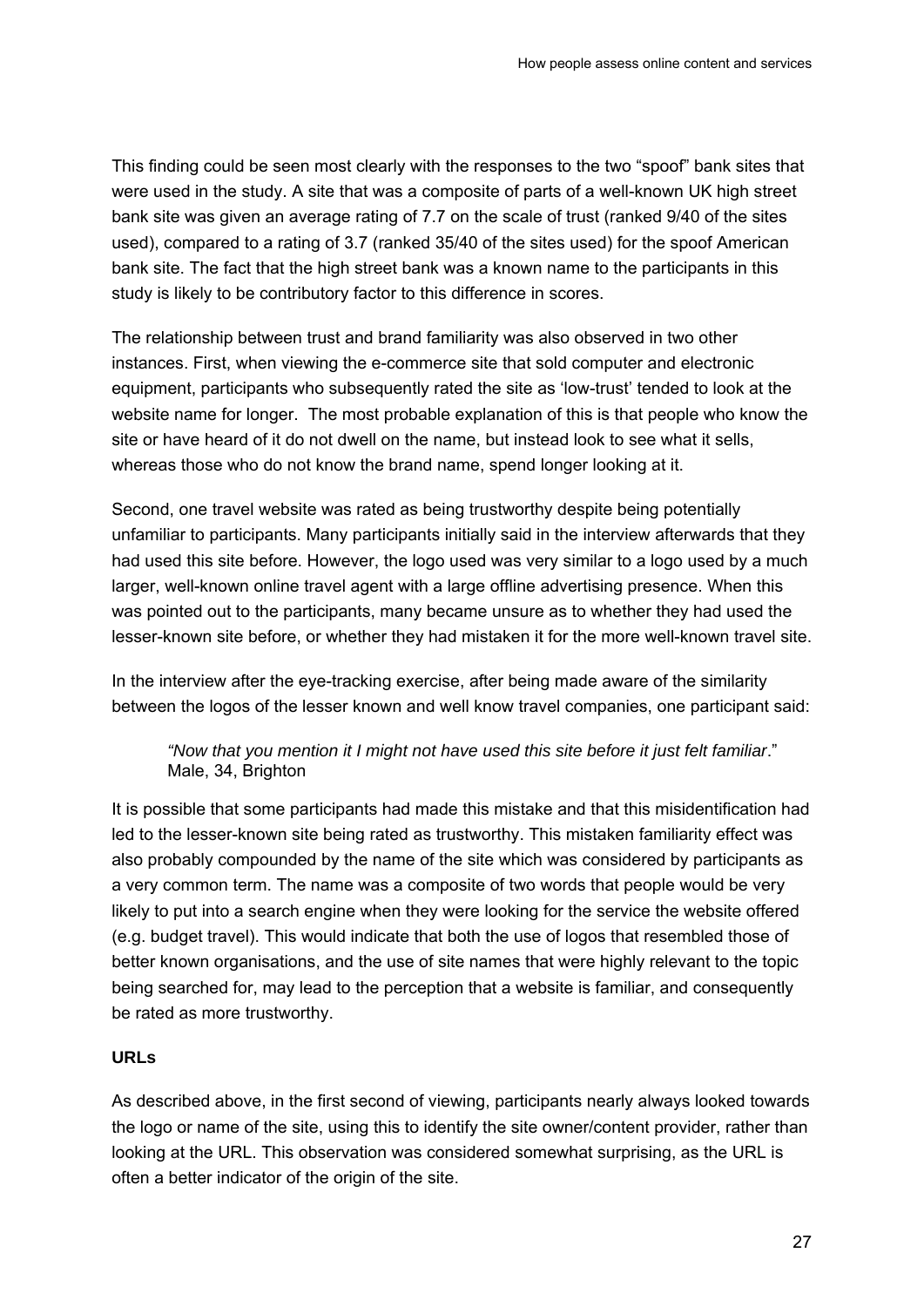The spoof sites included in the research were those where the URL was in a form that might raise suspicion. It is of note that only three of the 40 participants looked at the URL for the spoof UK high street bank, and recognised from this that it was likely to be a spoof site. These participants then asked if they could change their initial trust score once they had seen the URL. They were informed that they were allowed to do this and all revised their trust score downwards. (These were the only occasions that this occurred within this research. No other participants who gave a trust rating before the ten seconds had elapsed asked to change their scores on further viewing of the site.)

In two cases, participants who said that they did not trust a site spent longer looking at the URL than those who said that they trusted it. In the case of a travel site, the URL was particularly long, so may have been mistaken for a 'spoof' site. However, this was also the case for a games site where the URL was only www."sitename".com. It is possible that these participants were unfamiliar with games sites, or perceived them as associated with a potential virus threat.

In the interviews, we noted that some participants knew to look at the URL of a site as an indication of trustworthiness. Some participants knew that anything that was not www."sitename".com and especially if it started with a series of numbers (e.g. "http//203.119.23.180") was an indication that a site was likely to be unsafe. Despite this, some of these participants had not looked at the URL when making trust judgements of the sites within the eye-tracking study itself.

## **Telephone number**

For a site that reported information about green activism, people who trusted the site tended to have looked at the telephone number for longer, suggesting that the ability to contact the organisation offline influenced their trust judgement. Geographic contact details were also mentioned by some participants in the interview after the eye-tracking exercise as a factor that contributes to trust.

## **Site content – general**

Participants tended to report in the interviews that they trusted sites with content that was relevant or of interest to them, even if the site itself was new to them. For example, a site that sold electrical / computer equipment was rated as more trustworthy by participants with an interest in that topic, and the site that sold women's clothing and accessories tended to be rated as more trustworthy by the women to whom it appealed. This would suggest that an interest in what a website offered can contribute to the judgement of whether a site was considered as trustworthy.

#### **Site content – general usability**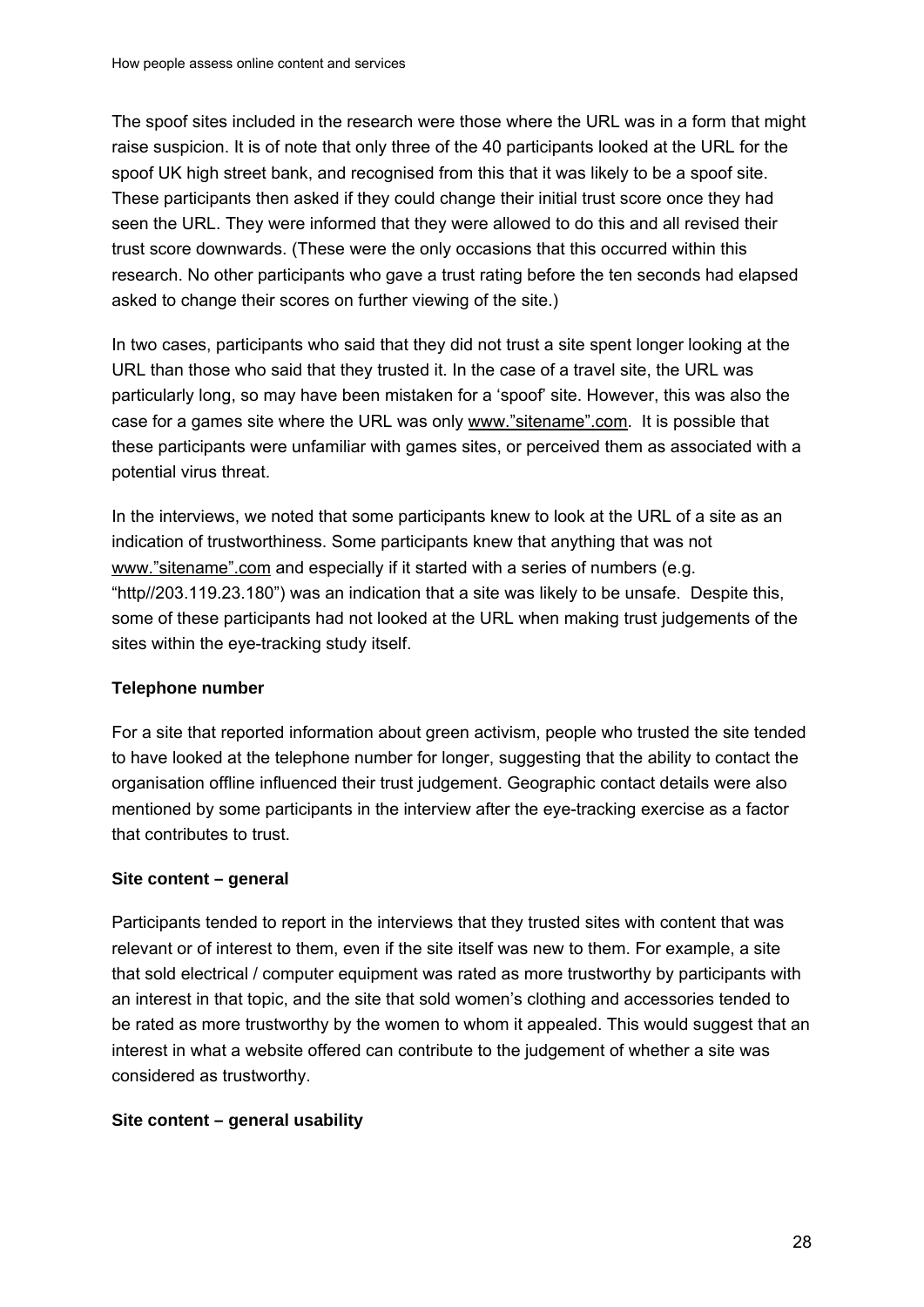The websites that participants felt looked easy to use were rated as more trustworthy than those that looked harder to use. In other words, merely feeling confident about how to navigate a site appeared to contribute to participants' perceptions of how trustworthy it was.

#### **Site content – similarity to the offline world**

Of all the sites in the eye-tracking exercise that were likely to be unfamiliar to participants, one travel website was consistently rated the most trustworthy. When asked in the follow-up interviews, participants reported that the site looked like the window of a real-world travel agent. In other words the matrix of holiday offers on the site looked similar to what would be in a travel agent's window. It is possible that resemblance to the real world can lead to a feeling of familiarity, and hence the website being rated as trustworthy.

#### **Site content – explicit guarantees**

When viewing an e-commerce site that provides trust seals and online feedback for other online shops, participants who trusted the site looked at the money-back guarantee for longer. This suggests that a guarantee stated on a site (in this case, money-back) may influence trust ratings.

#### **Use of adverts**

In the case of a site designed to help people with their health needs, there was a notable difference in time spent looking at an advert that appeared on the site between those who rated the site high on the scale of trustworthiness and those who rated it low.

Those who spent more time processing the advert were more likely to trust the site. The advert was for a major pharmaceutical brand. Our interpretation would be that participants believed that a respected pharmaceutical brand would advertise only on sites that provided good-quality information. It is possible that familiarity with a site advertiser influences decisions about trust of the site.

# 5.6 **Conclusions from the eye-tracking study**

The research indicated that initial trust decisions were generally made based on whether the participant felt that the site was familiar. This familiarity was generally derived from two elements. First, it could come from conscious recognition of the site name or brand logo, either due to visiting the website itself before or by knowing the brand name or logo, either on or offline:

> *"You tend to feel better if you have heard of them."* Male, 40s London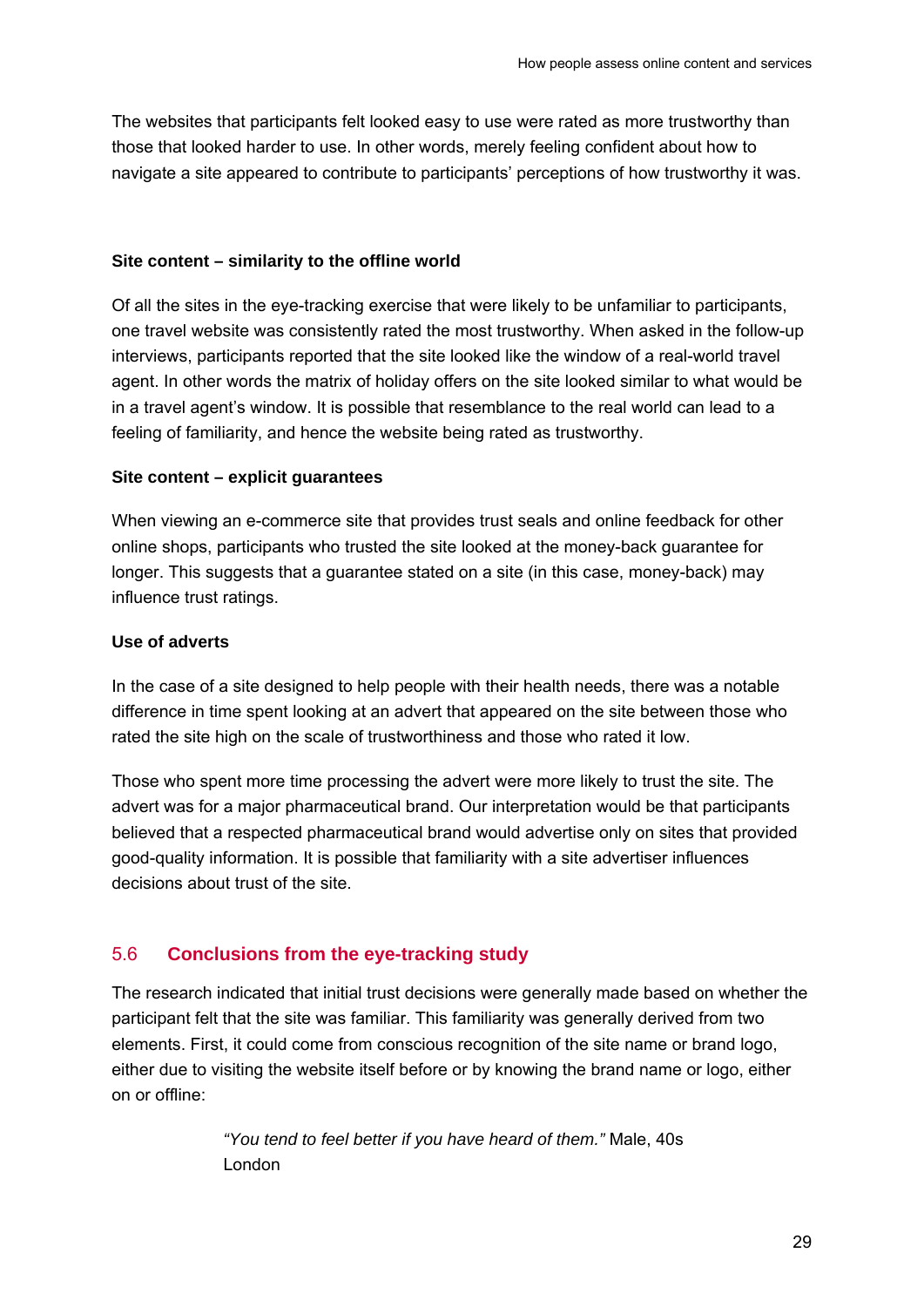Second, when recognition failed (such as in instances where the site was new to the participant), the study suggests that there is an intuitive decision process. On occasion, this led to participants feeling that the site was familiar to them, when in fact it was not. The study found that a range of factors, including site content such as images, logos and adverts, can all potentially act as cues in providing a sense of familiarity, even though the site itself may be unfamiliar. Other elements that appeared to provide a sense of familiarity included ease of use of the site, and similarity to known brands or logos or to the offline world.

This research indicates that a sense of familiarity, whether conscious or implicitly derived, was an important influencing factor in making intuitive judgements about the trustworthiness of a site.

The research found that participants did not tend to look at the URL when making trust judgements. This observation was considered somewhat surprising, as the URL is often a better indicator of the origin of the site than the name/logo.

It is possible to infer from these findings that spoof sites that provide a sense of familiarity, such as through mimicking a well-known logo, or providing an easy-to-navigate site, can potentially engender a false sense of trust.

The implications of these findings are covered in Section 8: Conclusions.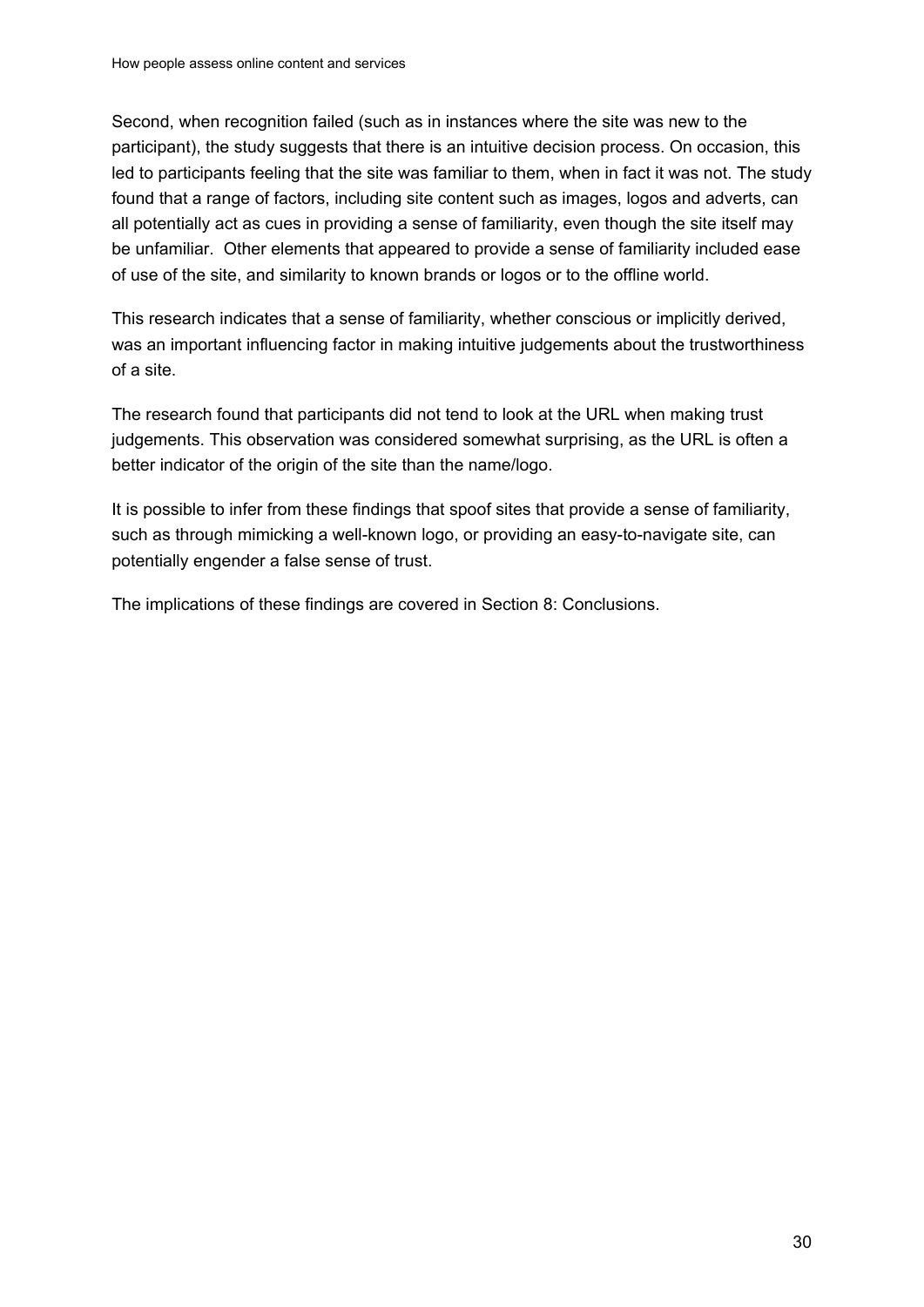# **Section 6**

# Functional skills

Building a rapid intuitive sense of trust on arrival at a site does not mean that a person makes no further critical judgement while on the site. In this study, participants reported how they continue to assess a site as they engage in its detail and progress through the pages. This was especially evident for those who kept a diary over a two-week period and had spent time observing and reflecting on their own behaviour.

> *"I suppose it's like anything in life, you get a gut reaction about something, and it either says 'yes' or 'no', and sometimes you get the, 'I'm not sure or possibly.' and then you go and see whether your instincts are right or not."* Female, 40, Cardiff

The study found that decision-making appears to continue to be a mix of explicit (conscious) and implicit (unconscious) processes relating to:

- 1 The initial level of trust formed about a site.
- 2 The extent to which participants interact with the content through:
	- o reading;
	- o navigation;
	- o reputation; and
	- o research and checking.
- 3 How important the outcome is to the user (reward).

# **6.1 Reading**

#### **Visual presentation**

As the eye-tracking research highlighted, participants applied the standards of visual presentation and language, that they have learnt both online and in the real world, to unfamiliar sites. They continued to look for the familiar in the unfamiliar to tell them if it was safe to progress.

This could be observing nothing more specific than familiar mainstream style imagery associated with the subject in hand: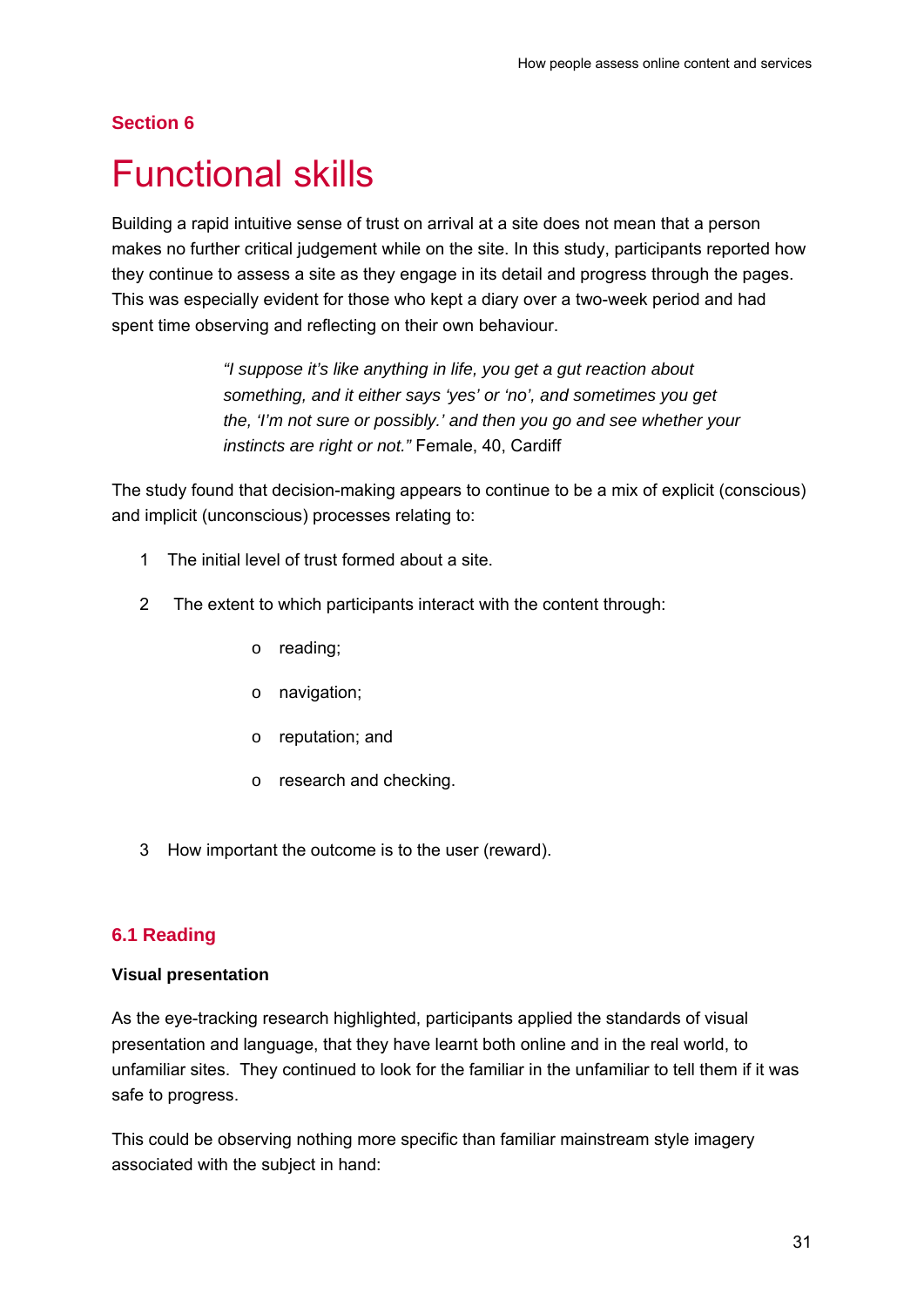*"Style Holidays was mentioned at the travel agent … I got what I was expecting a travel company to look like."* Female, 40, Cardiff, on a successful online holiday booking

Therefore, participants might be reassured simply by seeing mainstream imagery appropriate to the subject.

Trust was also linked to the standard of the written language on a site. Most participants said that they have learned to be alert having received numerous fake bank emails using poor written English.

> *"Didn't trust it because the writing looked too low tech."* Male, 20s, **Brighton**

Participants were reassured by what is typically described as *"a professional presentation",*  such as clear typography/layout, or good colour aesthetics. For participants, such elements imply that a site is "*well cared for*" and must have people behind it who are reputable. For example, one of the discussion group stimulus sites was described as looking *"very homemade"*. Since the site was purporting to offer important medical advice it was consistently thought to be of dubious value.

Within the sample, differences of aesthetic judgement occurred. Younger users, having grown up with online aesthetics and language styles, were more comfortable than older users with what might be deemed online styles, such as those used on game sites.

The influence of familiarity with aesthetic styling was demonstrated by responses to the homepage for a bit torrent site explored in the focus groups. Many in the groups (particularly women) were unaware of the terminology 'bit torrent'<sup>15</sup>. (The few users of such sites were able to explain their function as a way of downloading music and films. Users as well as nonusers were uncertain about the legality of such sites.) The bit torrent homepage, shown as stimulus in the discussions, had a very basic style, which was spontaneously disconcerting to non-users of such services. However, users of these services were not put off by such graphics and were able to focus on detailed symbols of trust, in this instance a panel of corporate logos that they assumed were genuine endorsements.

## **Up-to-date information**

Judgements were also based on the quality of the content on a site. For example, participants asked questions about whether it was up-to-date. A sense of being "*well maintained*" is felt to signify that a reputable organisation is behind the site.

 $\overline{a}$  $15$  Bit torrent is a peer to peer file sharing protocol which allows users to download large files.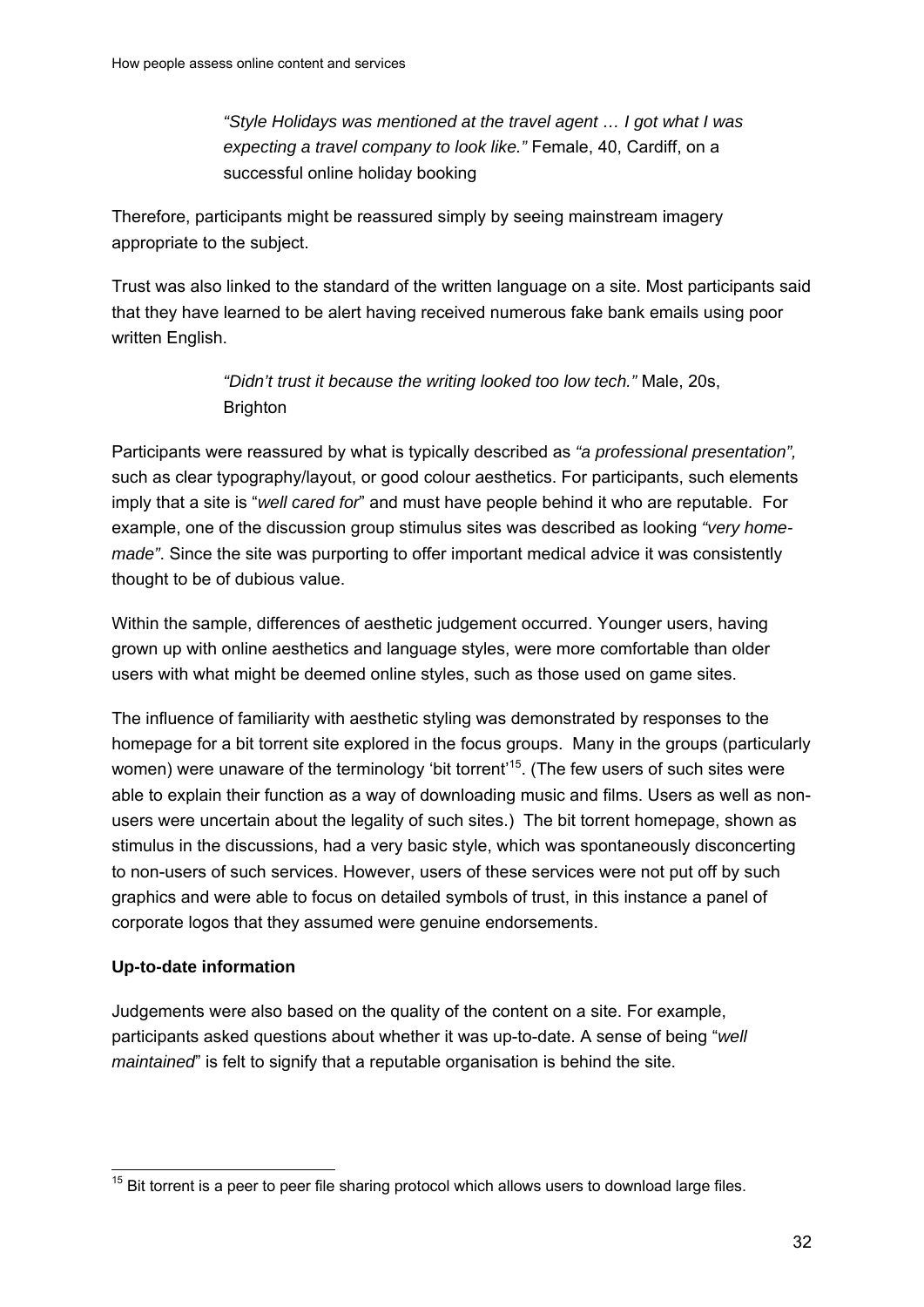*"Would you go to a shop with little on the shelves, that was a bit old fashioned, looked rubbish, had a sign hanging off, little known brand name?"* Female, 46, Edinburgh

#### **Brand logos**

Familiar logos were seen by some participants as indicators that they were on a trustworthy site. Some inexperienced users said that seeing credit card symbols they recognised was a reassuring sign. For them, it implied that other reputable organisations are willing to interact with the site. However, others noted that any imagery could be easily duplicated. Overall, logos that are familiar, especially from the real world, could readily invoke feelings of reassurance when interacting with a site.

When discussing making transactions online, for most of those who have used it, Paypal was a reassuring intermediary which they would also readily recommend to friends and family.

#### **Security symbols**

The security padlock symbol and 'https' were also indicators of a degree of security - for those aware of them.

> *"I think I would trust that because it says, "*Secured by..*." and has a wee padlock there... my friend told me that's what you look out for."*  Female, 60, Glasgow

However, the study found that many participants were unaware of the significance or even the presence of such symbols.

> *"The padlock thing and the https are news to me - I don't understand why someone isn't promoting them as it makes you feel more secure." Female, 39, Leeds*

Some of the older, low-usage internet users appeared resistant to the requirement for them to learn the language of this new environment, including the use of symbols.

> *"I wish the computer could talk to me, I'd think I'd be fine, but I don't want to have to read and understand all those symbols."* Female, 60s, London

#### **Personal details**

Participants felt that being asked by a site to provide personal details at too early a stage in the interaction was a barrier to further investigation or use of the site. They tended to see such requests as a sign that the site owners could exploit them at some level. They felt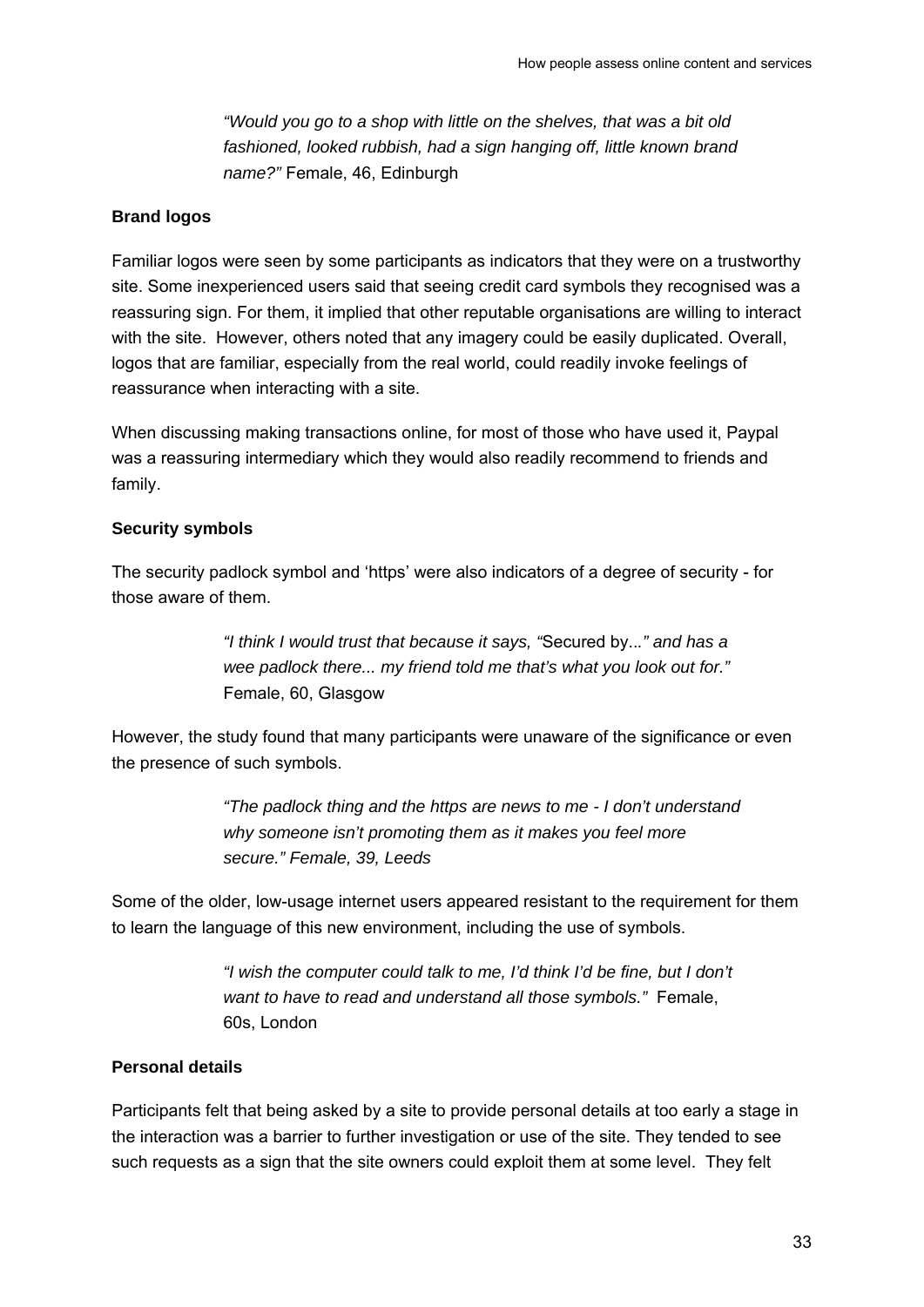similarly when what they perceived as too many inappropriate or unnecessary details were requested. Those who were least familiar with this kind of site environment tended to retreat soonest.

Some participants spontaneously referred to "*cookies*" as another way in which they felt their personal details were being tracked or stored. However, it was clear that many did not have a clear understanding of what the term really meant to their privacy and security. Some were not aware of cookies or their functions at all.

Some participants discussed and asked questions about the level of privacy that was possible on the internet, and were unsure about how private or secure their personal details and activities were, as illustrated by the quotes below:

> *"People used to sit in their little living room and think Ah! No one else is aware of what I'm looking at, and now people are starting to be aware, 'Perhaps Big Brother does know what I'm looking at.'"*  Female, 60s, Cardiff

*"You really don't know. The internet is a great thing, but you just don't know. Google and AOL obviously can see what you're doing, they must be able to. I mean you go in their search engine and you've got your own IP address so there is obviously someone that can see what you're doing. They are reputable companies but can they [be] accessed or have they got the top security?"* Male, 35, **Glasgow** 

## **Real-world physical location**

When undertaking transactions online, the abstract, intangible nature of the Web amplifies the need for reassuring signs of more traditional means of contact with a trader, especially one that is new to the user. In practical terms, this means a landline and/or a geographical address. It indicated to participants that the trader was not hiding: that they were trustworthy enough to be transparent about who they are.

> *"Anything on the High Street if they've done something concerning your money, you know if you've had to return something. With the internet you don't know who they are, where they are in the world, and it's cyberspace."* Male, 20s, London

*"If it has a 0870 number it's a problem."* Male, 30s, London

*"Clear way to speak to a person is a key factor, even on established sites it takes ages to get to a phone number. Calms you down if you know a number."* Male, 30s, London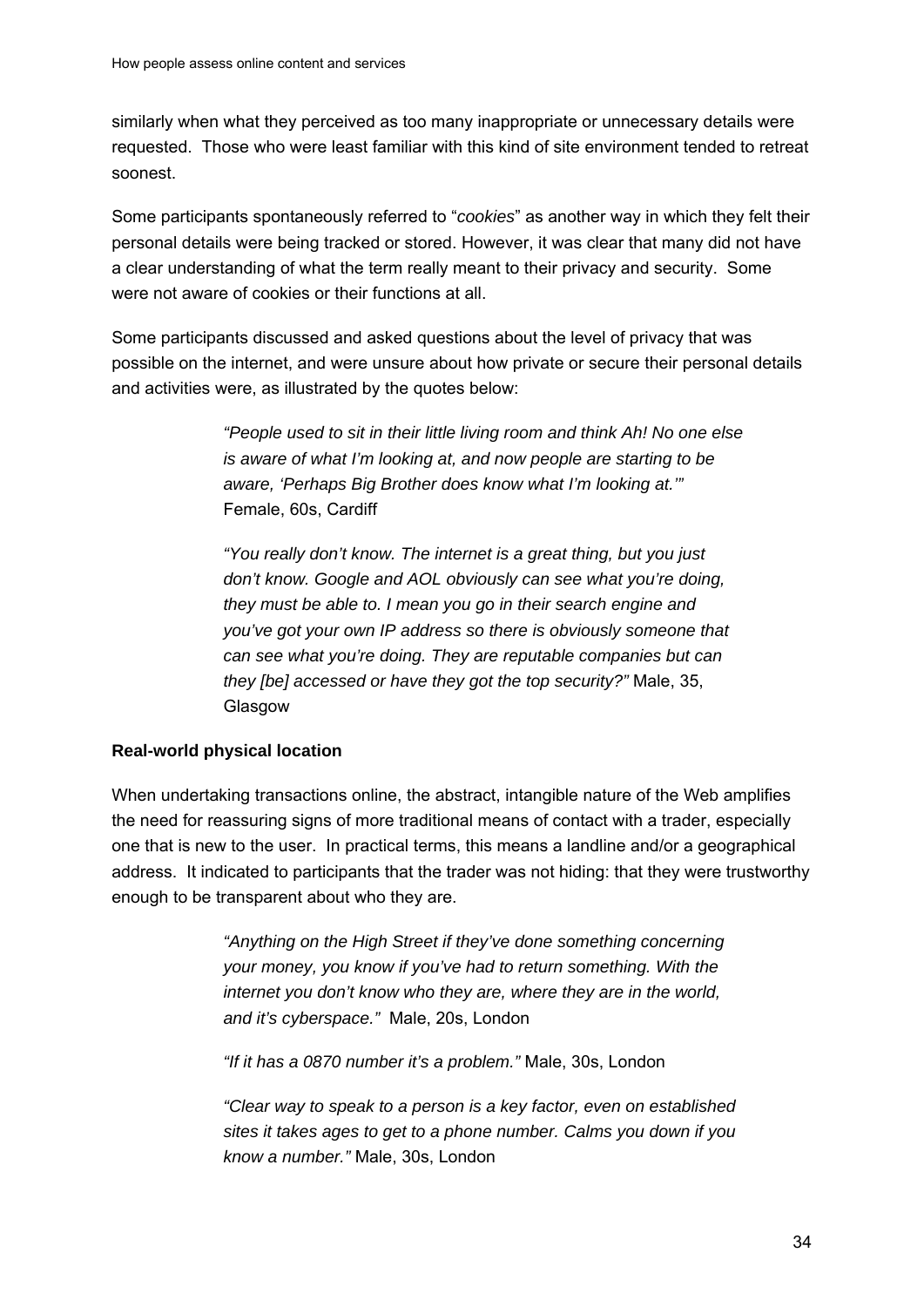*"Having a feedback section means that you can find a wee bit more about them and maybe ask questions."* Female, 46, Edinburgh

The geographic location of the provider could also shape assumptions about the trustworthiness of a site. For example, concerns arose based on the perceptions of different countries:

> *"The way the web is presented I know I'm taking a chance. I bought the boots - I thought they were coming from Australia but they came from Hong Kong."* Female, 50s, London

# 6.2 **Navigation**

The study found that trust can also be influenced by the ease of use of a site. However, a well-structured site was not generally sufficient in itself for participants to say that they trusted it.

> *"I suppose if you trust yourself to use the site, you trust the site itself a bit more."* Female, 50s, Brighton

On the other hand, if a site was hard to navigate through, or poorly designed, then this could lead to participants stopping to consider if a site could be trusted. Key barriers to progression through a site that were mentioned by participants included:

- no natural logical progression through the site, exacerbated by pop-ups appearing that were beyond the control of the user;
- being unable to exit from a mistake;
- not providing checks to help avoid errors; and
- no visible help to hand.

These issues were particularly important for low-confidence users, as this type of navigation was a new interactive experience that has no precedent in the real world. Some users feared that their inexperience would result in misunderstanding and mistakes. Some inexperienced users in the study said they tended to delegate tasks to friends or family members as a result of such unfamiliarity. As a group of older low-confidence female users in London acknowledged:

*"I get bored on it."* 

 *"So I make a cup of tea and watch them do it"*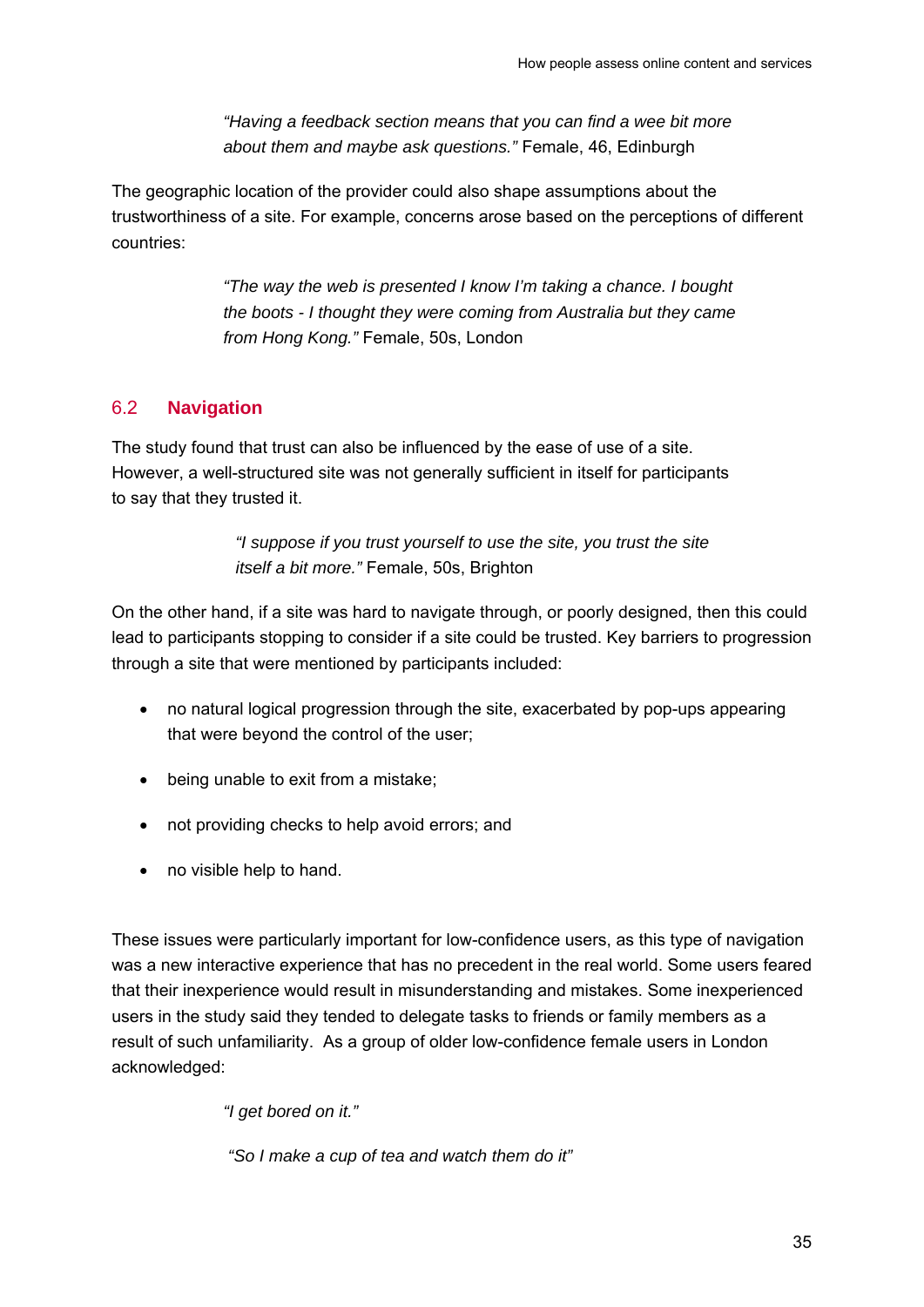*"I stand behind them and wish I could do that … I would love to do it but I'm totally confused by it."* 

# 6.3 **Reputation**

Users of all levels of experience and competence repeatedly said that they visited many new sites on the recommendation of friends and family. In addition recommendations could also come from familiar trusted sites, with links from one site to another.

Word of mouth is perhaps the most often cited reason to visit a new site.

*"I have to hear a new site is good 5 or 6 times before I bother to go."*  Female, 17, Cardiff

The focus group discussions demonstrated participants' enthusiasm to expand their internet experience (as well as their interest in hearing warnings from other people). This reflected home-user computer culture in general; participants said they and their friends passed on know-how about general management of a PC's operating system, how to make a specific software programme do what you want it to do, or what bits of kit to buy.

The research study found that word-of-mouth can potentially also influence participants' use of sites of questionable security. If someone reported using a site without encountering computer viruses, then, for some, this was felt to be sufficient to investigate themselves. For example, one participant explained to a group how she had signed up, paying £6.50 to be a VIP member of a bit torrent site. Others in the group asked for the website address, satisfied that her experience made it safe to investigate.

*"How do you know it's a safe site?"* Female, 50s, London

*"Because I have used it for 2 years!"* Female, 40s, London

In relation to using search engines, the research found that those less informed about the way such sites work felt that some kind of evaluation has to have taken place for a site to appear on the first page:

*"I trust the top 10 on Google."* Female, 30s, Leeds

Others consider that page 1 of a Google search represented popularity and that, in itself, was a strong endorsement of a site's quality and integrity. In other words, what is popular is successful and what is successful must be right, and so can be trusted.

The study found that older, less confident, users rely on others, for example a grandparent asking their children or grandchildren to search for information on their behalf. For some '*googling it'* generated an unmanageable amount of time-wasting data perceived as irritating and largely irrelevant to their quest.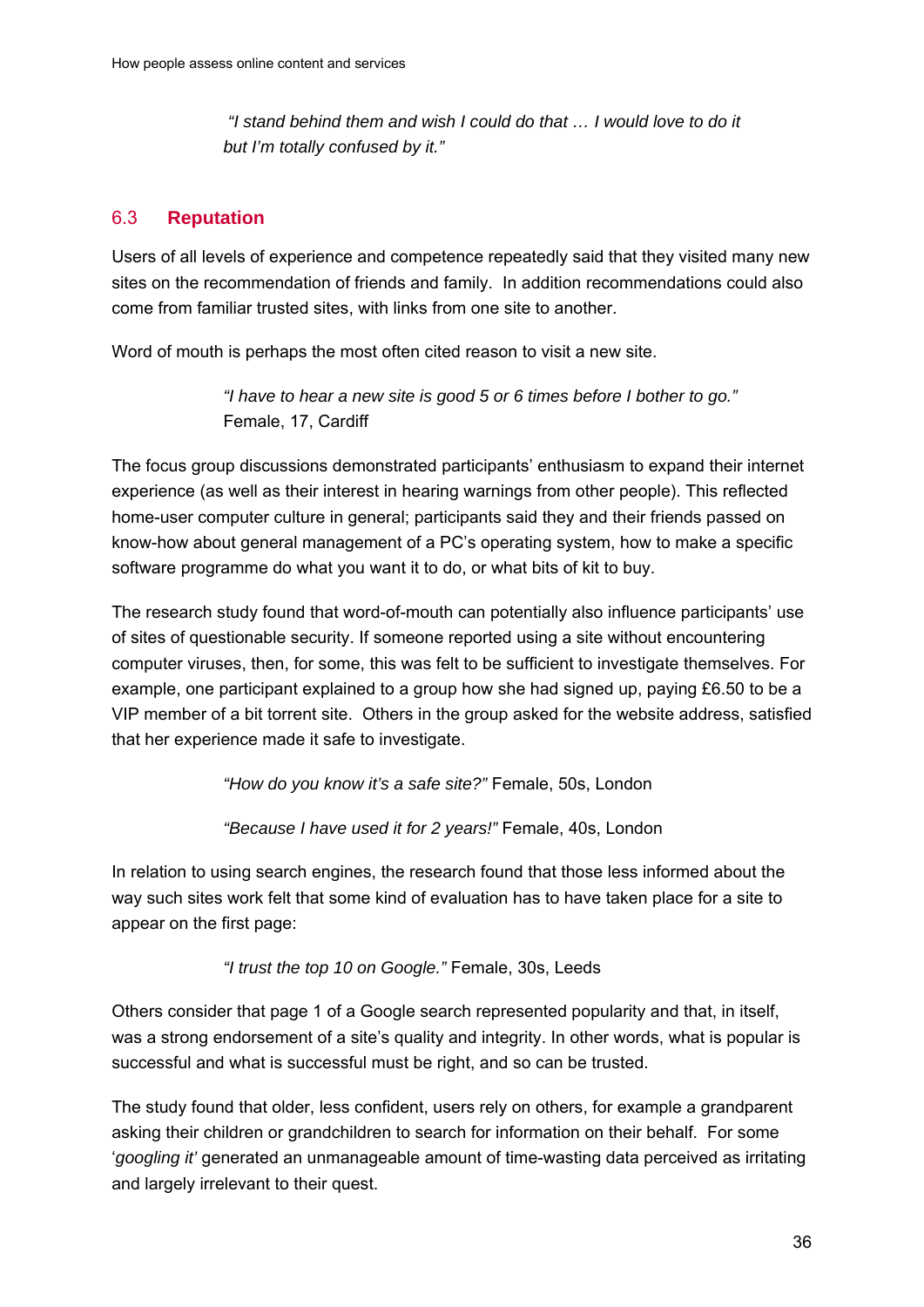*"I'd rather just pick up the phone and ask someone."* Female, 60s, London

The study found that prior knowledge and experience of a topic could reduce dependency on external recommendation, whether from friends, family or search engines.

> *"I'm safer if I've got this invisible bubble around me of knowing what I'm looking for."* Female, 40s, Cardiff

## 6.4 **Research and checking**

For many participants in the study, the internet was used mainly for online shopping, entertainment and basic information, such as finding travel directions. Research was generally confined to price comparison and reading fellow users' ratings/reviews.

> *"I use Trip Advisor, every time it's spot on, tells you about hotels and surroundings."* Male, 30s, London

The relative popularity of a site was frequently cited as an important measure of appeal and trustworthiness. One of the diarists put this in the context of making rapid judgments about sites:

> *"There are nine and half thousand people online just now, so you know it can't be a bad site if there are 9,421 people on it just now. All that amount of people are not going to be wrong." …*

> *"I would click on the first one … and I would look at it and go 'Nah', just if I didn't fancy it, I liked another one because it has pictures and … comments that people have put in and you think other people have tried it so must be alright."* Male, 29, Manchester

A minority of participants used the internet for more in-depth information-gathering, in support of a hobby, cultural interest, or more advanced or academic study. These participants said that they used processes they would use offline to evaluate information or opinion, for example cross-referencing sources, checking authorship, and seeking out wellregarded expert opinion. For them, the popularity of a given site was not the point:

> Ben<sup>16</sup>, (Male, 20s, Cardiff) is interested in martial arts and world religions – subjects that he avidly researches online. He feels that most people need to be reminded that what's popular is not necessarily what's right. *"Most people get the tourists' view of China – what comes top of a Google search - but the quality book is on the second page which most people never get to."*

 $\overline{a}$ 

<sup>&</sup>lt;sup>16</sup> Pseudonyms are used in this report.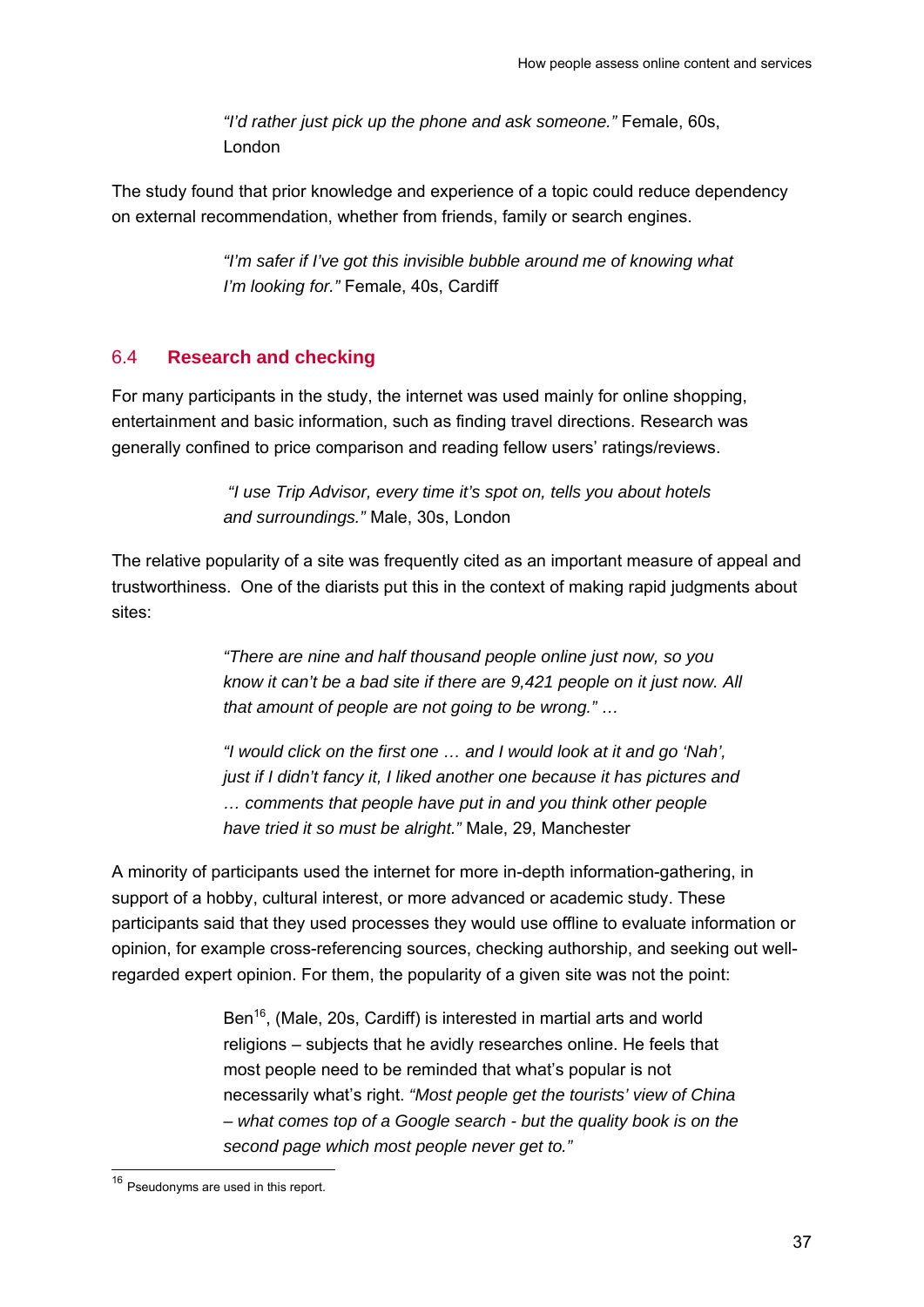One high-confidence internet user talked about cross-checking information across multiple sites:

> *"I'd look at 8 or 10 sites to get a feel for the answer of what it is you're trying to find – depends what you are researching, how important it is. I might do 20 or 30 sites for something I didn't know anything about – never rely on one site."* Male, 32, Birmingham

# 6.5 **Reward**

The study found that some participants visited sites which they felt were risky, but the desire to obtain what is on offer outweighed their concerns about the risk.

A desire to obtain the best price was the most common example mentioned by participants. For many participants, internet culture was felt in part to be about beating the High Street on price. Participants said they tended to start with a familiar or reputable site (those they claim to stick with) then felt they would be foolish not to check further afield for the best price, and could end up buying from an unknown supplier which in some instances led to them being "*conned*".

> *"My sister-in-law bought two Nintendos from a site that promised £20 cash back. She got them but they spent £100 on her card."* Male, 36, Cardiff

Participants talked of experiences where they or their friends or family prioritised their desires (e.g. for a cheap deal) over concerns for their financial security and safety.

Some participants had a strong sense of anonymity on the internet, which appeared to be linked to being more likely to take risks or to behave illegally than in other walks of life.

> *"Imagine you'd have to be a seriously nerdy person, downloading loads, to get nicked."* Female, 19, London

Some talked about downloading films or music from the internet and made a distinction between activities in the online and offline worlds.

 *"I would not buy from those illegal DVD people (on the street)."* Male, 30s, Brighton

Some also validated their decision by the fact that "everyone else does it". Others did not make a distinction between getting a copy from a friend and downloading from a file-sharing site and did not think it was a big deal either way.

> *"I'm not worried about pirate film, you could ask your next door neighbour to tape it for you."* Male, 40s, Cardiff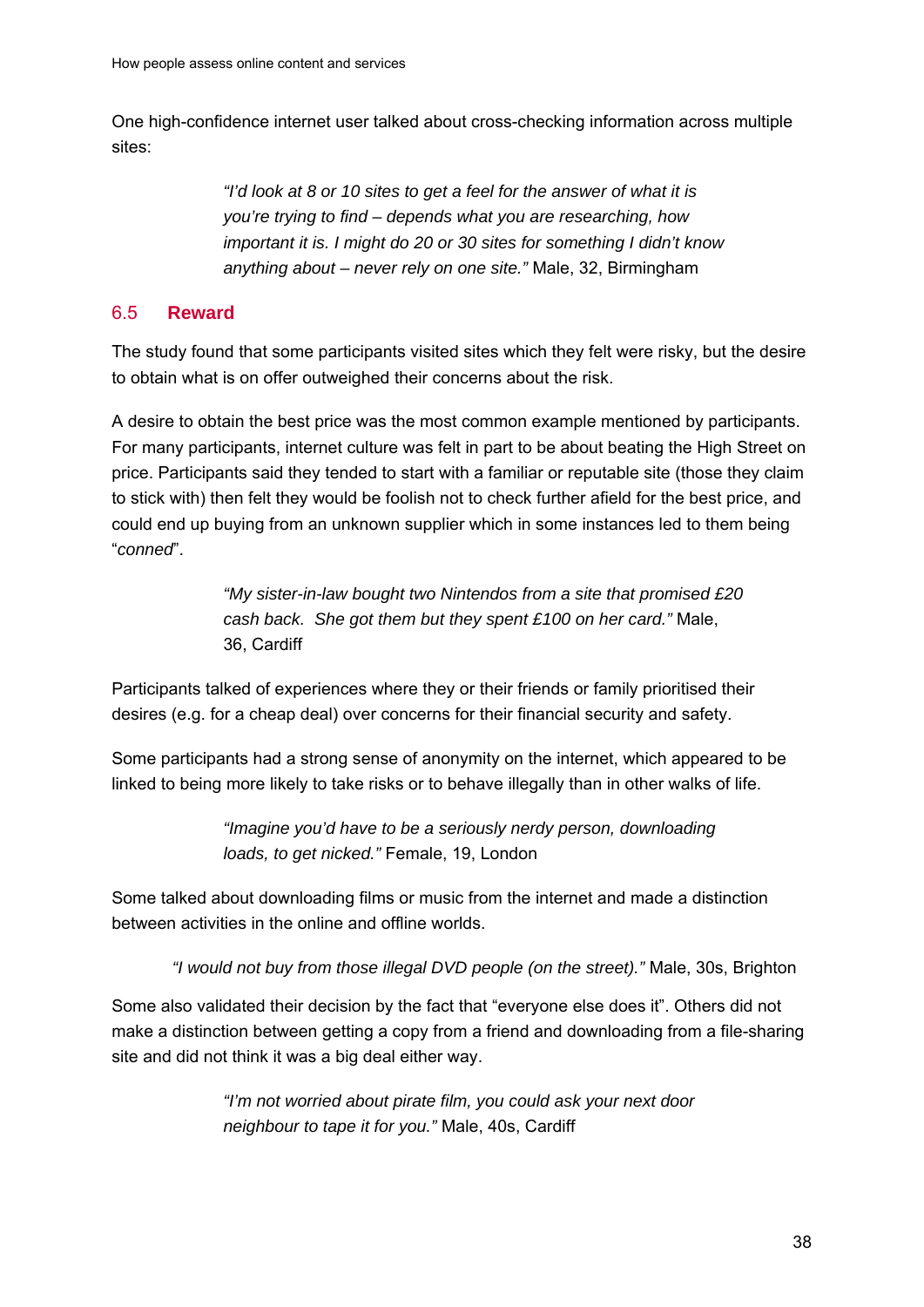Prioritising one's desires over one's concerns for safety or legality is an example of the psychological process of de-individuation. This state of mind occurs when participants feel that they are unlikely to be individually identified (e.g. in a crowd, in the dark, sitting at home on their computer) and therefore unlikely to be caught.

Some younger participants also excused their actions by criticising the film and music industries.

> A view that sticking to the law on music copyright is *"so pc, just stupid laws."* Female, 19, London

*"You look at the music and movie industry, and they're making loads of money, so what's the problem."* Female, 18, London

Or simply ignored the issues:

*"I love bit torrent for movies – not clear about the legal position and rather not know!"* Female, 17, Cardiff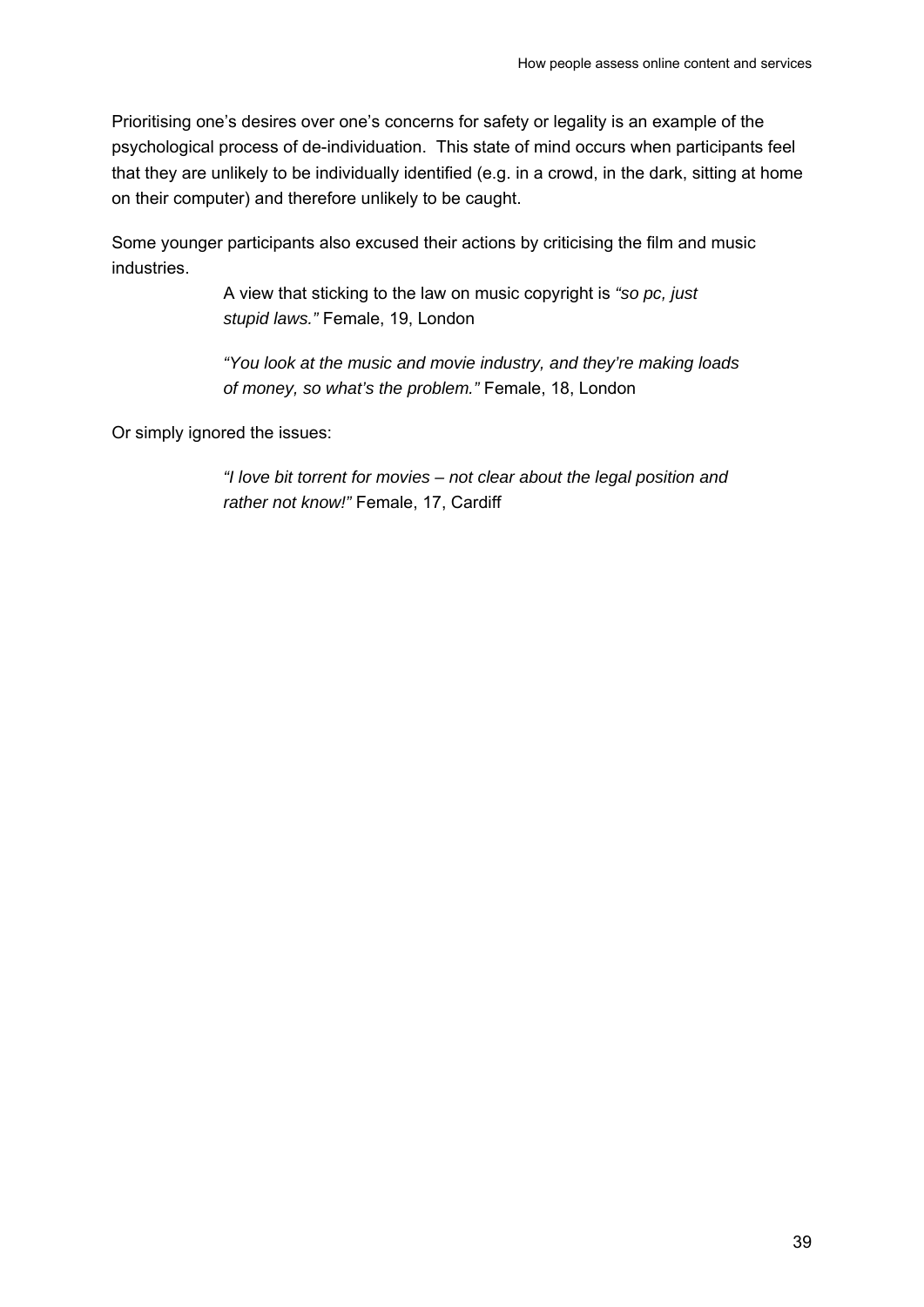# **Section 7**

# Responsibility for online content

The study aimed to explore participants' awareness and understanding of regulation in both the broadcasting and online environments in order to understand how such perceptions may underpin or influence participants' online evaluation processes.

Participants were asked who they thought was responsible for making sure a user could trust the site they had visited. This was asked about each site the diarists recorded, and was also discussed in the focus groups.

In the diary part of the study, participants were asked to make a note of who they felt was responsible for content on each site that they visited in the two week period. Their responses were captured on a multi-code questionnaire which gave them the response options of: me (i.e. the individual user); users of site (as a collective group); site owner – a company or individual that owns and maintains the site; content provider – a company or individual that uploads content to the site; ISP (the provider of the individual's internet service by which they can access the web); independent regulator; government; police; public opinion.

These options had been pre-determined in discussion with Ofcom. Participants had a choice of indicating, for each of the above, whether those they considered responsible were 'completely', 'partly', or 'not at all' responsible. Diarists could give multiple answers for any one site.

# **7.1 Responsibility for online content**

## **Personal responsibility: individual users**

Most diarists recorded site owners and content providers as being those most likely to be responsible for their being able to trust a site. However, participants also thought that responsibility should be shared and did not rest solely with the site owner or content provider.

Participants felt that users of a site, and the individual visitor themselves must take some responsibility for being able to trust a site. Some diarists, on occasion, felt that they personally could be considered responsible, alongside site owners. This was most relevant when using social networking or online gaming sites that exist through the contributions of users. It was felt that integrity and respect towards the community must be shown if the particular online community is to thrive. This point was emphasised by two internet users who were site owners and content providers:

> *Jean (Female, 60, Cardiff), is semi-retired and, with her husband, makes and sells craft materials via a website their daughter created. She also founded and trains moderators for the local Freecycle*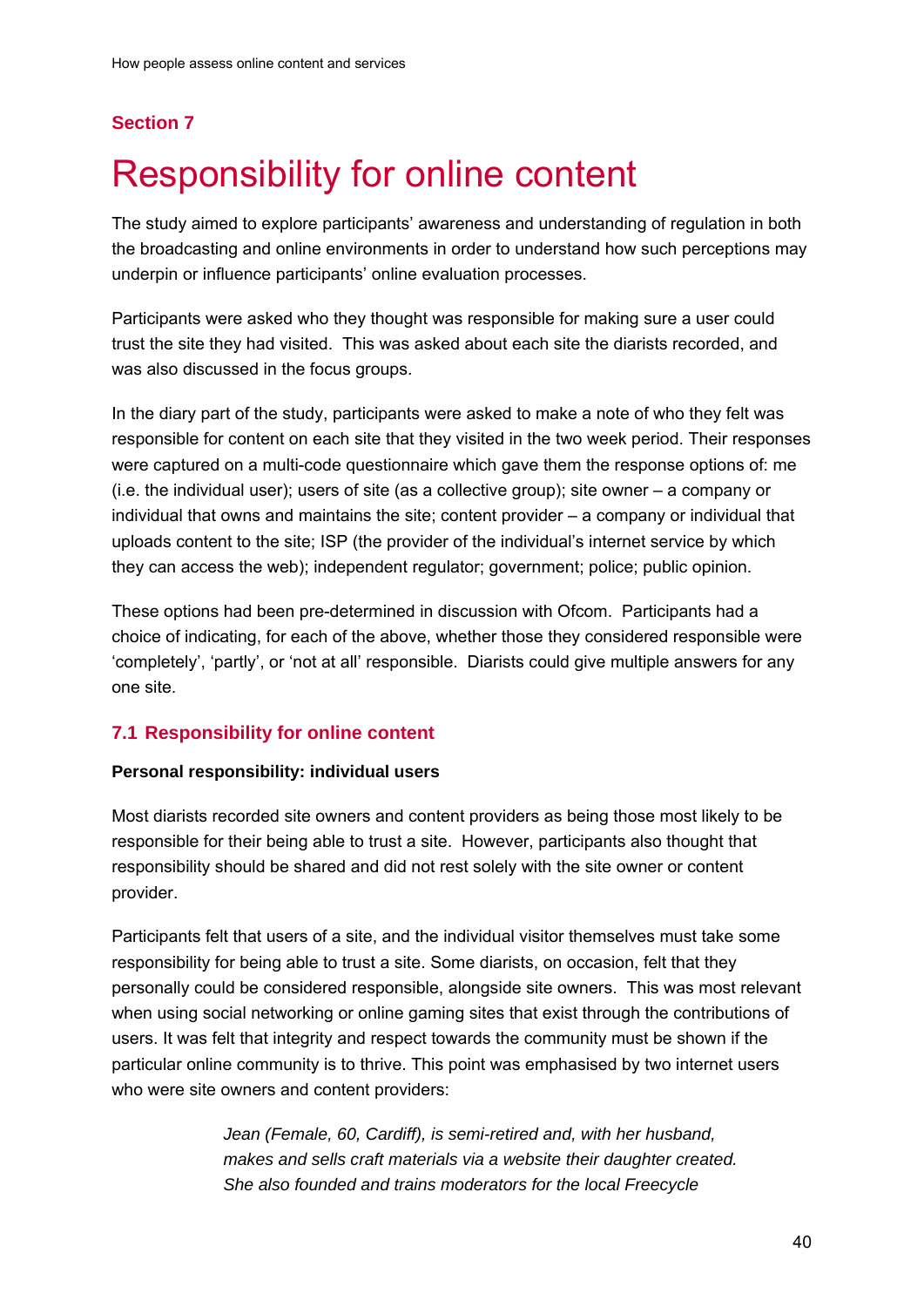*forum on Yahoo. Having been "led a dance" in the past she's become very security conscious and feels well-versed in how to advise forum members on taking care for yourself, but considers this does not absolve site owners and ISPs of any responsibility. The Freecycle site is thriving and Jean is training up more moderators, instructing them in good online etiquette as much as good security to ensure people feel they can trust the site.* 

*Johnny (Male, 50, Cardiff) owns a jewellery store on and offline. Thinking about his own approach he said, "There's no rules or regulations about my site, I could have topless girls selling my jewellery, kids could go and just look at it, I never thought about it but I've regulated it myself."* 

There were some participants for whom life online is also about being a citizen of a community and this entails responsibilities to that community. For a minority in this research this meant being part of a special interest group, participating in forums such as craft toolmakers or car enthusiasts. The more common example was Facebook, with some younger users also referencing Bebo.

> *"You should complain if anything is wrong but at the same time I think it's the people that set it up that shouldn't be allowed to....the person that made that particular website should be made responsible."* Female, 56, Manchester

The idea of the users' responsibilities extending beyond their own internet use was also raised, with a few participants talking more as responsible citizens than as concerned consumers:

> *"It would be nice to have one body that can set something up worldwide to say this is happening. It's up to the individual as well. I think we have a moral responsibility to report anything, whether it be through the local police so they can investigate or whether it be like a helpline to say that something's not right."* Male, 30s, Glasgow

*"Unless they get complaints they can't police it.* Female, 50s, London

*"The question who is responsible made me think for most sites it's the public, like their opinion shapes everything on the internet. Like the Google street thing."* Female, 15, Birmingham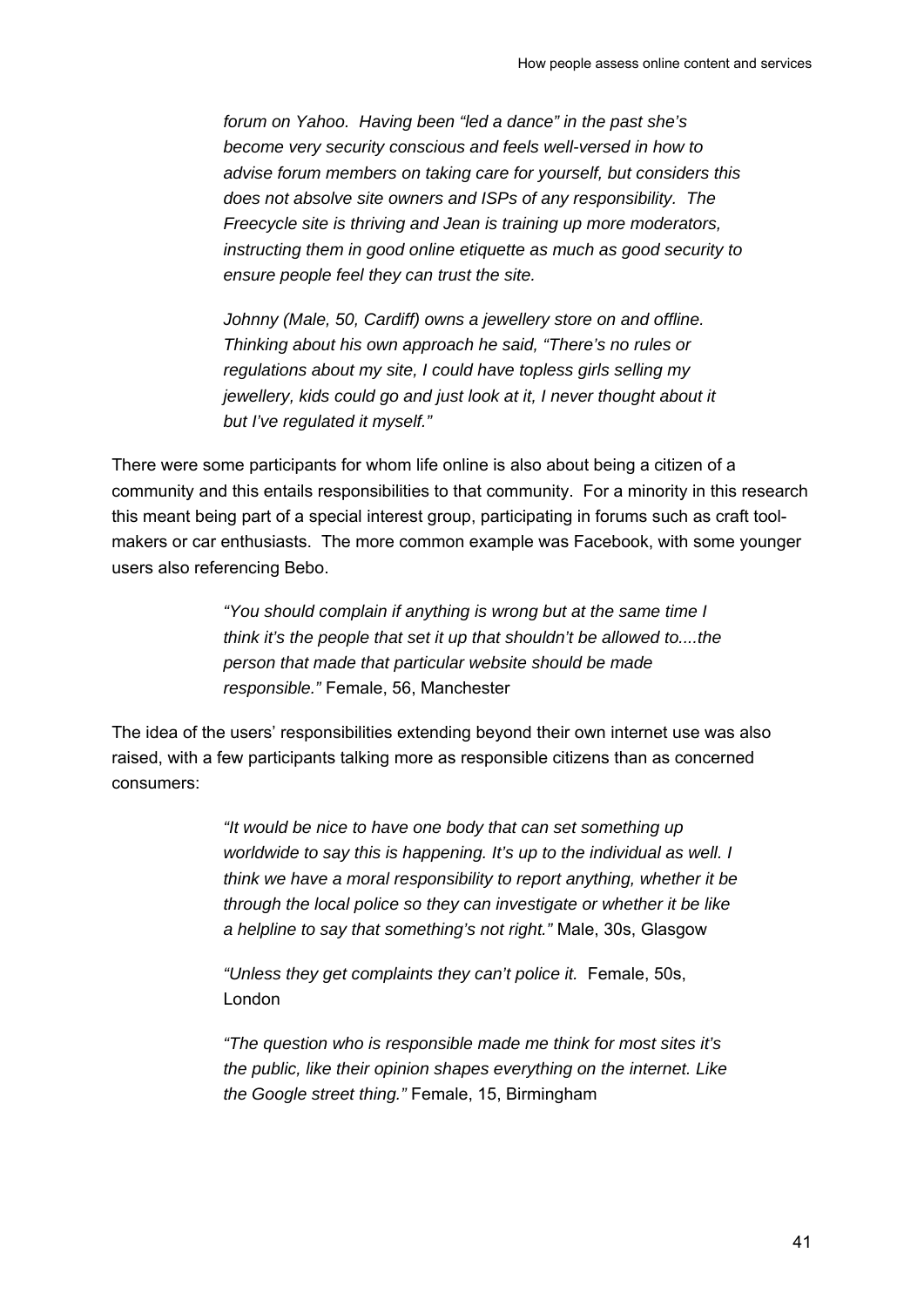Overall, participants voiced the belief that the complexity of the internet means that individuals must take responsibility for deciding which sites and people they meet online to trust.

> *"Individuals have got the most to answer for, there's nobody forcing you."* Male, 30s, Leeds

> *"You visit what you want to visit, what suits, so what you don't visit doesn't apply to you."* Male, 48, London

*"[I] see something and make my own judgement and take my own risk."* Male, 20, London

Young parents/carers see it as part of their responsibility to educate their children in what is safe and socially acceptable.

> *"I think there is a lot of responsibility on the individual. It does come down to parenting and making your own mind up on a site, are you willing to take a wee risk... millions of people can't be wrong."* Male, 35, Glasgow

## **Self-regulation: site owners and content providers**

Most diarists recorded site owners and content providers as being those most likely to be 'completely responsible' for being able to trust a site. This was the case across the different types of site, but was felt most strongly when financial transactions were involved. In discussion with participants across the research, it was evident that this expectation of the responsibility of the site owner, especially if it was a business, is no different to expectations of real-world standards of conduct and responsibility for actions. Participants felt that wellknown brands that exist offline are expected to comply with exactly the same standards online.

Although most diarists tended to think that content providers were 'completely responsible' for the trustworthiness of their site, some diarists felt that there was a need for additional controls or regulation to protect consumers.

## **Self-regulation: internet service providers (ISPs)**

Most participants did not spontaneously assume their ISP to be responsible for the trustworthiness of sites. Either they had not consciously thought about it before, or they had not considered the potential of the technology of ISPs; for them, their broadband is just part of their telecoms bundle. Many saw an ISP only in terms of being a distributor of others' content and had little appreciation of the technical nature/capacity of ISPs. Very few participants reported engaging with any of the other services ISPs can offer, for example the tools they can provide to filter sites.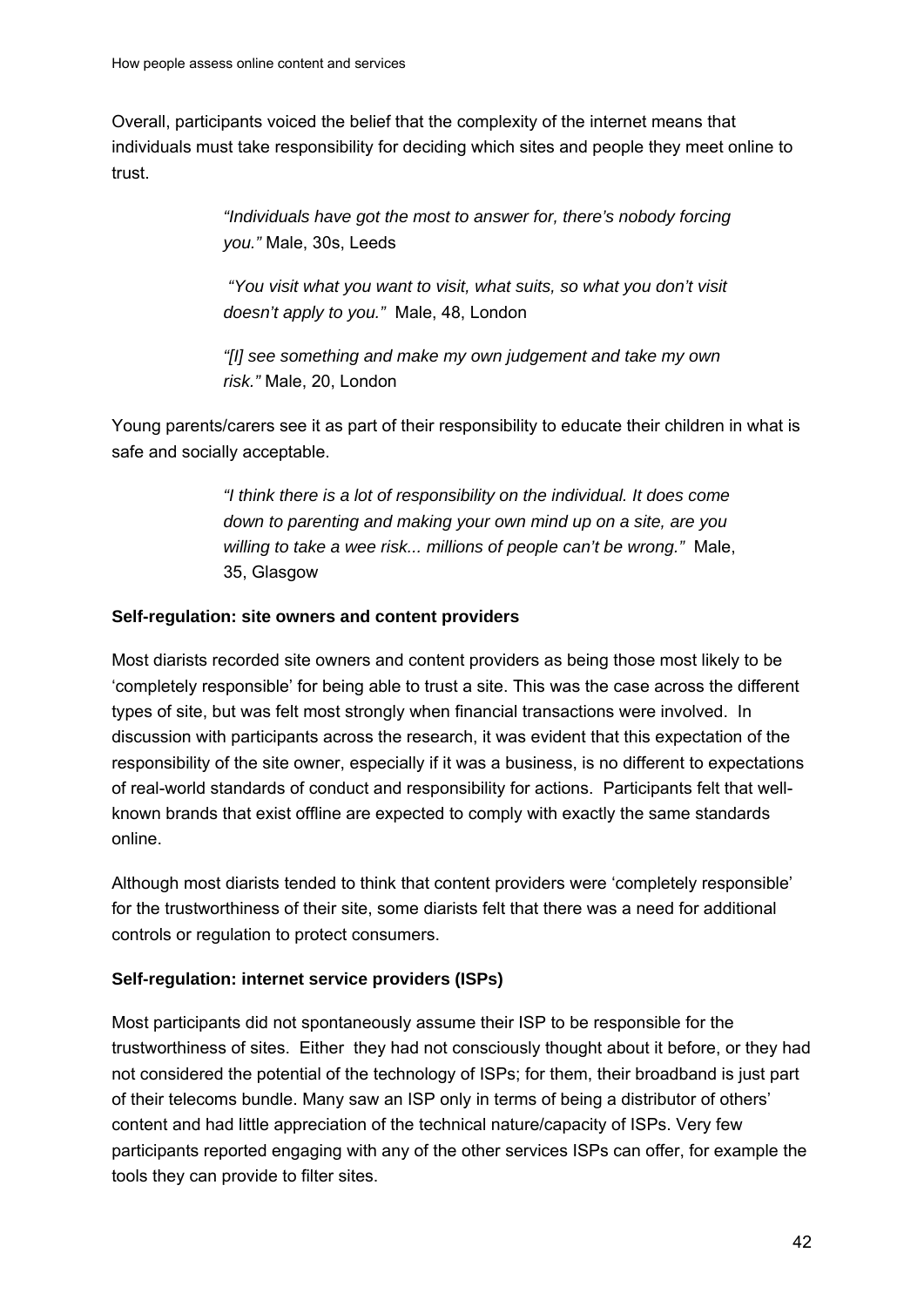Others felt that ISPs could have a role in regulating content and not allowing unsuitable sites. Only one respondent with direct experience and online responsibilities had sufficient awareness of how web services are constructed to be confident that ISPs could take action.

When filtering services were mentioned this was in the context of PC software or using a filter on a search engine<sup>17</sup>. Some participants mentioned a problem with filters on searches; it was felt that these can be too blunt an instrument and limit the options offered; or there is a sense that this might be the case.

In this research no explicit reference was made by participants to website host-only companies (ISP or otherwise).

## **Statutory regulation**

1

The study found that most participants thought that the internet was not formally regulated.

*"I don't think there is a full regulation but I would hope that individual companies would police sites. But I don't think there's a Government or worldwide sort of thing to govern it; I think it's too big."* Male, 35, Glasgow

However, some participants thought there must be regulation, although they were unclear as to the nature of it:

*"Just assumed there must be something."* Female, 40, Cardiff

*"There must be some sort of person that watches the site somewhere down the line."* Female, 48, Belfast

Very few participants mentioned any kind of a current role undertaken by the government or police. When the subject was brought up in the focus groups and in-depth interviews, some participants mentioned these institutions in relation to preventing criminal activity online, i.e. fraud, obscenity and paedophiles. However, most had not thought about it.

In the focus groups and in-depth interviews the idea of responsibility at a government level through formal regulation of the internet was explored. The responses revealed how complex an issue this is for participants who juggled their desire for protection with mixed views on state control and a desire for freedom of choice and expression. This is compounded by a lack of detailed understanding of what the technology enables and what safeguards are already in place. Differences of opinion were apparent across all life-stages.

Overall, the nature of the internet's global scale, diversity, and complexity leave the majority of participants spontaneously saying that truly effective regulation is impossible. However,

 $17$  Many operating systems, ISPs, mobile and games providers offer access controls to help protect children and young people from inappropriate or potentially harmful content. There are also commercially available products. Some search engines also offer 'safe search' options that can be set for children and younger people.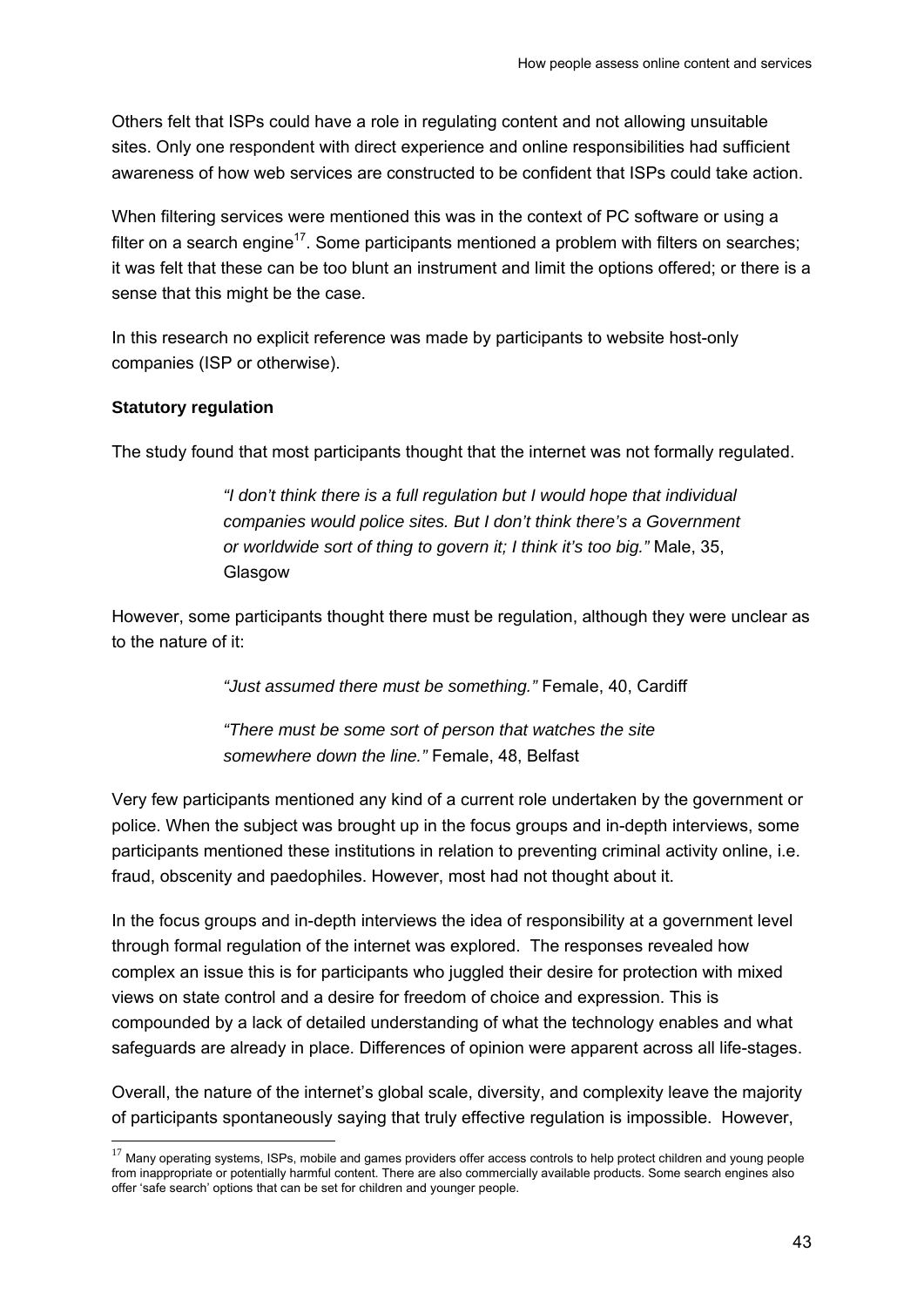as the quote below illustrates, for some participants it was seen to be a good thing, albeit unrealistic.

# *"Regulation? Protect people from stuff they don't want. An honourable goal but not realistic"* Male, 22, Cardiff

Many participants were unaware that activities such as online fraud were already illegal according to the laws of most countries. When informed of this in the discussions, participants saw this as a baseline of protection against, for example, paedophiles or fraudsters, that was no different to the rules operating in the offline world, although far harder to manage in a global context.

Beyond the issue of illegal activity, there were a range of views on the role of government and statutory regulation, varying by life-stage, age and attitude. Older users and parents/carers were more inclined to express a desire for a degree of state-level regulation in terms of restricting offensive material and/or providing consumer protection:

> *"I would like it if they could clamp down more - it should be regulated"* Male, 31, Milton Keynes

*"There's got be controls of some sorts, legalities about things regarding children and adult stuff and I suppose the police and Government would have to be involved*." Female, 62, Edinburgh

Some rejected it, citing its real-world corollaries:

 *"Why should they regulate me putting a page on the internet compared to me putting a sign in my window."* Male, 40s, Leeds

Others argued that the internet is an opportunity for personal empowerment and freedom of expression.

> *"No regulation is the beauty of it… be an incursion on free speech, you can put on your website you are regulated by anyone when you are not, banks were regulated look at them."* Male, 20s, London

Some were undecided. For example they were keen to protect their children from unacceptable content, but at the same time they did not want their own activities to be compromised or restricted. Attitudes towards the benefits of formal regulation were complex: for example, moving towards what some participants called a '*Big Brother'* society, was felt, for some, too great a price to pay to address the concerns they had about their personal safety from fraud, etc, and consumer protection.

Participants' generally limited understanding of how the internet is technically constructed left them largely bemused as to how the technology of ISPs, search engines, and so on, can be put to use to protect them as consumers.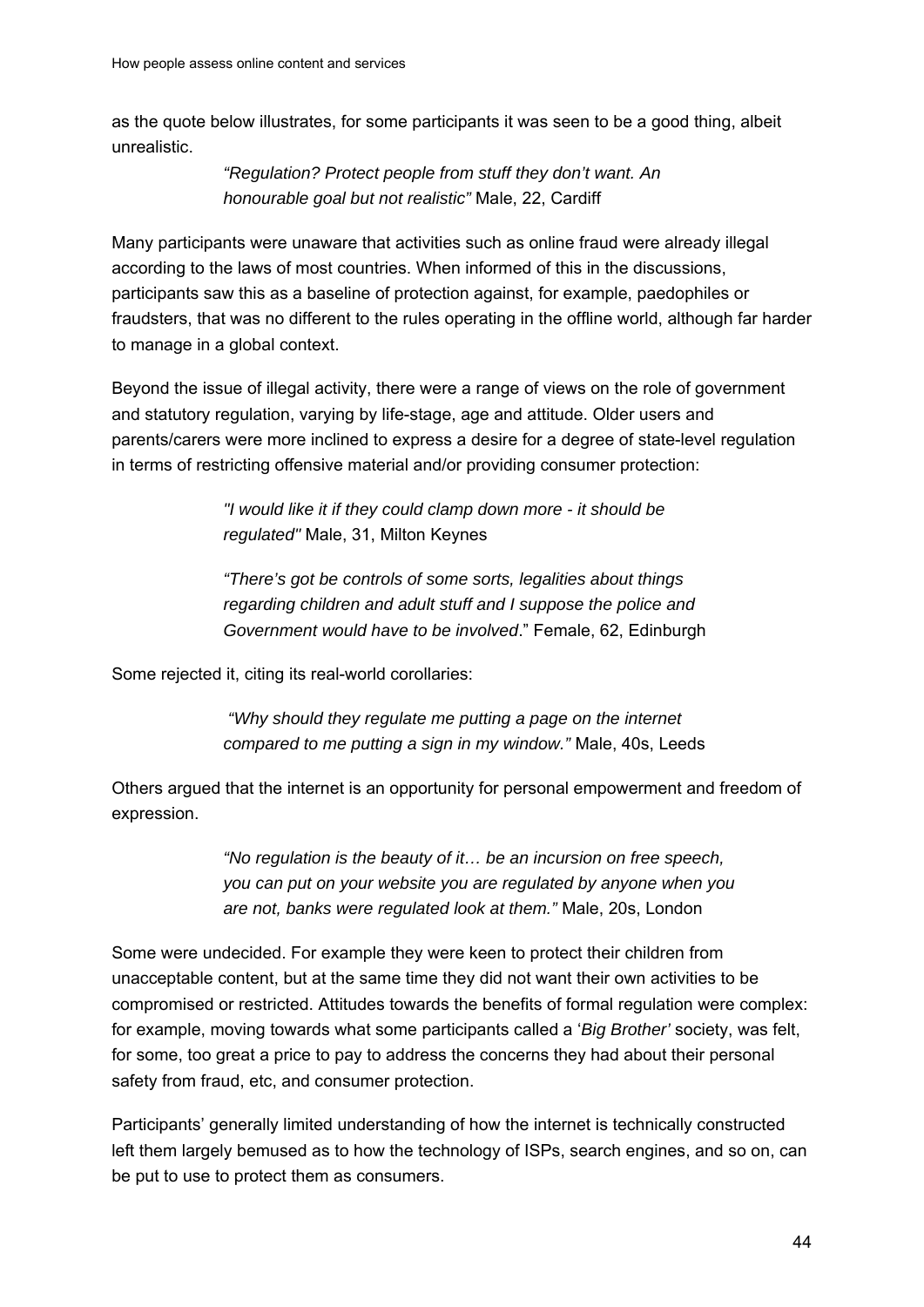Overall the study identified a range of views towards the idea of statutory regulation of the internet.

## 7.2 **Regulating television content**

Participants considered that the internet offers a very different experience to other media, as it is perceived to be both private and public, both passive and participatory in nature.

In the focus groups and the diaries, when asked who is responsible for being able to trust television programme content, responsibility was seen to lie with the content producers/providers, such as the broadcasters and programme makers. However, unlike the internet, television is understood to be formally regulated. Most participants knew, when prompted, that the regulator was Ofcom18 which was seen as a "*watchdog*" to step in as an adjudicator when problems occur. There was a perception of some kind of agreed code of conduct which television providers are expected to abide by, with the 9pm watershed often quoted as an example. Such an approach was considered possible because there are dramatically fewer content providers compared to the internet.

*"The stuff on TV has to pass certain guidelines where as anything goes on the internet and no one wants to regulate."* 

*"It's just too big."* Exchange between two men, 40s, Leeds

A broadcast media "*watchdog*" is felt to be important because television involves mass and diverse audiences sharing public events, and once a programme is broadcast it is too late to rectify it if there is a problem.

Regulation in the context of television is associated with socially acceptable standards, in contrast to the front-of-mind consumer protection associated with the internet. Television regulation is seen to serve a role as moral arbiter, protecting the minds of the innocent and the vulnerable. For most participants, this was an essentially positive aspect of UK society.

Participants also noted the shifting nature of television regulation, which in part reflected shifts in society's cultural boundaries:

*"I like to think it is totally regulated, there's the watershed, mind you they do seem to be getting away with more these last few years."* Male, 60s, London Many participants in the study were unaware of, or un-engaged with, mechanisms that already exist to help address concerns about online safety, whether this is applying effective software or filters on their computer, using search engines, or using the facilities offered by an ISP.

<sup>1</sup> <sup>18</sup> The research was conducted shortly after the Ross/Brand news story, which may have influenced participant awareness of Ofcom.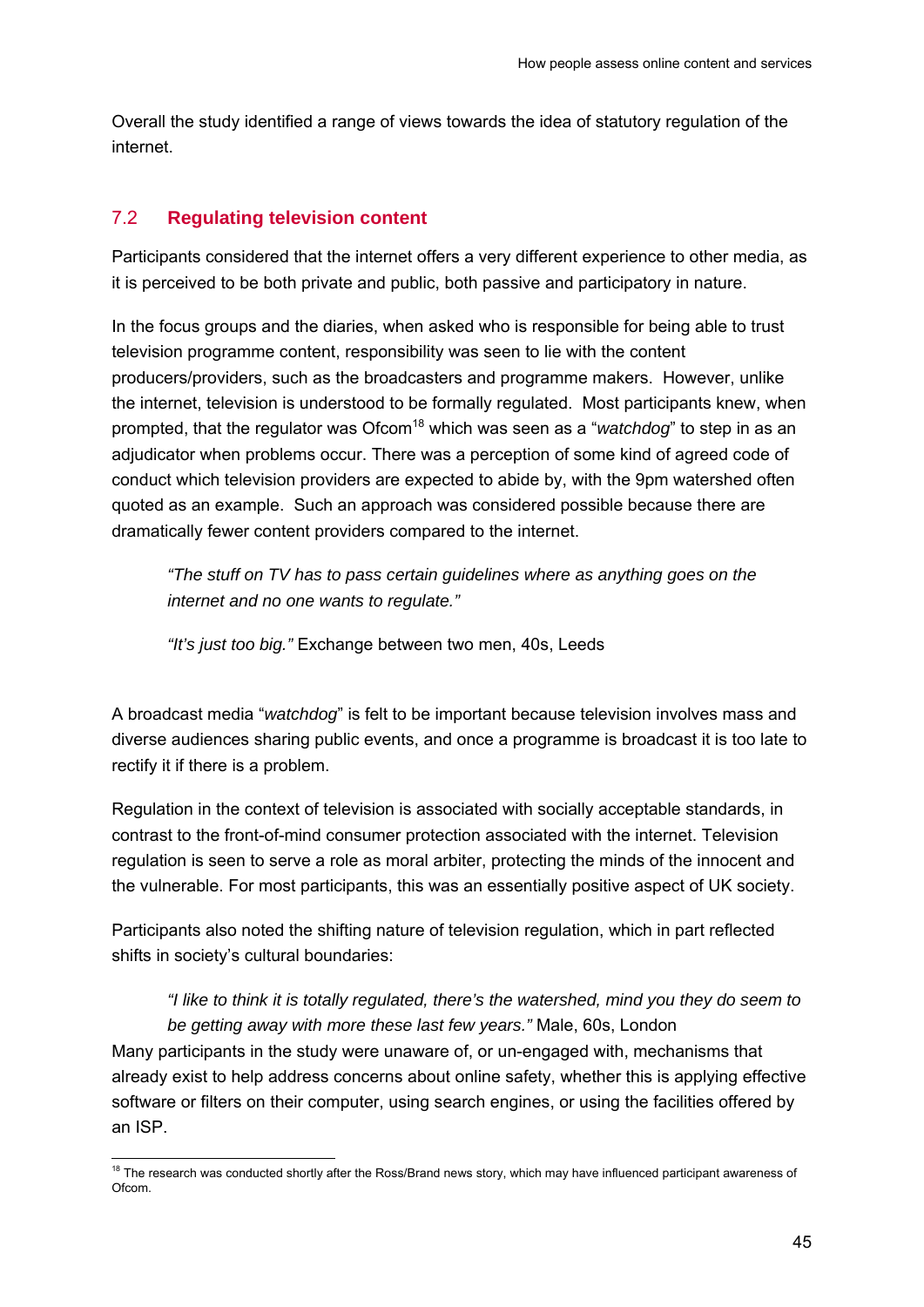# **Section 8**

# **Conclusions**

# 8.1 **Media literacy**

Participants thought that the provision of information and tools would be useful in helping them make decisions about online content and services, including:

- advice on protecting computers from viral attack and information on PC viral software, and liaising with manufacturers;
- protection from offensive or harmful online content, for example by advising people on search engine filters; and
- raising awareness of existing symbols, signs and signals to trust in, as well as those to avoid.

Many participants thought organisations such as Ofcom could play a role in helping support people assess online content. Many also reacted positively to suggestions about a 'walled web world' of limited, but secure, choices on the internet.

> *"Someone like a national institution like the BBC or BT, to say this is the site for the future, this is the site you can trust . . . I'm not sure if that can be done or not. Maybe I'm speaking in the minority and a lot of people want the freedom to explore the whole system completely."*  Male, 50s, Belfast

But such ideas returned the 'consumer' to the dilemmas of excessive bureaucracy and loss of choice, and the 'citizen' to the issue of freedom of expression and censorship. Participants also thought such schemes could be defrauded. Overall, participants saw a general need for people to be well-informed about how to look after themselves, and care for their young children, the vulnerable or those with low functional internet skills.

# 8.2 **Key learnings from the study**

The study included a range of internet users from daily users to participants who went online less than once a week.

The study found that participants expressed concerns about online safety and consumer protection and were aware of online risks. Overall, participants thought it important to take personal responsibility when going online, but that site owners and content providers should also take responsibility.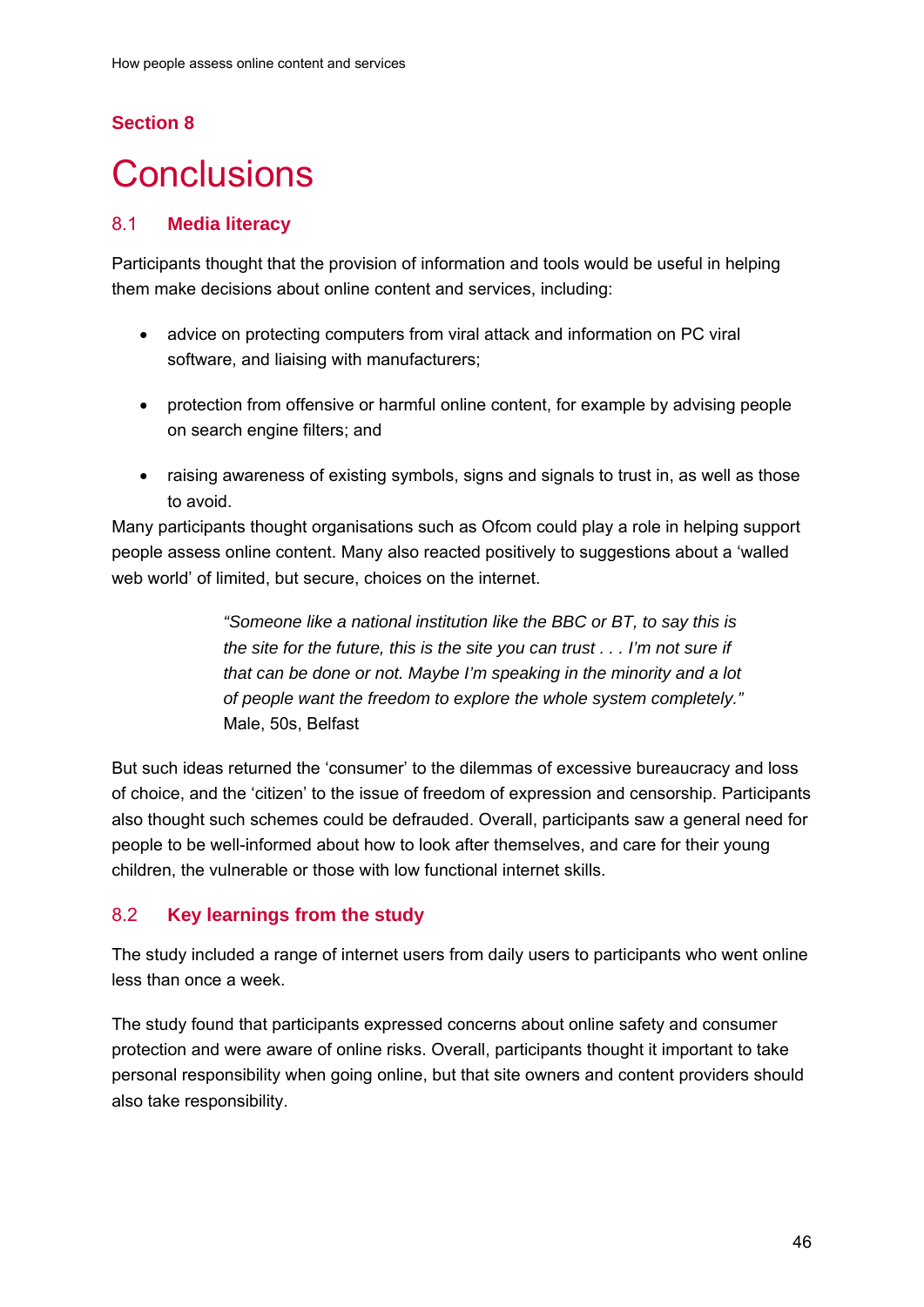Many participants in the study were unaware of, or un-engaged with, mechanisms that already exist to help address concerns about online safety, whether this is applying effective software or filters on their computer, using 'safe search' on search engines, or using the facilities offered by an ISP.

The study found that most participants tended to base their decisions about what sites can be trusted on what immediately feels familiar, as detailed below. The research found that this could mislead people - just because a site looks familiar, feels easy to use, or has a name which participants think they recognise - this does not mean that a site can be trusted.

#### **Familiar looking content – logos, content, adverts**

The study found that participants tend to look first at a website logo or name to identify where the site is from. Recognition of a familiar-looking logo can quickly lead to high levels of trust. Adverts from well-known companies or credit card symbols can have a similar effect, even if the site itself is unfamiliar.

# *"A big company would not advertise on a small site."* Female, 20s, London

Sites may use logos or content that are designed to look familiar to users, even if the site itself is new. For example a site might base its logo, content, or adverts, on those belonging to reputable companies which are familiar to the public. In such cases a false sense of familiarity might be engendered.

#### **Familiar sounding/looking name /logo**

Another way in which a site might gain people's trust undeservedly is by using a name that sounds familiar. Domain names consisting, for example, of words that are likely to be used as search terms, are potentially more likely to lead people to trust them than are sites with domain names that appear to be unusual. And, if a site uses a logo or colour scheme that is similar to a larger competitor, people may think that they have contacted it previously.

#### **Familiar looking content /style and comparison to other websites or offline world**

Familiarity of content also extends further than obvious imagery, such as logos and adverts, as it also can be the result of a site resembling what might be seen in the real world. An example of this was seen in the eye-tracking research: the 'new' travel site that was most trusted was the one that looked most like an offline travel agent.

#### **Familiarity due to ease of use**

Participants reported that ease of use influenced their attitudes towards trusting a site. The study found that some participants expressed a false sense of familiarity due to the ease of use of a site and consequently were more likely to trust such sites.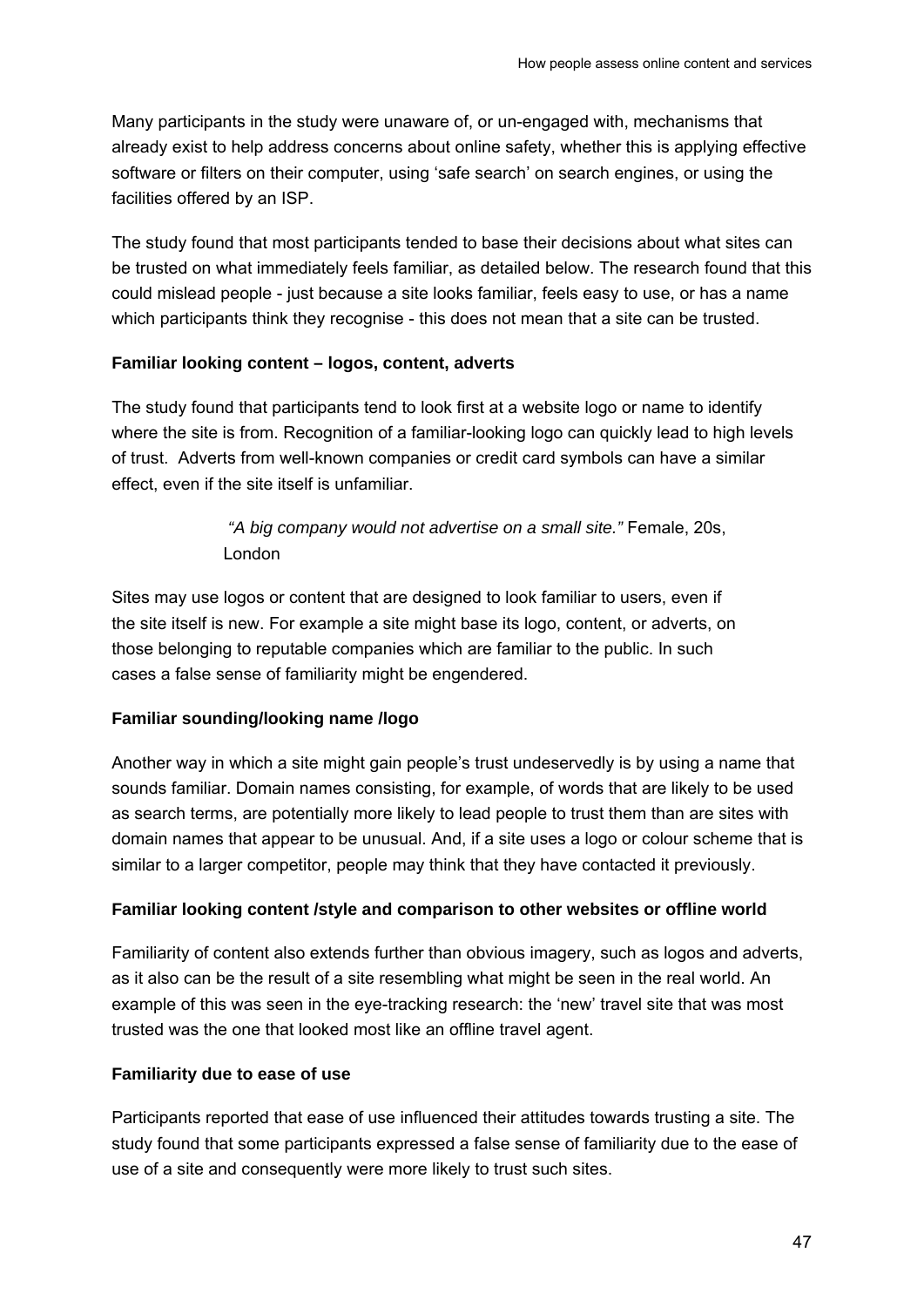### **Contact details**

Participants undertaking online transactions tended to look for geographical contact details as a means of reassurance and building trust.

#### **Visual design**

Participants also tended to look at the layout and design of a website when making trust judgements. If it looked well designed and maintained, this tended to act as a cue to trust the site.

## **URLs**

Participants in this study did not tend to look at the URL when making a decision about whether to trust a site. Raising awareness of what the URL is and what to check in the address may help participants stay secure online. Only a few more technically knowledgeable users mentioned checking a site's URL.

## 8.3 **Improving functional skills and understanding of how the internet works**

At a deeper level, the functional skills required to benefit from the internet are no different to those required in the real world. The critical evaluation of information and opinion, in order to make our own judgements, is described in the quotes and descriptions below:

> *John, 51, Belfast, works in education and has experience of helping to train young men to become plumbers. He was concerned for their prospects in the trade, because they had emerged from school semiliterate and with no appreciation of how essential the internet now is as a commercial tool (sourcing prices, parts, customers etc) and lacked the skills to exploit it. His frustrations were compounded by the fact that they had learnt to use the internet to watch porn, and were capable of accepting, without question, bigoted opinions expressed online.*

> *"I think the education side of it is about making people at a very early age aware of that fact, that not everything on the internet is necessarily what is seems, and it could be a piece of drama that someone has created out of nowhere, and it could be someone has written because they felt they wanted to have a rant about some issue. They don't base that on fact, they base it on personal feeling, and so it doesn't actually relate to the facts of the matter."* Male, 40s, London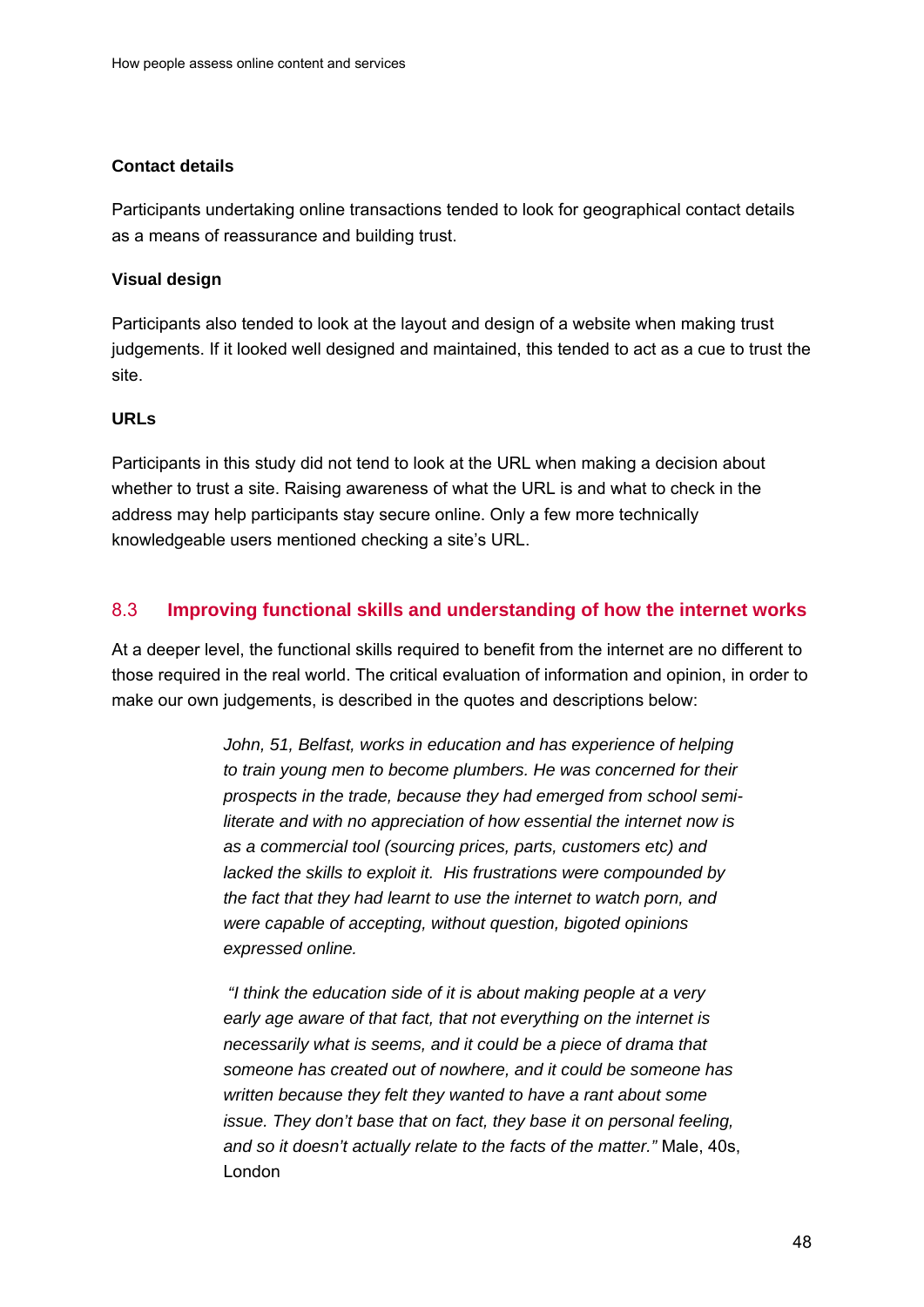Overall, the study found that participants used both intuitive judgements and explicit, conscious processes when evaluating what online content to trust. Participants thought that the provision of information and tools would be useful in helping them make decisions about online content and services.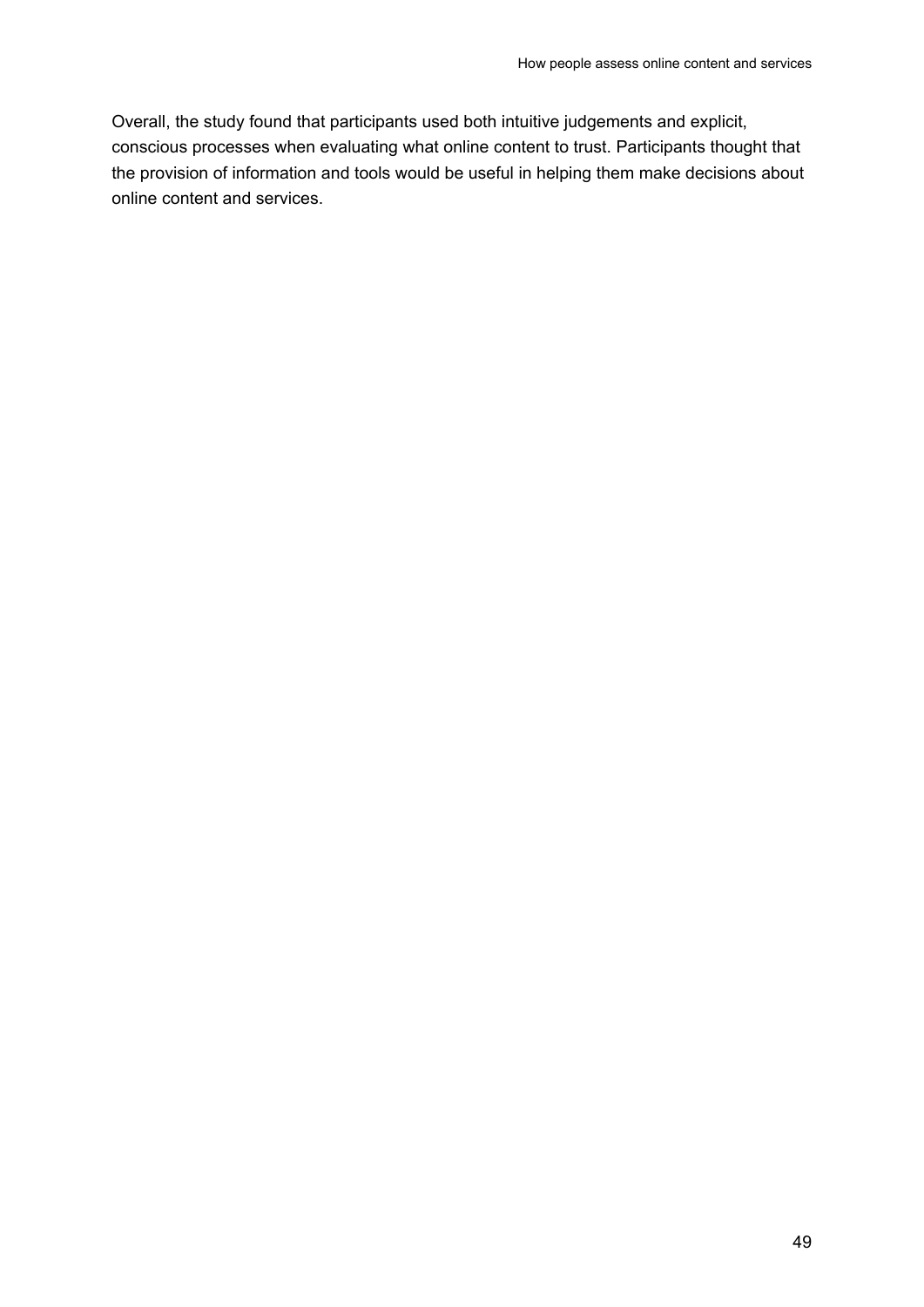# Annex 1: Research samples

# **1. Peer group discussions**

These six 90-minute sessions were run to help explore how those around us influence our own intuitions and behaviour in the context of our personal strategies for critical evaluation of online content. The stimulus for this discussion was a diverse set of websites that covered the different ways of interacting of interest to this study.

The table below shows the recruitment matrix.

|   | <b>Gender</b> | Lifestage                     | <b>SE</b><br>Group            | <b>Internet Usage</b> | Location     |
|---|---------------|-------------------------------|-------------------------------|-----------------------|--------------|
|   | M             | Pre-family/Young Family       | C <sub>1</sub> C <sub>2</sub> | High / Medium         | North London |
| 2 | F             | Young family/Teen<br>Family   |                               | High/ Medium          | Leeds        |
| 3 | M             | <b>Teen Family/Empty Nest</b> | C <sub>1</sub> C <sub>2</sub> | High / Medium         | Leeds        |
| 4 | F             | <b>Empty Nest/Retired</b>     | ABC <sub>1</sub>              | High / Medium         | North London |
| 5 | Mix           | $18 - 25$                     | All                           | Low                   | West London  |
| 6 | Mix           | $55+$                         | All                           | Low                   | West London  |

Participants were recruited by:

- Gender;
- Life-stage;
- Age;
- Socio-economic group;
- $\bullet$  Internet use (High, medium, low);
- Geographical location (London and Leeds).

Internet use was defined as follows:

High: using internet daily, and frequently for most/all of the following activities:

- Accessing information;
- Entering personal data onto a website;
- Communicating with other people, e.g. through social networking sites;
- Entertainment, e.g. watching You Tube, listening to the radio, reading blogs, etc;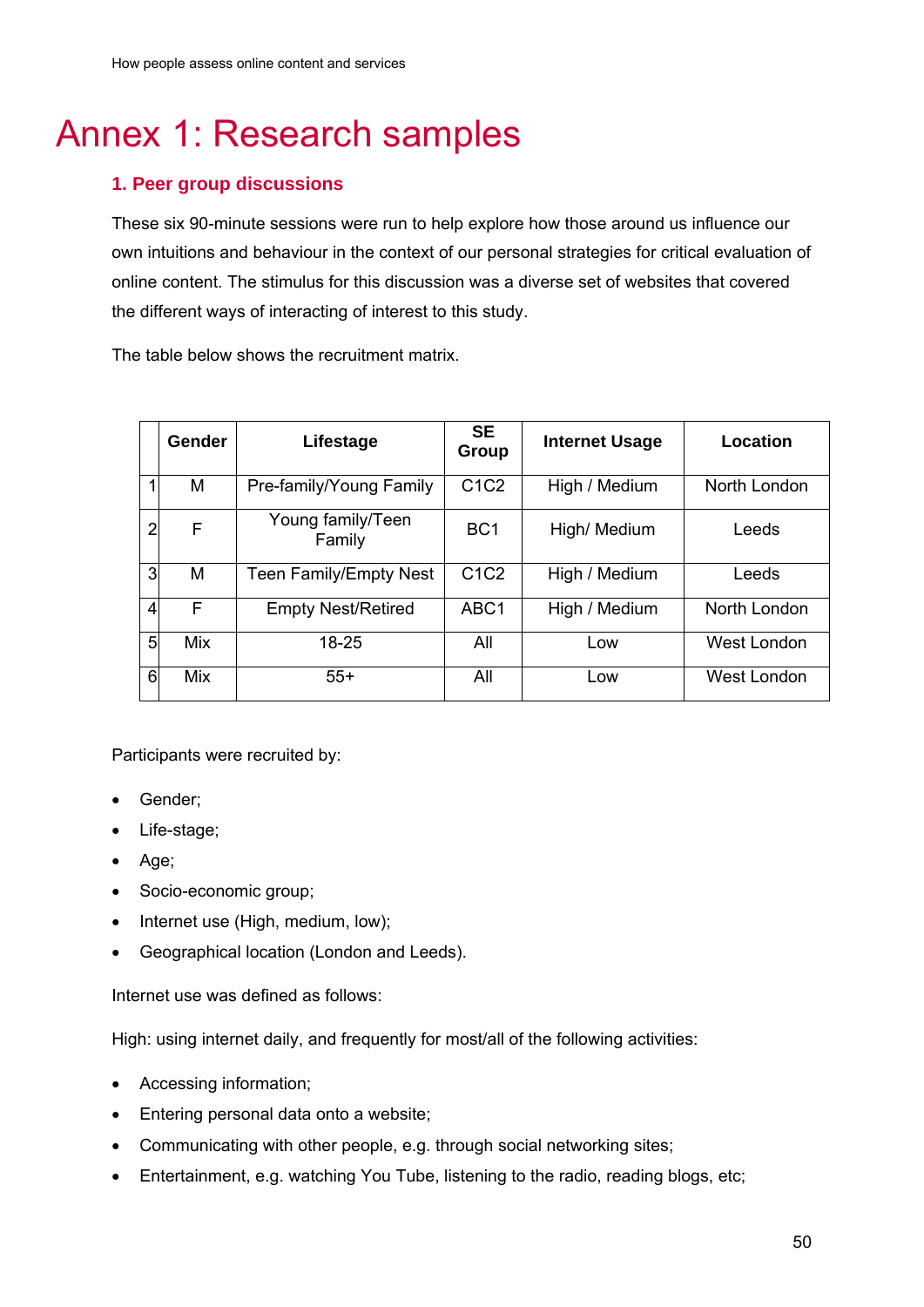- Transactions making payments via a website;
- User generated content, uploading pictures, films, etc.

Medium: using the internet on average once or twice a week, for at least 3 of the following activities:

- Accessing information;
- Entering personal data onto a website;
- Communicating with other people, e.g. through social networking sites;
- Entertainment, e.g. watching You Tube, listening to the radio, reading blogs, etc;
- Transactions making payments via a website.

Low: using the internet less than once a week, and mainly when prompted by others to do so (family, friend, retailer, government, etc).

The fieldwork was conducted between 25.03.09 and 09.04.09.

## **2. Diaries and follow-up interview**

This element of the research involved 36 participants<sup>19</sup> keeping an online diary for two weeks on the days they used the internet, keeping a record of the sites they visited in terms of:

- Feelings with regard to the veracity, trustworthiness, independence and balance of the content.
- Their sense of who was responsible for them feeling able to trust the site.

During the course of the diary fortnight, participants were asked to visit examples of specified categories of site they were not so familiar with. They were free to choose which sites to visit.

The diary was stimulus to raise self-awareness of existing behaviour and feelings which could then be discussed in a follow-up extended, face-to-face, interview in-home.

The sample structure is outlined below. Participants were recruited based on:

- Gender;
- Age;
- Socio-economic group (B, C1, C2, D, E);

<sup>1</sup> <sup>19</sup> Two participants dropped out of the study during the course of the fieldwork. The final sample comprised of 34 participants, and all findings reported are based on this sample.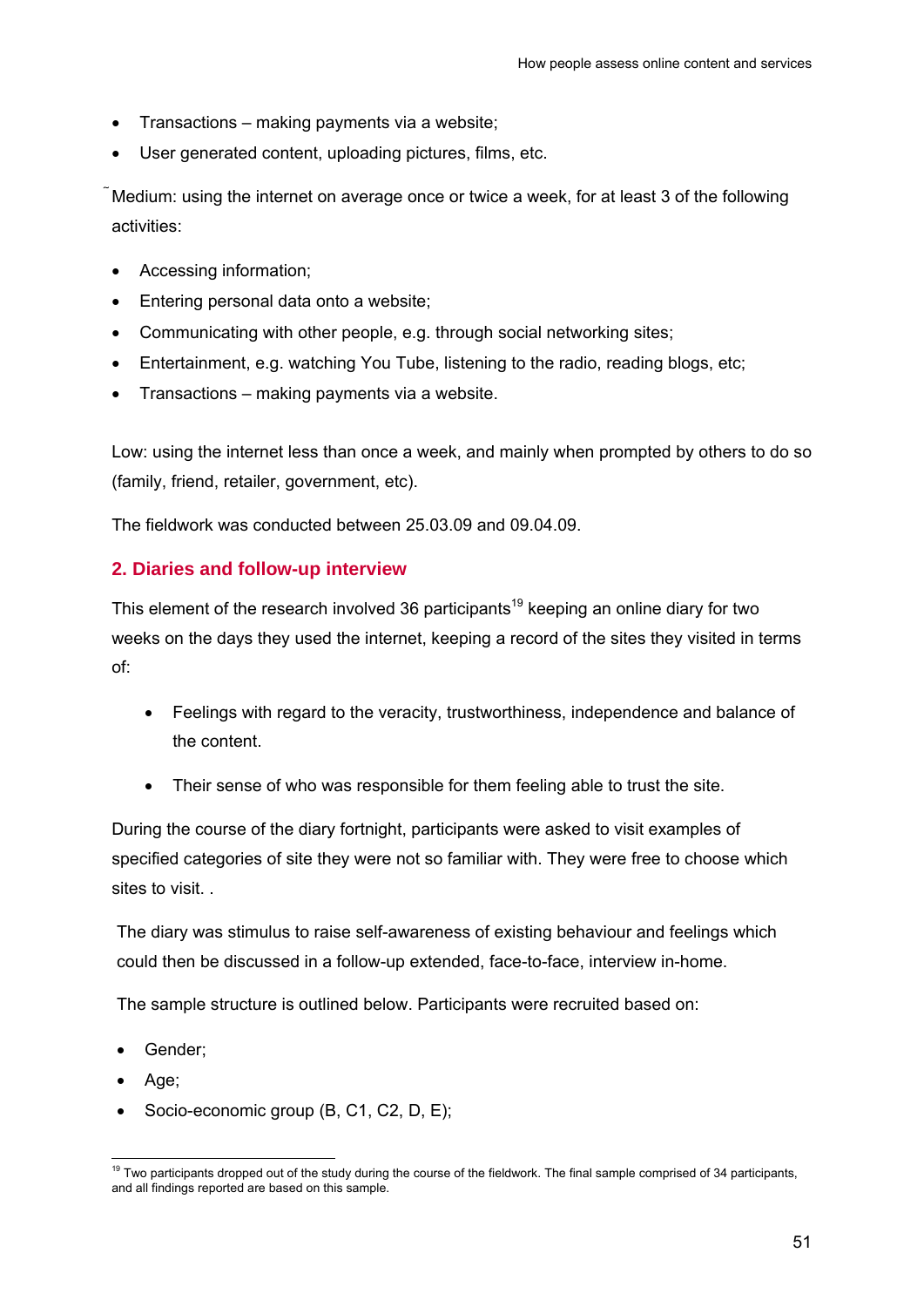- Life-stage;
- Working status;
- Frequency of using the internet;
- Geographical location (Manchester, Brighton, Birmingham, Glasgow, Edinburgh, Belfast, Cardiff).

Internet usage was defined in the same way as for the peer group discussions. See details above. All participants had the internet at home.

| No.            | Gender       | AGE | Socio economic<br>group | LIFE STAGE                                | <b>INTERNET USE</b> | <b>LOCATION</b>      |
|----------------|--------------|-----|-------------------------|-------------------------------------------|---------------------|----------------------|
| $\mathbf 1$    | M            | 13  | B                       | <b>SCHOOL YEAR 8</b>                      | <b>MED</b>          | Manchester           |
| $\overline{c}$ | F            | 13  | B                       | <b>SCHOOL YEAR 8</b>                      | <b>HIGH</b>         | Glasgow              |
| 3              | M            | 14  | D                       | <b>SCHOOL YEAR 9</b>                      | <b>HIGH</b>         | <b>Brighton</b>      |
| 4              | $\mathsf F$  | 15  | D                       | <b>SCHOOL YEAR 10</b>                     | <b>MED</b>          | Birmingham           |
| 5              | M            | 15  | C <sub>1</sub>          | <b>SCHOOL YEAR 11</b>                     | LOW                 | <b>Belfast</b>       |
| 6              | $\mathsf F$  | 17  | D                       | <b>WORKING PART</b><br>TIME / FURTHER     | <b>MED</b>          | Cardiff              |
| $\overline{7}$ | M            | 17  | C <sub>1</sub>          | <b>EDUCATION</b><br><b>STUDENT</b>        | <b>HIGH</b>         | M Keynes             |
| 8              | $\mathsf F$  | 19  | C <sub>2</sub>          | STUDENT /<br><b>WORKING</b>               | LOW                 | Manchester           |
| 9              | M            | 19  | B                       | <b>STUDENT</b>                            | <b>MED</b>          | Edinburgh            |
| 10             | $\mathsf F$  | 20  | C <sub>1</sub>          | <b>STUDENT</b>                            | <b>MED</b>          | London               |
| 11             | M            | 22  | C <sub>1</sub>          | SINGLE / WORKING                          | <b>MED</b>          | Cardiff              |
| 12             | M            | 29  | C <sub>1</sub>          | <b>WORKING / NO KIDS</b>                  | LOW                 | Manchester           |
| 13             | F            | 23  | C <sub>2</sub>          | SINGLE / WORKING                          | <b>MED</b>          | <b>Belfast</b>       |
| 14             | $\mathsf{F}$ | 31  | D                       | NO KIDS / WORKING                         | LOW                 | <b>Brighton</b>      |
| 15             | M            | 32  | C <sub>1</sub>          | SINGLE / WORKING                          | <b>HIGH</b>         | Birmingham           |
| 16             | F            | 40  | B                       | YOUNG FAMILY /<br><b>WORKING PAR TIME</b> | <b>HIGH</b>         | Cardiff              |
| 17             | M            | 35  | C <sub>1</sub>          | YOUNG FAMILY /<br><b>WORKING</b>          | <b>MED</b>          | Glasgow              |
| 18             | F            | 35  | C <sub>2</sub>          | <b>YOUNG</b><br><b>FAMILY/WORKING</b>     | <b>HIGH</b>         | <b>Belfast</b>       |
| 19             | M            | 31  | D                       | <b>WORKING/YOUNG</b><br><b>FAMILY</b>     | LOW                 | <b>Milton Keynes</b> |
| 20             | M            | 34  | C <sub>2</sub>          | YOUNG FAMILY/NOT<br><b>WORKING</b>        | <b>MED</b>          | Leeds                |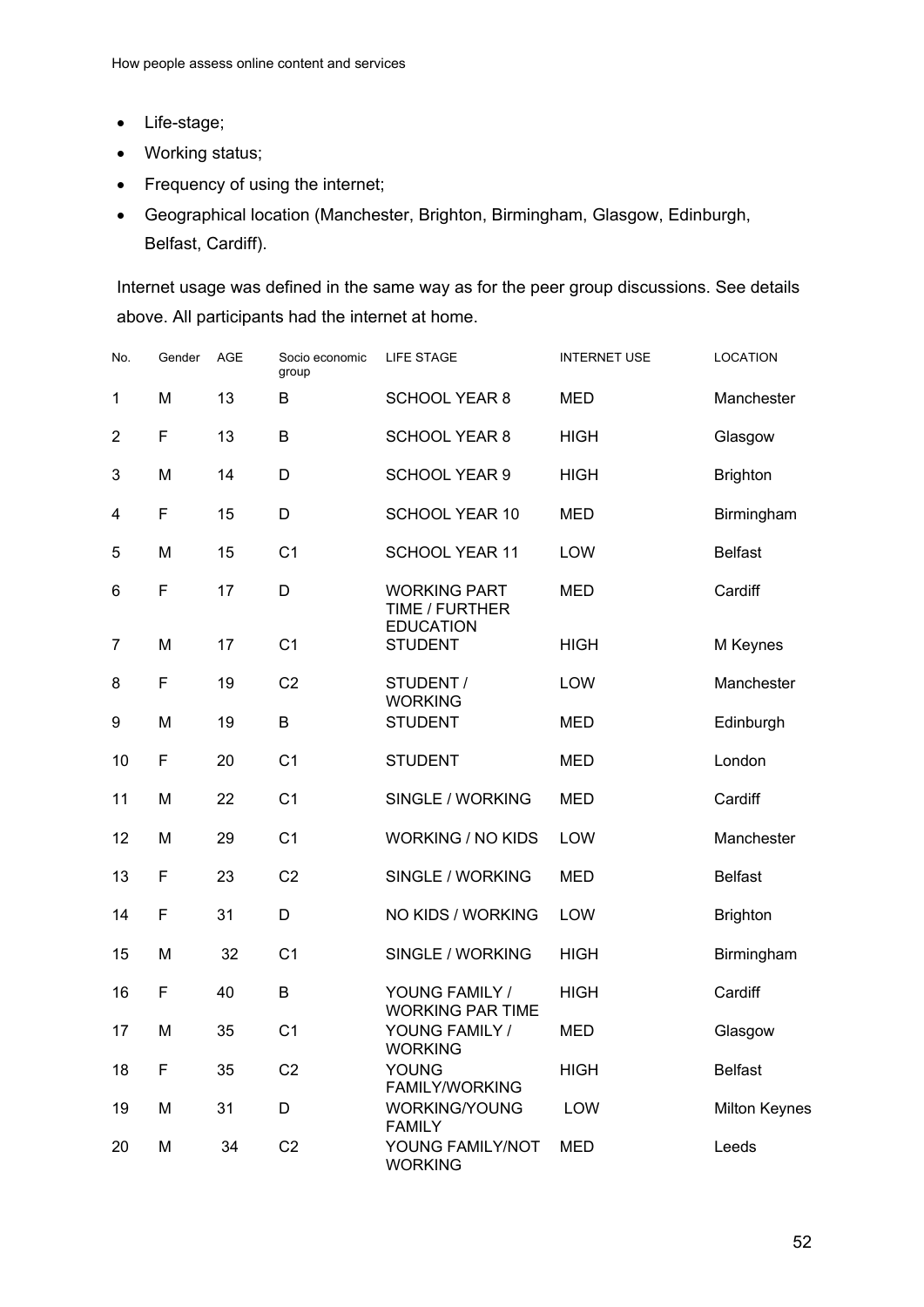| 21 | M | 48 | B              | TEEN FAMILY /<br><b>WORKING</b>           | LOW         | London          |
|----|---|----|----------------|-------------------------------------------|-------------|-----------------|
| 22 | F | 46 | C <sub>1</sub> | TEEN FAMILY /<br><b>WORKING</b>           | <b>HIGH</b> | Edinburgh       |
| 23 | M | 38 | C <sub>2</sub> | <b>TEEN FAMILY /</b><br><b>WORKING</b>    | MED         | Cardiff         |
| 24 | F | 48 | D              | <b>TEEN FAMILY /</b><br><b>WORKING</b>    | <b>LOW</b>  | <b>Belfast</b>  |
| 25 | M | 43 | C <sub>1</sub> | <b>TEEN FAMILY</b>                        | <b>LOW</b>  | Birmingham      |
| 26 | F | 39 | B              | <b>TEEN FAMILY/NOT</b><br><b>WORKING</b>  | <b>HIGH</b> | Leeds           |
| 27 | F | 57 | B              | <b>EMPTY NEST / NOT</b><br><b>WORKING</b> | <b>HIGH</b> | London          |
| 28 | F | 47 | C <sub>1</sub> | NO KIDS / WORKING                         | LOW         | Glasgow         |
| 29 | M | 50 | C <sub>2</sub> | <b>EMPTY NEST/</b><br><b>WORKING</b>      | <b>HIGH</b> | Cardiff         |
| 30 | M | 57 | D              | <b>EMPTY NEST/NOT</b><br><b>WORKING</b>   | <b>MED</b>  | Leeds           |
| 31 | M | 59 | C <sub>1</sub> | <b>EMPTY NEST/</b><br><b>WORKING</b>      | <b>HIGH</b> | <b>Belfast</b>  |
| 32 | F | 62 | B              | <b>RETIRED</b>                            | LOW         | M Keynes        |
| 33 | F | 67 | C <sub>1</sub> | <b>RETIRED</b>                            | <b>MED</b>  | <b>Brighton</b> |
| 34 | F | 60 | C <sub>2</sub> | <b>RETIRED</b>                            | LOW         | Edinburgh       |
| 35 | M | 63 | E              | <b>RETIRED</b>                            | <b>HIGH</b> | <b>Belfast</b>  |
| 36 | F | 60 | C <sub>2</sub> | <b>SEMI RETIRED</b>                       | <b>MED</b>  | Cardiff         |

Fieldwork was conducted between 27.03.09 and 30.4.09.

# **3. Eye-tracking sample**

Forty participants took part in this part of the research. The sample consisted of participants aged 18 to 70 years old, representing a range of life-stages, socio-economic groups and with internet usage ranging from light to heavy.

| <b>No</b>               | Life stage | Age       | Gender | Socio-<br>economic<br>Group   |                   | Internet:<br>Light/Moder<br>ate/Heavy | <b>Marital Status</b><br>Single (S)<br>Married (M) |
|-------------------------|------------|-----------|--------|-------------------------------|-------------------|---------------------------------------|----------------------------------------------------|
| 1                       | College    | $18 - 24$ | М      | B                             | College           | M                                     | S                                                  |
| $\overline{2}$          | College    | $18 - 24$ | F      | C <sub>1</sub>                | Higher            | н                                     | S                                                  |
| 3                       | College    | $18 - 24$ | F      | C <sub>2</sub>                | Education         | H                                     | S                                                  |
|                         |            |           |        |                               |                   |                                       |                                                    |
| $\overline{\mathbf{4}}$ | No kids    | $18 - 40$ | M      | B                             |                   | M                                     | S                                                  |
| 5                       | No kids    | $18 - 40$ | E      | C <sub>1</sub> C <sub>2</sub> | Not studying.     |                                       | S                                                  |
| 6                       | No kids    | $18 - 40$ | М      | D                             | Mix living alone, | M                                     | S                                                  |
| $\overline{7}$          | No kids    | $18 - 40$ | F      | B                             | friends or        |                                       | M                                                  |
| 8                       | No kids    | $18 - 40$ | м      | B                             | couple            | H                                     | S                                                  |
| 9                       | No kids    | $18 - 40$ | M      | C <sub>1</sub> C <sub>2</sub> |                   | н                                     | M                                                  |
|                         |            |           |        |                               |                   |                                       |                                                    |
| 10                      | Young      | $25 - 40$ | F      | D                             |                   |                                       | S                                                  |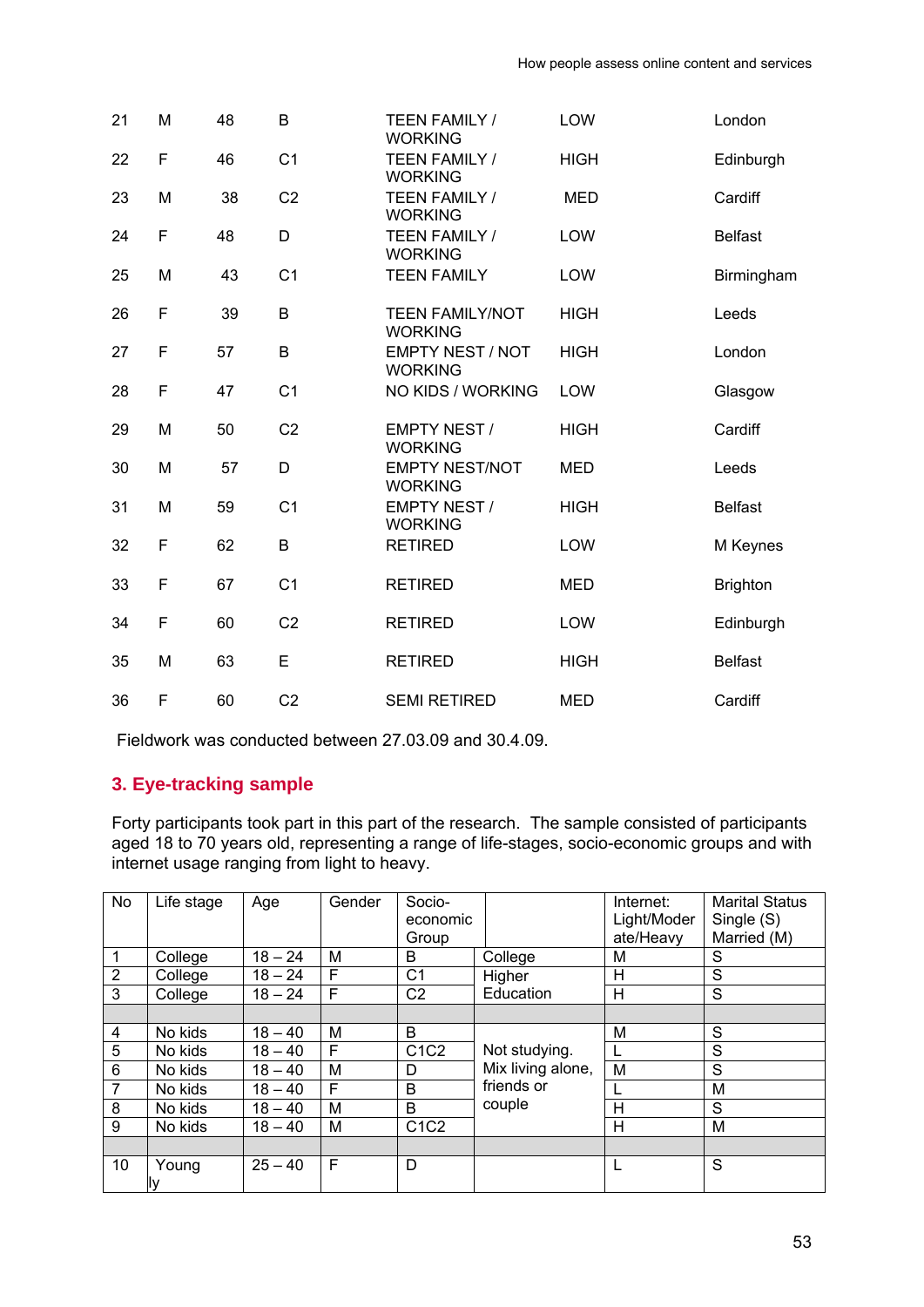| $\overline{11}$ | Young<br>family   | $25 - 40$ | F                       | B                             |                               | H | M              |
|-----------------|-------------------|-----------|-------------------------|-------------------------------|-------------------------------|---|----------------|
| 12              | Young             | $25 - 40$ | M                       | C1C2                          | Eldest at<br>primary school.  | M | $\overline{M}$ |
| 13              | Young             | $25 - 40$ | F                       | C1C2                          |                               | M | M              |
| 14              | Young             | $25 - 40$ | $\overline{F}$          | D                             |                               | L | M              |
| 15              | family<br>Young   | $25 - 40$ | M                       | $\overline{B}$                |                               | M | S/N            |
| 16              | Young             | $25 - 40$ | $\overline{F}$          | $\overline{C1}$               |                               | H | S/M            |
| 17              | family<br>Young   | $25 - 40$ | $\overline{\mathsf{M}}$ | $\overline{C2}$               |                               | H | S/M            |
| 18              | Young             | $25 - 40$ | M                       | B                             |                               | M | S/M            |
|                 | family            |           |                         |                               |                               |   |                |
| 19              | Older /No         | $35 - 55$ | F                       | B                             | Live alone                    | L | $\overline{s}$ |
|                 | kids              |           |                         |                               |                               |   |                |
| 20              | Older/No<br>kids  | $35 - 55$ | M                       | C1C2                          | Live alone or<br>with partner | H | M              |
| 21              | Older /No<br>kids | $35 - 55$ | F                       | B                             |                               | H | M              |
|                 |                   |           |                         |                               |                               |   |                |
| 22              | Teenage<br>family | $35 - 55$ | F                       | C1C2                          |                               | L | S              |
| 23              | Teenage<br>family | $35 - 55$ | M                       | D                             | Eldest child at<br>secondary  | M | M              |
| 24              | Teenage<br>family | $35 - 55$ | $\overline{\mathsf{F}}$ | $\overline{D}$                | school.                       | L | $\overline{M}$ |
| 25              | Teenage<br>family | $35 - 55$ | M                       | C1C2                          |                               | M | M              |
| 26              | Teenage<br>family | $35 - 55$ | F                       | D                             |                               | L | M              |
| 27              | Teenage<br>family | $35 - 55$ | M                       | B                             |                               | H | M              |
|                 |                   |           |                         |                               |                               |   |                |
| 28              | Empty nest        | $40 - 60$ | M                       | C1C2                          | Children have                 | M | S/M            |
| 29              | Empty nest        | $40 - 60$ | $\overline{F}$          | C <sub>2</sub>                | left home.                    | H | S/M            |
| 30              | Empty nest        | $40 - 60$ | M                       | B                             |                               | M | S/M            |
| 31              | Empty nest        | $40 - 60$ | $\overline{F}$          | C1C2                          |                               | L | S/M            |
| 32              | Empty nest        | $40 - 60$ | M                       | D                             | Children have                 | M | S/M            |
| 33              | Empty nest        | $40 - 60$ | F                       | $\overline{B}$                | left home, or                 | L | S/M            |
| 34              | Empty nest        | $40 - 60$ | M                       | C1C2                          | never had<br>children         | H | S/M            |
|                 |                   |           |                         |                               |                               |   |                |
| 35              | Retired           | $60 - 70$ | F                       | C <sub>1</sub> C <sub>2</sub> | Mix of                        | L | S/M            |
| 36              | Retired           | $60 - 70$ | F                       | B                             | couples/single                | H | S/N            |
| 37              | Retired           | $60 - 70$ | M                       | C1C2                          |                               | M | S/M            |
| 38              | Retired           | $60 - 70$ | $\overline{F}$          | D                             |                               |   | S/M            |
| 39              | Retired           | $60 - 70$ | M                       | B                             |                               | Н | S/M            |
| 40              | Retired           | $60 - 70$ | M                       | C1C2                          |                               | M | S/M            |

The research took place in Croydon and Brighton on 28th and 29th April 2009.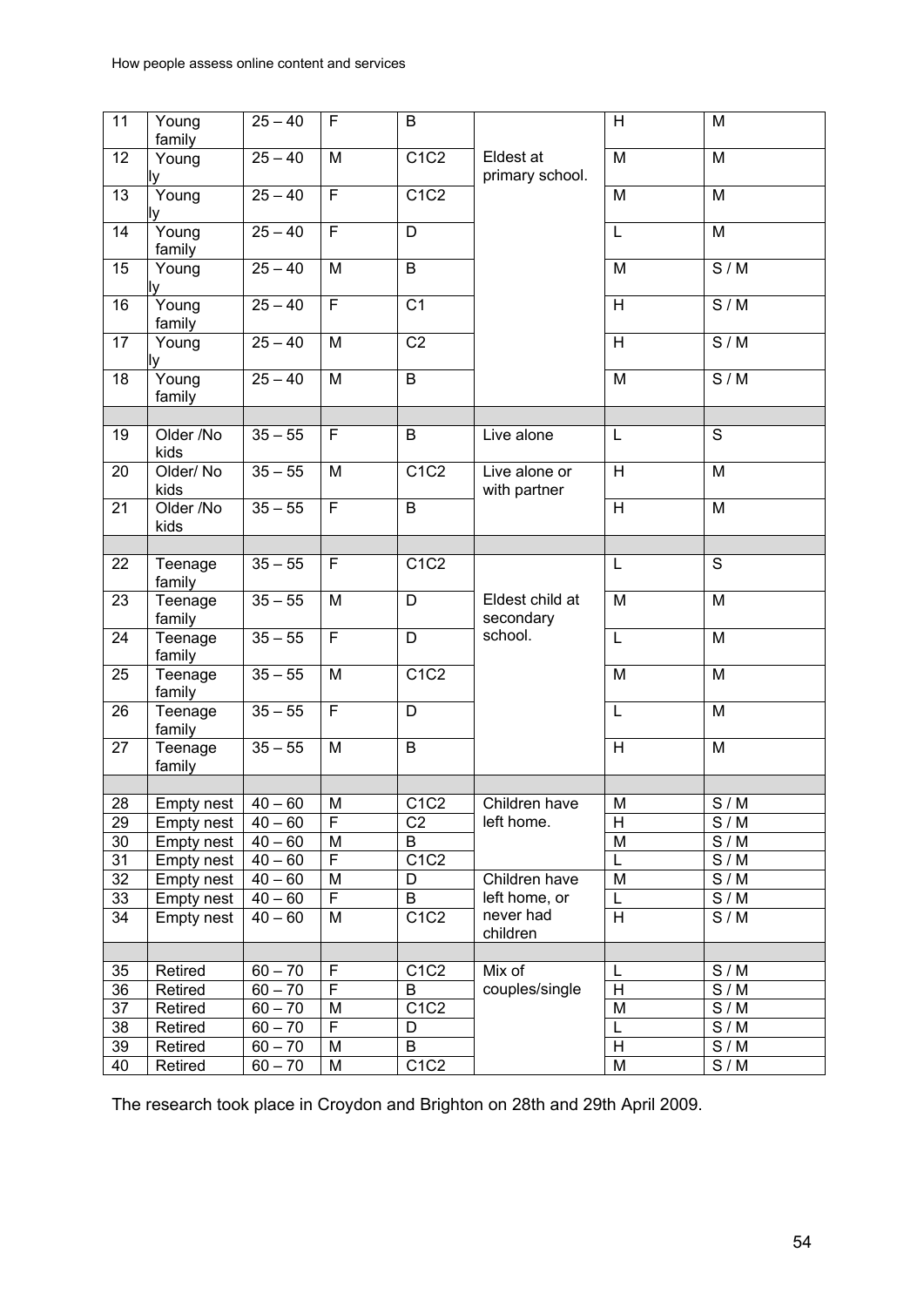# Annex 2: Discussion guides/interview materials

# **1. Peer group discussion**

*Prior to attending the group, participants were asked to note some good and bad sites on the internet (in their own terms).* 

## **Welcome – 5mins**

- Explaining the reason for the research: our interest is in how people come to decide they feel good about the websites they are choosing to 'adopt' or not. (Explaining that will explain who commissioned the research a little later).
- Allow for any spontaneous group response
	- o Clarify as required

## **Section 1– 25 mins**

- Personal introductions that draw on their examples of good, bad and ugly sites to elicit personal narratives about ending up happy with their choice.
	- o Build collective descriptors of what feelings they associate with this process for different types of site.
	- o Allow for own types/definitions to emerge
	- o Prompt as appropriate for 6 areas of interest
		- **Accessing information**
		- **Entering personal data onto a website**
		- Communicating
		- **Entertainment**
		- **Transactional making payments via a website**
		- **User generated content**
- A bank of tactile material for different textures (e.g. silk, wool, wire wool, plastic, marble etc) to use as a way of expressing their feelings.
- Support above discussion on own sites, if required, with bank of stimulus images (agreed with Ofcom) that reference the different kinds of activities the Internet can be used for
- *Throughout above discussion we are interested in spontaneous reference to the concepts of truthful, trustworthy, balanced and independence as well as the idea of any kind of regulation. We will not be forcing these concepts on them.*

## **Section 2 – The idea of regulation and comparisons between TV and Internet – 20mins**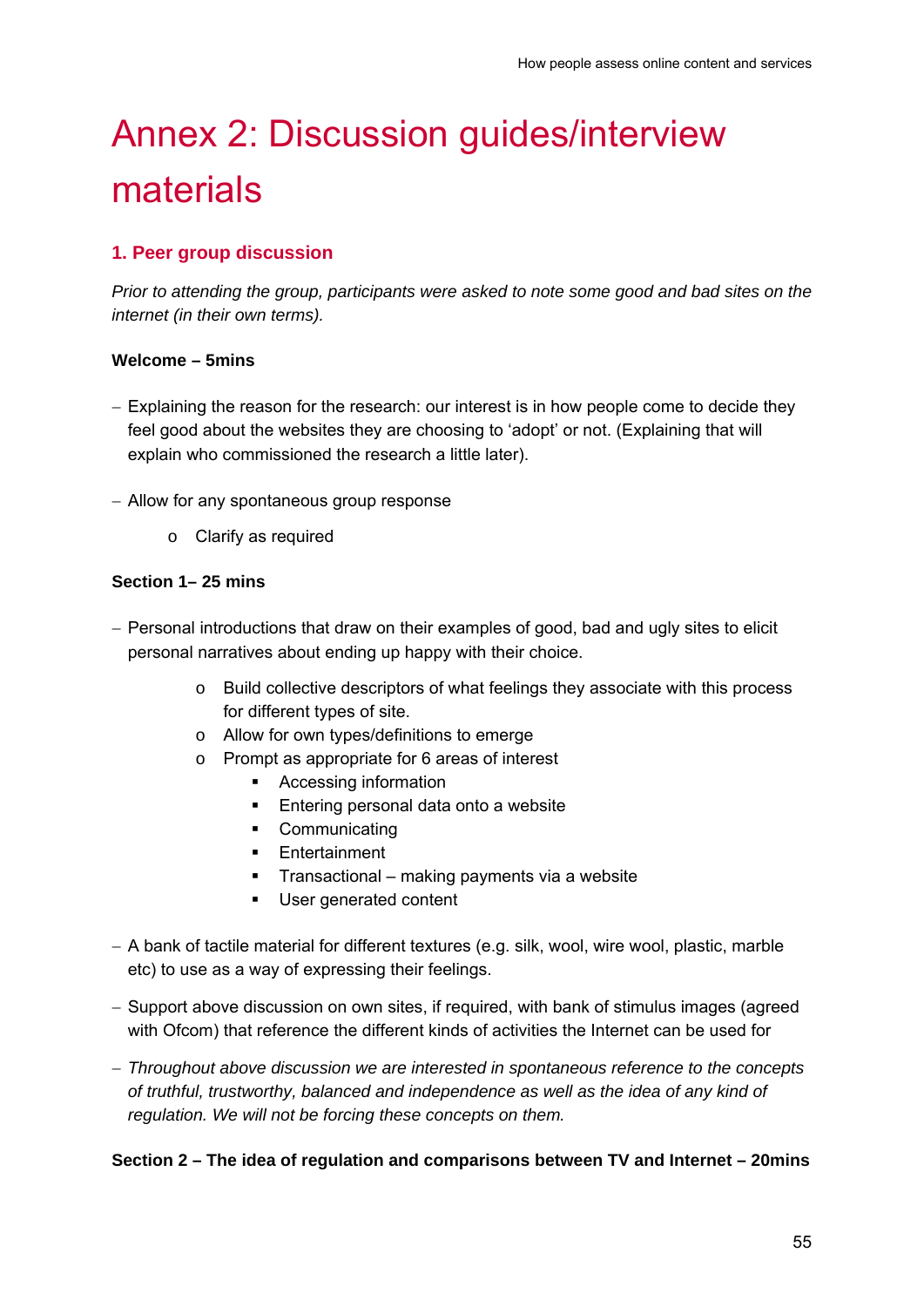- $-$  Prompt on the idea of regulation? Initial reactions
- $-$  How do they define it
- Note: we will ensure different types of regulation are covered in the discussion: Personal responsibility, Self-regulation, Co-regulation and Statutory Regulation. We want to see what emerges naturally, but will prompt to ensure these different concepts are covered.
	- o In relation to other media vs. Internet
	- o Prompt for TV, how does watching a TV programme feel compared to being on the Internet
	- o Probe on how people feel watching TV versus being online
- $-$  Get a gauge on awareness of specific things online that form part of regulation, spontaneous then prompted with e.g.:
	- o AV content provider tools (e.g. guidance labels) to assist users in making choices about whether or not content is suitable for them/children in their care to watch. (self-regulation)
	- o 'padlock symbol' to help safeguard financial transactions/provision of personal data. (self regulation)
	- o Advertisements, e.g. pop ups can be handled by Advertising Standards (example of co-regulation)
	- $\circ$  There is no statutory regulation online except for illegal content is banned
- What's the group's 'common sense' position on regulation online, i.e. what just feels right for the group
	- o Do flash points emerge, i.e. do significant heartfelt differences of opinion that matter to people emerge in the discussion
	- o As required draw on site stimulus of various site types for different online events to explore what regulation means to them in online context

## **Section 3 – 25mins: Personal strategies reviewed**

- *Revisit their earlier narratives/feelings in light of the fact that the Internet is unregulated*
- Allow time for reflection
- What do you use to build trust/evaluate content?
	- o As required, stimulate discussion with examples of web pages drawn from own examples /agreed bank
	- o Discuss role of :
		- **Firical Fidencial** Financies
		- professionals, e.g. IT managers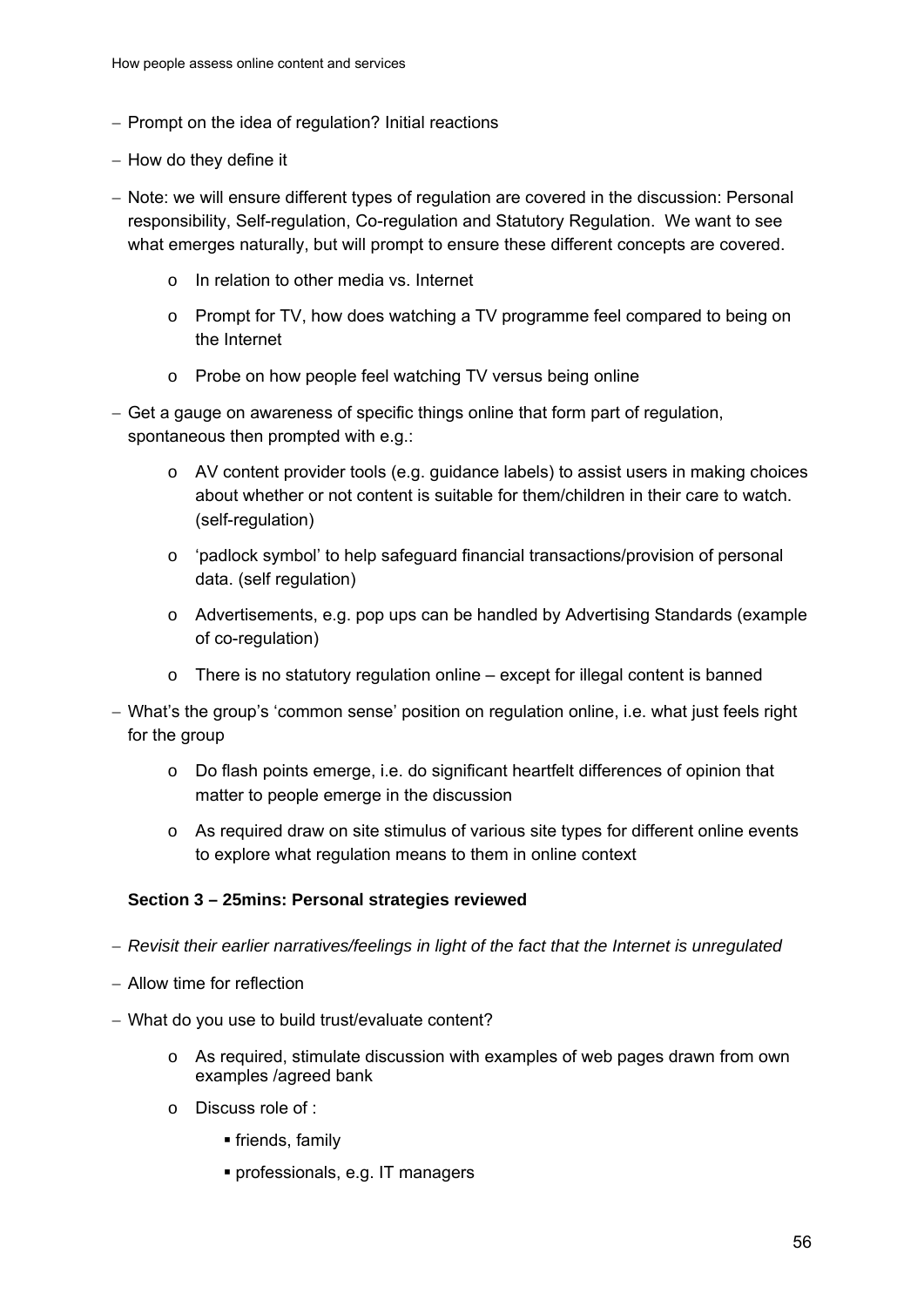- well known brands
- look and feel of a site
- recommendations on tv or print media for websites
- checking out what other people online say about the site, customer history or rating etc
- padlock symbol for personal details
- user rating
- o Explore if there is variation in the above signals used by type of site using

#### **Section 4: Ofcom's role online (15 mins)**

- *Note: this closing part of the discussion is concerned with media literacy, not statutory regulation*
- What advice would you give to people about looking after yourself when you are online?
	- o Imagine you are talking to a friend or neighbour who has not been on the Internet before, what do they need to look out for?
	- o How would you describe the Internet world to them (safe, dangerous, be cautious, experiment)
- Advise, if not already covered, that the research was for Ofcom allow for spontaneous comment
- State that Ofcom is not able to regulate the Internet in same way as it does television or radio. But it has been asked to consider how it can help people to use the Internet with confidence and effectively.
- Based on this explore perceptions of what Ofcom can do to help people to evaluate and assess the veracity, trustworthiness/independence and balance of content.
	- o i.e. without statutory regulation

## **2. Extended interactions with diary participants: semi-structured interviews**

**\_\_\_\_\_\_\_\_\_\_\_\_\_\_\_\_\_\_\_\_\_\_\_\_\_\_\_\_\_\_\_\_\_\_\_\_\_\_\_\_\_\_\_\_\_\_\_\_\_\_\_\_\_\_\_\_\_\_\_\_\_\_\_\_\_\_\_** 

- The interviews are undertaken in home. The diary work is instrumental in shaping the session. We deliberately avoid imposing our agenda on the discussion as this would encourage more formal responses.
- We aim to capture the kind of frank talk that reveals so much about a person's implicit associations that are held in the subconscious, as well as reveal their level of media literacy.
- We ask participants to be allowed to frame their own opinions with their own social and cultural codes, be able to make spontaneous judgements and associations, explain in their own terms how they believe they decide if a site is trustworthy, balanced,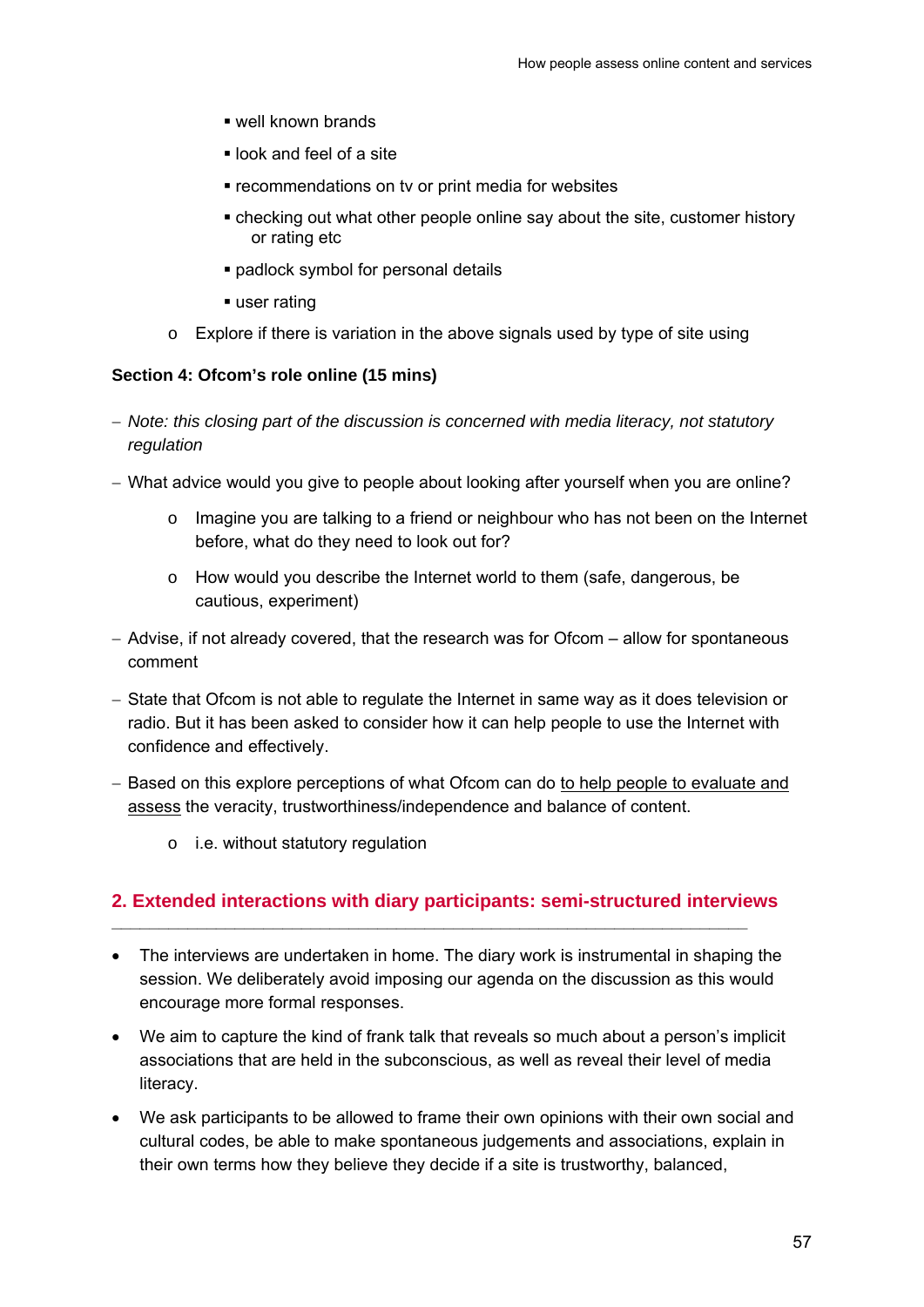independent, truthful etc. Also, we explore how their understanding of regulation in terms of Personal responsibility vs Self-regulation vs Co-regulation vs Statutory Regulation is influencing them.

- We review the entries they've made for individual sites, which covertly ensures we cover everything we need to address to understand personal strategies and what are the influences across the principal uses of the web, as outlined below:
	- Accessing information
	- **Entering personal data onto a website**
	- Communicating
	- Entertainment
	- Transactional making payments via a website
	- User generated content
- The session takes place by their computer so that they can use sites to make their point. This is also an opportunity for the interviewer to rate their computer skills.
- The diary provides us with the opportunity to prompt participants with how they emotionally reacted to different sites and their sense of responsibility. We can then listen for spontaneous reasons for feeling the way they did, and probe on any specifics of familiarity, cultural, peer group, aesthetic and online semiotics/coding.
- The concluding part of this session is an opportunity for the interviewer to review their comments and focus on comparing the contributor's personal strategies for TV/Radio versus the internet.

# **3. Eye-tracking session guide**

#### **Part 1: 10 mins – Eye Tracking**

- Participants are presented with 38 sites in seven segments.
- Prior to each segment the respondent is advised of the category type, e.g. Travel related sites, and asked to consider what trust would mean to them in this context.
- They then view the sites, each for 10 secs only, and rate each for trust on a scale of 1 to 10. Participants are allowed to respond with a trust judgement before the 10 second presentation is completed. Both the trust score and the response time to the nearest second is recorded. Before each segment, the interviewer checks that they have comprehended the question about trust, as stated below.
	- $\circ$  e-commerce how much would you trust this site to do a financial interaction?
	- o Finance how much would you trust this site to do a financial interaction?
	- o Travel/Holidays how much would you trust this site to do a financial interaction?
	- o Opinion how much do you trust the information on this site is accurate?
	- o Health how much do you trust the information on this site is accurate?
	- o News how much do you trust the information on this site is accurate?